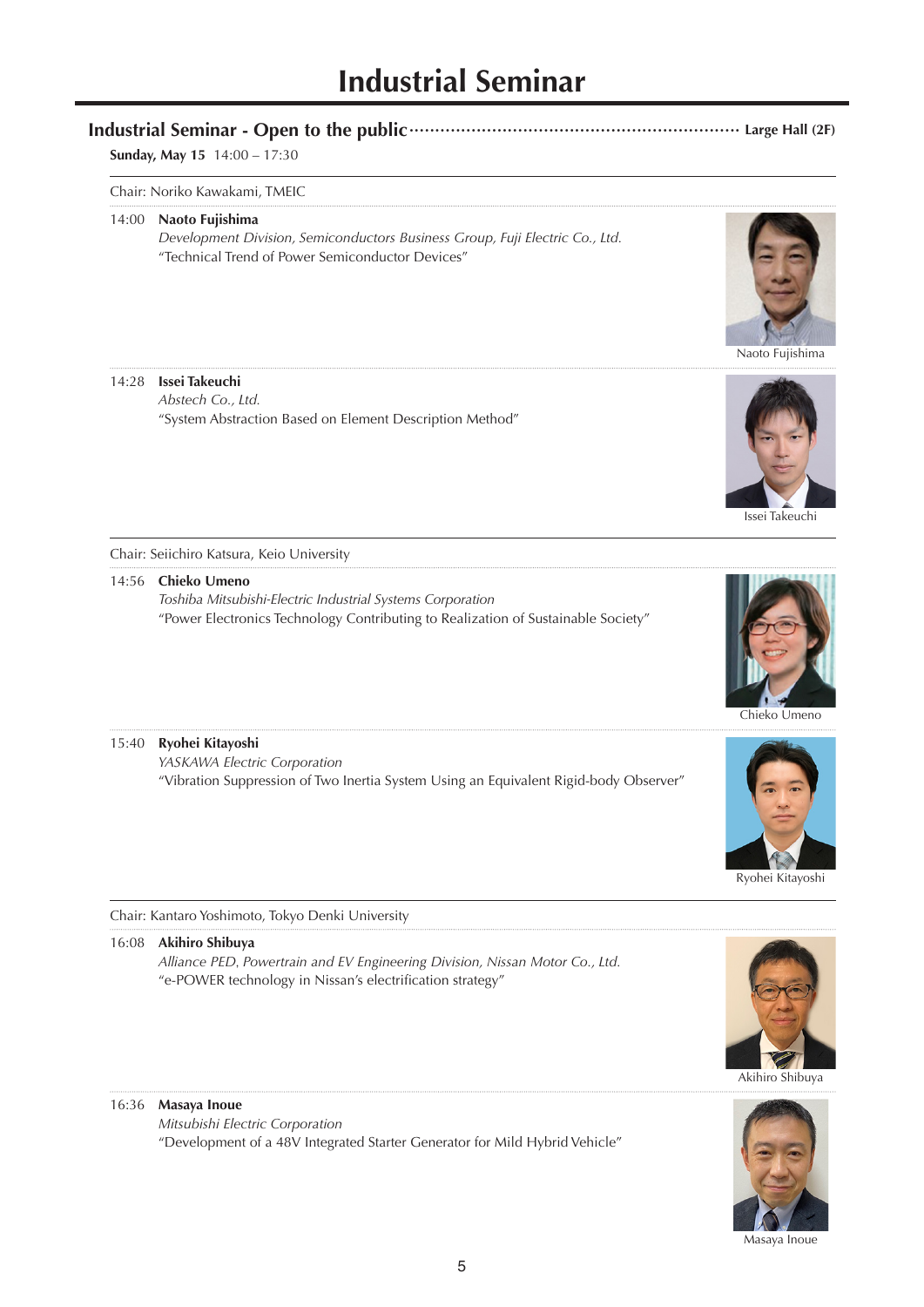# **Plenary Sessions**

# **Plenary Session ····································································································· Large Hall (2F)**

# **Monday, May 16** 9:00 - 10:45

Chair: Prof. Keiichiro Kondo (Vice co-chair, Steering Committee)

#### 9:00 **Prof. Seung Ki Sul**

*Seoul National University, Korea* "Realistic Simulation of Traction Motors in the Power Train of Electric Vehicle"



Prof. Seung Ki Sul

Chair: Prof. Kan Akatsu (Chair, Steering Committee)

## 9:35 **Prof. Zhengming Zhao** *Tsinghua University, China* "Discrete State Event-Driven Modeling and Simulation for Power Electronic Systems"



Prof. Zhengming Zhao

Chair: Prof. Hiroshi Fujimoto (Vice Co-chair, Program Committee)

10:10 **Dr. Takahiro Mizoguchi** *Motion Lib, Inc., Japan* "Academic research results in use; a case in real-haptics"



Dr. Takahiro Mizoguchi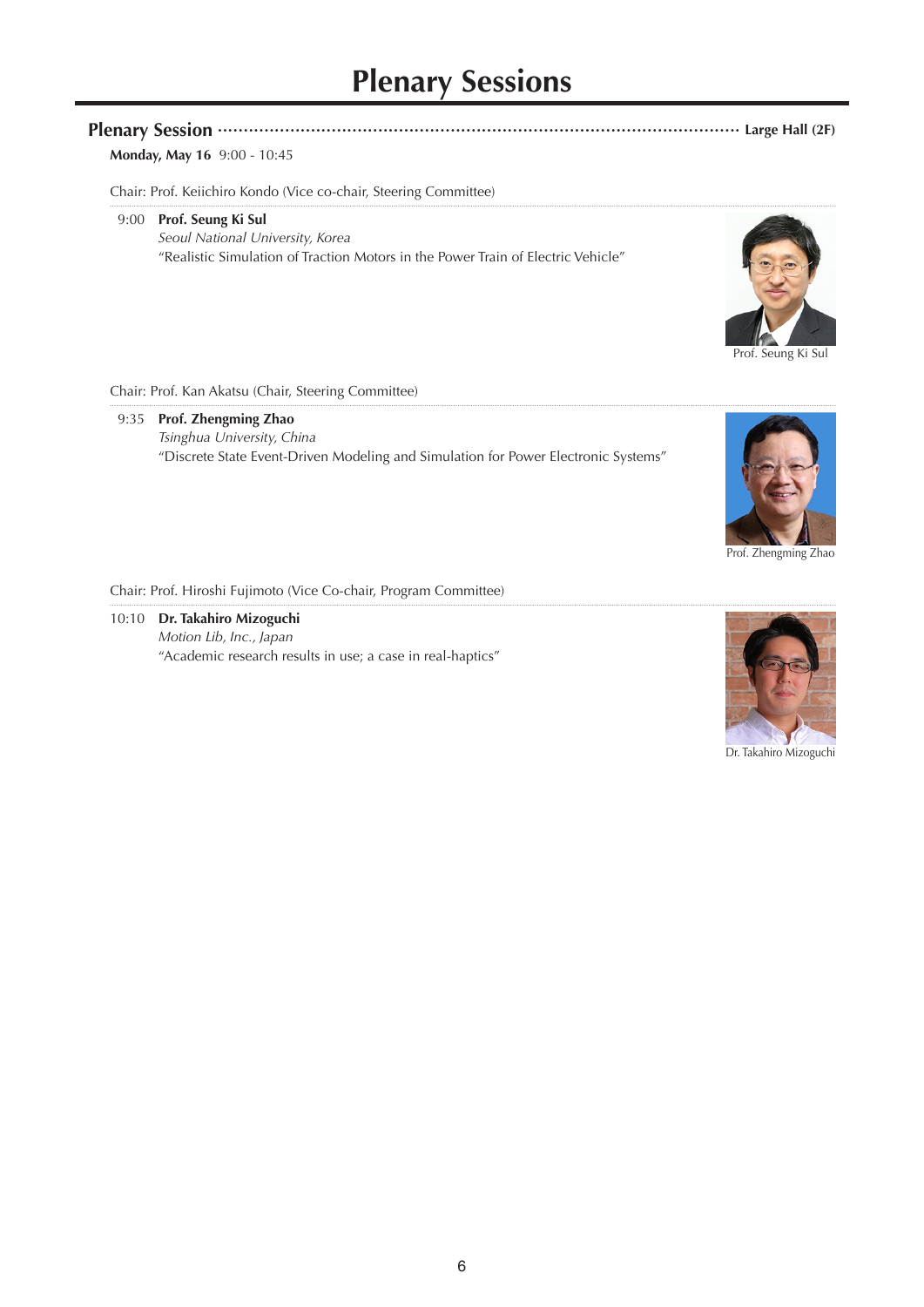#### **Tuesday, May 17** 16:55 - 18:40

Chair: Prof. Keiichiro Kondo (Vice Co-chair, Steering Committee)

#### 16:55 **Prof. Chris Gerada**

*University of Nottingham, UK* "Advanced Electrical Machines and Drives for Net Zero Transport"



Prof. Chris Gerada

Chair: Prof. Hiroshi Fujimoto (Vice Co-chair, Program Committee)

17:30 **Prof. Wen-Hua Chen** *Loughborough University, UK* "Nonlinear Disturbance Observer Design and Disturbance Observer-Based Control"



Prof. Wen-Hua Chen

Chair: Prof. Kan Akatsu (Chair, Steering Committee)

18:05 **Prof. Rik W. De Doncker** *Director E.ON Energy Research Center & Research Campus FEN, RWTH Aachen University* "Power Electronics – a key enabling technology for the European Green Deal"



#### Prof. Rik W. De Doncker

#### **Wednesday, May 18** 9:00 - 10:10

Chair: Prof. Keiji Wada (Vice Co-chair, Steering Committee)

 9:00 **Prof. David Perreault** *Massachusetts Institute of Technology, USA* "Opportunities, Progress and Challenges in Piezoelectric-Based Power Electronics"



Prof. David Perreault

#### Chair: Prof. Keiji Wada (Vice Co-chair, Steering Committee)

9:35 **Prof. Tsorng-Juu Liang**

*National Cheng-Kung University, Taiwan* "Implementation and Applications of Grid-forming Inverter with SiC for Power Grid Conditioning"



Prof. Tsorng-Juu Liang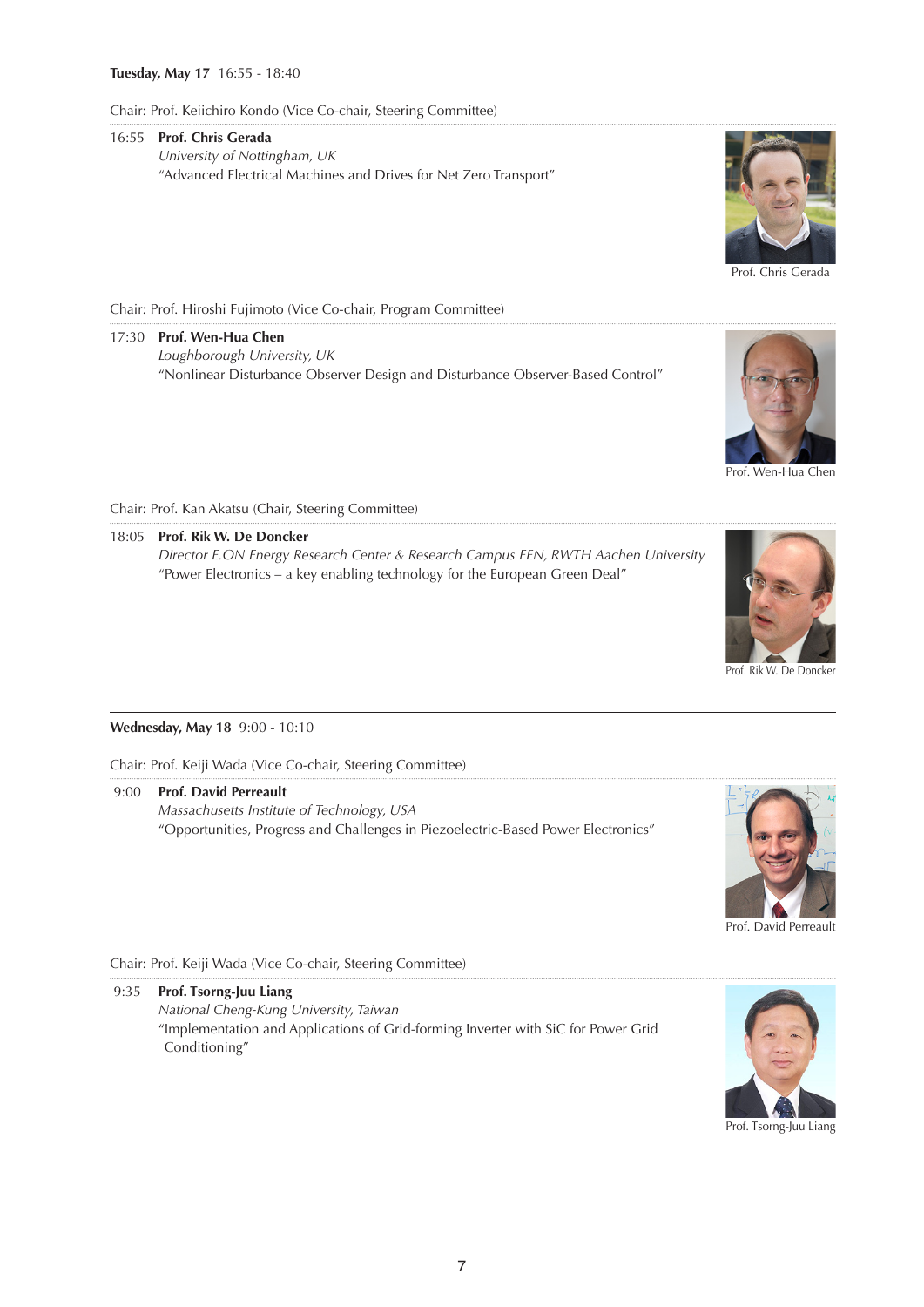# **Introduction to MEXT Program Innovative Power Electronics Technologies**

|         | Large Hall (Room H)<br>Session Chairs : Toshihisa Shimizu(Tokyo Metropolitan University, Japan)<br>Masahiro Yamaguchi(Tohoku University, Japan)<br>Ko Matsumoto(Nagoya University, Japan)                                                                                           |
|---------|-------------------------------------------------------------------------------------------------------------------------------------------------------------------------------------------------------------------------------------------------------------------------------------|
| Talk1   | <b>Tatsuo Oomori</b><br>Mitsubishi Electric Corporation, Japan                                                                                                                                                                                                                      |
|         | Overview of MEXT-Program "Innovative Power-Electronics Technologies (INNOPEL)"                                                                                                                                                                                                      |
| Talk2   | Yoshikazu Takahashi <sup>1</sup> , Yoshitaka Iwaji <sup>2</sup> , Shuji Katoh <sup>1</sup> , Tetsuo Endoh <sup>1</sup><br>1) Tohoku University, Japan, 2) Ibaraki Univerisity, Japan                                                                                                |
|         | Integrated Power Electronics Technology for Decarbonized Society                                                                                                                                                                                                                    |
| Talk3   | Yukihiko Sato, Hiroo Sekiya, Daisuke Miyagi, Hideo Saotome, Kenji Natori, Hiroyasu Kobayashi,<br>Makoto Chiba<br>Chiba University, Japan                                                                                                                                            |
|         | Development of high-switching-frequency power converters with GaN power devices:<br>From elemental technology to system design                                                                                                                                                      |
| Talk4   | Satoshi Okamoto<br>Tohoku University, Japan                                                                                                                                                                                                                                         |
|         | Ultra-low loss magnetic materials for innovative power electronics                                                                                                                                                                                                                  |
| Talk5   | <b>Tsutomu Mizuno</b> <sup>1</sup> , Toshiro Sato <sup>1</sup> , Kousuke Miyaji <sup>1</sup> , Makoto Sonehara <sup>1</sup> , Mitsuhide Sato <sup>1</sup> ,<br>Tsuyoshi Funaki <sup>2</sup> , Takaaki Ibuchi <sup>2</sup> , Shuhei Fukunaga <sup>2</sup>                            |
|         | 1) Shinshu University, Japan, 2) Osaka University, Japan<br>Development of transformers and inductors for high-frequency power conversion using<br>magnetic anisotropic soft magnetic materials                                                                                     |
| Talk6-1 | Hiroki Habazaki <sup>1</sup> , Hidenori Okuszaki <sup>2</sup> , Kazunori Hasegawa <sup>3</sup> , Shunzo Suematsu <sup>4</sup><br>1) Hokkaido University, Japan, 2) Yamanashi University, Japan, 3) Kyushu Institute of Technology, Japan,<br>4) Nippon Chemi-Con Corporation, Japan |
|         | Toward the development of novel capacitors for next-generation power electronics<br>systems                                                                                                                                                                                         |
| Talk6-2 | Hiroki Taniguchi <sup>1</sup> , Manabu Hagiwara <sup>2</sup><br>1) Nagoya University, Japan, 2) Keio University, Japan                                                                                                                                                              |
|         | Toward the development of novel capacitors for next-generation power electronics<br>systems                                                                                                                                                                                         |
| Talk7   | Hiroshi Amano, Jun Suda<br>Nagoya University, Japan                                                                                                                                                                                                                                 |
|         | Present Status and Future Prospects of GaN Vertical Power Devices                                                                                                                                                                                                                   |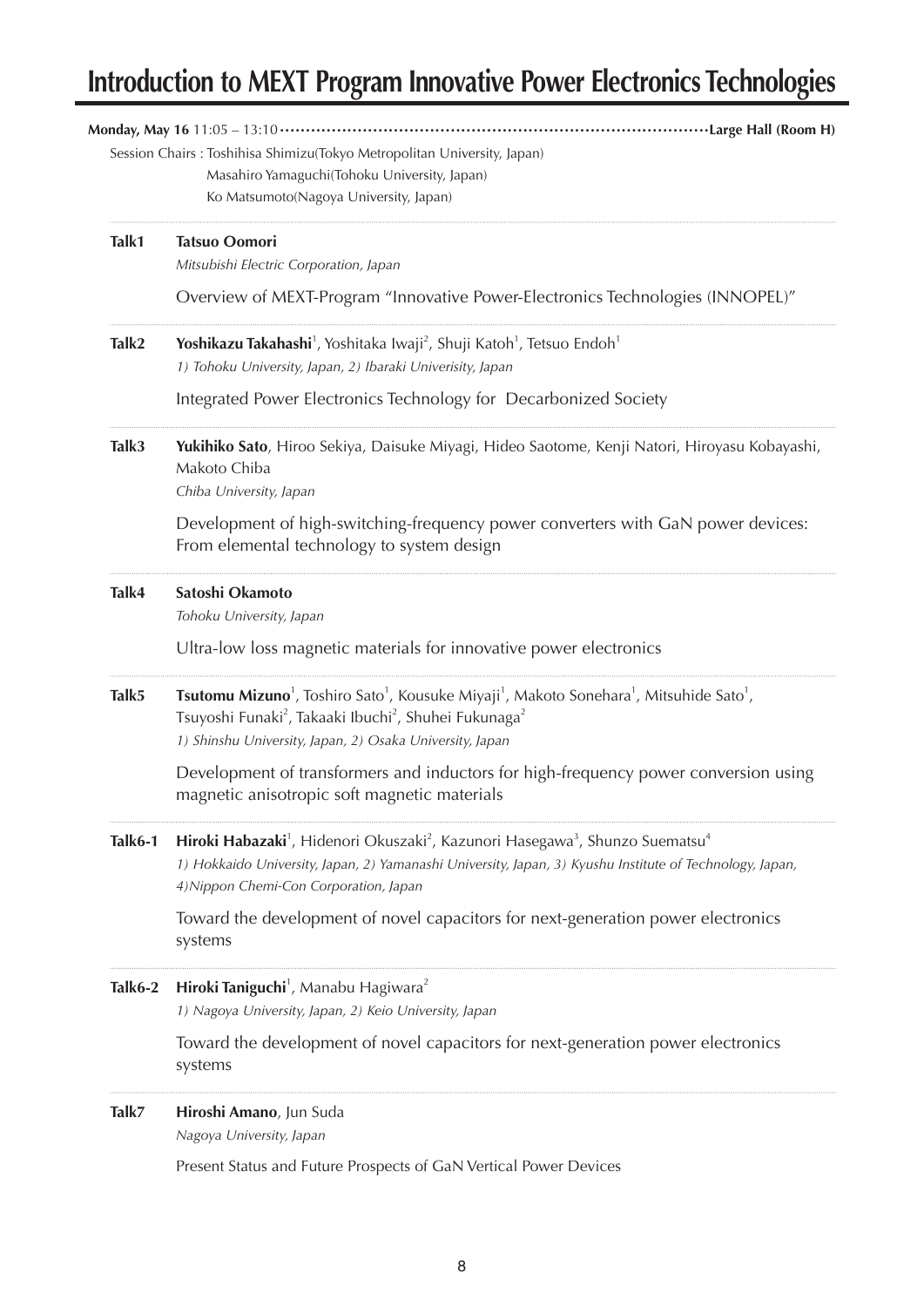*Monday, May 16: 11:05-13:10*

|                                                                                                                                                                                         | Room A                                                                                                                                                                                                                                                                                                                                      |  |
|-----------------------------------------------------------------------------------------------------------------------------------------------------------------------------------------|---------------------------------------------------------------------------------------------------------------------------------------------------------------------------------------------------------------------------------------------------------------------------------------------------------------------------------------------|--|
| Power and Energy Circuits and Systems for Communications (OS)<br><b>Session 16A1</b><br>Chairs: Hiroo Sekiya (Chiba University, Japan)<br>Junrui Liang (ShanghaiTech University, China) |                                                                                                                                                                                                                                                                                                                                             |  |
| $16A1-1$<br><b>Invited Paper</b>                                                                                                                                                        | A Self-powered Extensible SECE Rectifier For Piezoelectric Energy Harvesting<br>Jiacong Qiu, Junrui Liang<br>ShanghaiTech University, China                                                                                                                                                                                                 |  |
| $16A1-2$                                                                                                                                                                                | Proposal for the Optimum Switching Frequency Search Method Based on Transmission Side Information of<br><b>Invited Paper Wireless Power Transfer Circuit</b><br>Taichi Mishima, Yuki Ito, Shingo Nagaoka, Takeshi Uematsu<br><b>OMRON</b> Corporation, Japan                                                                                |  |
| $16A1-3$<br><b>Invited Paper</b>                                                                                                                                                        | Energy Storage System with Intelligent Hot-plug Switch (IHS) Combined Use of Different Types of Batteries<br>Kazuo Takehara <sup>1,2</sup> , Fumiaki Nakao <sup>1</sup> , Kimihiro Nishijima <sup>2</sup> , Eiji Sakai <sup>2</sup><br>1) NExT-e Solutions Inc., Japan, 2) Sojo University, Japan                                           |  |
| $16A1-4$<br><b>Invited Paper</b>                                                                                                                                                        | Performance Characteristics of 1500V Two Series Connection Type Converter<br>Kazuhiro Kajiwara <sup>1</sup> , Yuji Ohta <sup>2</sup> , Ryuya Daimon <sup>1</sup> , Akio Segami <sup>2</sup> , Fujio Kurokawa <sup>1</sup><br>1) Nagasaki Institute of Applied Science, Japan, 2) Isahaya Electronics Corporation, Japan                     |  |
| $16A1-5$<br><b>Invited Paper</b>                                                                                                                                                        | Optimized Energy Allocation Method Based on Capital Asset Pricing Model for Multi-use of Battery Energy<br><b>Storage System</b><br>Kazufumi Yuasa <sup>1</sup> , Yoshiharu Takeuchi <sup>2</sup> , Tadatoshi Babasaki <sup>2</sup> , Ichiro Omura <sup>1</sup><br>1) Kyushu Institute of Technology, Japan, 2) NTT Facilities, Inc., Japan |  |
|                                                                                                                                                                                         | Room B                                                                                                                                                                                                                                                                                                                                      |  |

# **Session 16B1 Power Electronics and Motor Drives for Automobiles (OS)**

- **Chairs: Kantaro Yoshimoto** *(Tokyo Denki University, Japan)* **Masatoshi Uno** *(Ibaraki University, Japan)*
- **16B1-1 Magnetic Form applying a C-Shaped Magnet for Hybrid Electric Vehicles** Shingo Soma, Yoshihisa Kubota, Tatsuya Ohzu *Honda motor Co., Ltd., Japan*
- **16B1-2 Technology trends of automotive semiconductors for CASE application** *Invited Paper* Hiroomi Eguchi *MIRISE Technologies Corporation, Japan*
- **16B1-3 Control method of a dual inverter system for EV with one battery** I*nvited Paper* Tomonori Kimura<sup>1</sup>, Takahiro Yamada<sup>1</sup>, Ryoya Kazaoka<sup>2</sup>, Toshihiko Noguchi<sup>3</sup>
	- *1) MIRISE Technologies Corporation, Japan, 2) DENSO CORPORATION, Japan, 3) Shizuoka University, Japan*

## **16B1-4 Impact of Magnet Temperature Distribution on Output Capability of PMSM and its Estimation Methodology**

Invited Paper Kensuke Sasaki<sup>1</sup>, Atsushi Okada<sup>1</sup>, Takashi Kato<sup>1</sup>, Kan Akatsu<sup>2</sup>

*1) Nissan Motor Co., Ltd, Japan, 2) Yokohama National University, Japan*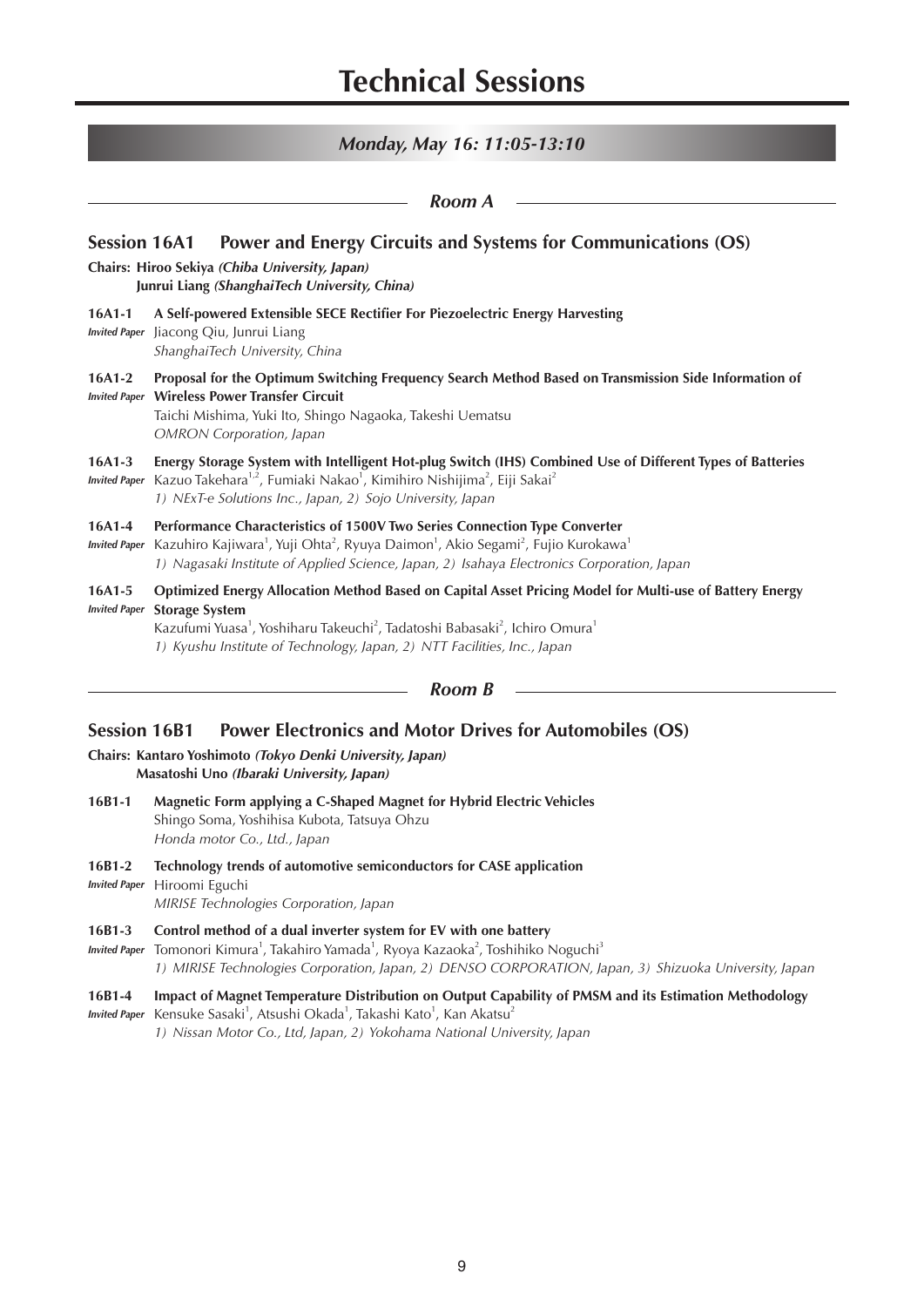# **Session 16C1 Power Electronics for Enhancing Motion Control Systems (OS)**

# **Chairs: Kenji Natori** *(Chiba University, Japan)*

**Yuki Yokokura** *(Nagaoka University of Technology, Japan)*

**16C1-1 Direct Torsion Torque Control of Geared SPMSM for Quick Backforward-Drivability**

*Invited Paper* Yuki Yokokura, Kiyoshi Ohishi *Nagaoka University of Technology, Japan*

**16C1-2 Effect of Harmonic Current Suppression on Iron Loss of IPMSM Using Repetitive Perfect Tracking Control**

Invited Paper Yuhiro Inagaki<sup>1</sup>, Masahiro Mae<sup>1</sup>, Osamu Shimizu<sup>1</sup>, Sakahisa Nagai<sup>1</sup>, Hiroshi Fujimoto<sup>1</sup>, Takayuki Miyajima<sup>2</sup>, Yoshiki Yasuda<sup>2</sup>, Akio Yamagiwa<sup>2</sup>

*1) The University of Tokyo, Japan, 2) DAIKIN Industries, Ltd., Japan*

#### **16C1-3 A Study of 10MHz Multi-Sampling Deadbeat Control for PMSM Drive System using USPM Controller**

*Invited Paper* Daisuke Hiroe, Zhang Xiaohan, Ryosuke Suzuki, Kazuki Nakamura, Kotaro Sato, Kantaro Yoshimoto, Tomoki Yokoyama *Tokyo Denki University, Japan*

**16C1-4 PI Current Control Method for Realizing Deadbeat Characteristics**

*Invited Paper* Shota Kuroda, Kenji Natori, Yukihiko Sato *Chiba University, Japan*

#### **16C1-5 Circuit Architecture and Design of A Megahertz Wireless Power Transfer System for Drones**

Invited Paper Yaoxia Shao<sup>1</sup>, Ruihan Ma<sup>1</sup>, Huan Zhang<sup>1</sup>, Ming Liu<sup>2</sup>, Chengbin Ma<sup>1</sup> *1) University of Michigan-Shanghai Jiao Tong University Joint Institute, China, 2) Shanghai Jiao Tong University, China*

*Room D*

## **Session 16D1 Control and Analysis of Converters I**

**Chairs: Ikuya Sato** *(Fuji Electric Co., Ltd., Japan)* **Rolando Burgos** *(Virginia Polytechnic Institute and State University, USA)*

- **16D1-1 Capacitor-Voltage-Balancing Control for an Isolated Secondary-Resonant AC-DC Modular Matrix Converter** Kohei Budo, Takaharu Takeshita *Nagoya Institute of Technology, Japan*
- **16D1-2 Statistical Performance Verification of the FS-MPC Algorithm Applied to the Matrix Converter** Mateja Novak<sup>1</sup>, Iwona Grobelna<sup>2</sup>, Ulrik Nyman<sup>1</sup>, Pawel Szczesniak<sup>2</sup>, Frede Blaabjerg<sup>1</sup> *1) Aalborg University, Denmark, 2) University of Zielona Gora, Poland*
- **16D1-3 A Unified PWM Strategy to Reduce Minimum Switching Number for Matrix Converters** Paiboon Kiatsookkanatorn<sup>1</sup>, Somboon Sangwongwanich<sup>2</sup> *1) Rajamangala University of Technology Suvarnabhumi, Thailand, 2) Chulalongkorn University, Thailand*
- **16D1-4 Adjustable Carrier Phase Shift Operation of Switching Cycle Control for Modular Multilevel Converters** Jayesh Kumar Motwani, Boran Fan, Slavko Mocevic, Jianghui Yu, Yu Rong, Dushan Boroyevich, Dong Dong, Rolando Burgos *Virginia Tech, USA*
- **16D1-5 A New Control Method to Realize Wide Output Voltage Range for Three Phase AC/DC Converter Based on Matrix Converter**

Kazuma Tomida<sup>1</sup>, Kenji Natori<sup>1</sup>, Jin Xu<sup>2</sup>, Noboru Shimosato<sup>2</sup>, Yukihiko Sato<sup>1</sup> *1) Chiba University, Japan, 2) Myway Plus Corporation, Japan*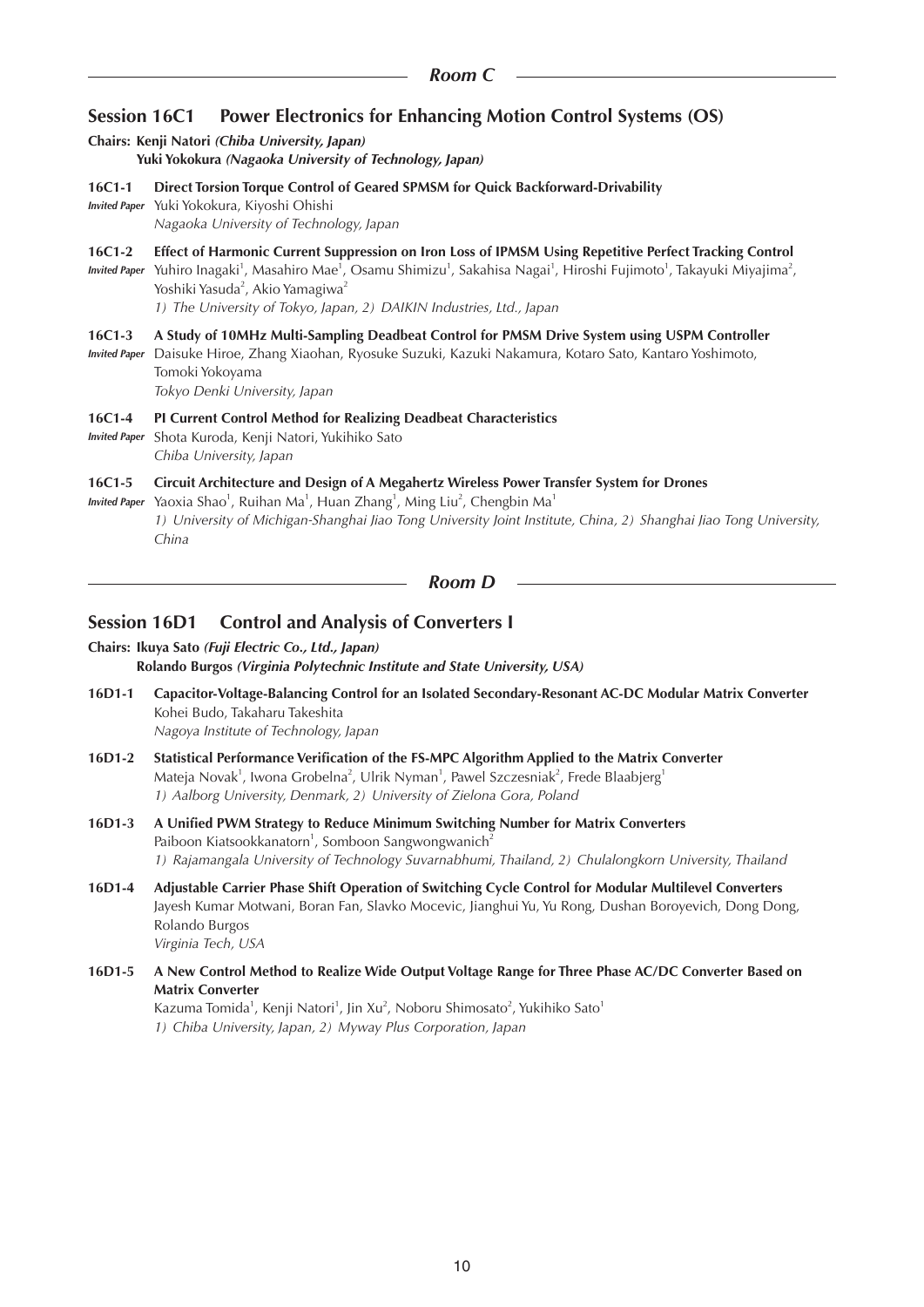# **Session 16E1 Grid Forming Conveters I**

**Chairs: Yuko Hirase** *(Toyo University, Japan)* **Chen Zhang** *(Shanghai Jiaoton University, China)* **16E1-1 Improved Adaptive Inertia and Damping Coefficient Control Strategy of VSG Based on Optimal Damping Ratio** Qingyi Wang<sup>1,2,3</sup>, Dan Zhou<sup>1,2,3</sup>, Shuai Yin<sup>1,2,3</sup>, Yudi Lei<sup>1,2,3</sup>, Tao He<sup>1,2,3</sup> *1) China University of Geosciences, China, 2) Hubei Key Laboratory of Advanced Control and Intelligent Automation for Complex Systems, China, 3) Ministry of Education, China* **16E1-2 A Study on Emulated Inertia Control of Grid-Connected Inverter-Based Power Supply Sources for Mass Integration of Renewable Energy Resources** Hirofumi Uemura<sup>1</sup>, Sachio Takano<sup>1</sup>, Atsushi Harada<sup>1</sup>, Takahiro Matsuura<sup>2</sup>, Satoshi Miyazaki<sup>2</sup>, Hiromu Hamada<sup>2</sup>, Teru Miyazaki<sup>2</sup> *1) Fuji Electric Co., Ltd., Japan, 2) Tokyo Electric Power Company Holdings, Inc., Japan* **16E1-3 Uninterrupted Switching based on VSG Control between Grid-connected and Stand-alone Operation of Single-Phase Grid-Tied Inverter** Kodai Nishikawa, Keisuke Kusaka, Jun-ichi Itoh *Nagaoka University of Technology, Japan* **16E1-4 The Effects of Virtual Inertia Control on Power Converters in Nonideal Grid Conditions** Yang Haoxin<sup>1</sup>, Tang Yi<sup>1</sup>, Zhang Lei<sup>2</sup> *1) Nanyang Technological University, Singapore 2) Chengdu Technological University, China* **16E1-5 Influence of DC Network Impedance and Control Parameters on Stability of Grid-tied Converters with LCL Filter Analyzing from DC Side** Ravi Kumar Gaddala, Siddavatam Ravi Prakash Reddy, Mriganka Ghosh Majumder, Kaushik Rajashekara, Lobo da Fonseca Jean Marcos *University of Houston, USA*

*Room F*

## **Session 16F1 Reliability and Diagnostics of Power Converters I**

- **Chairs: Takushi Jimichi** *(Mitsubishi Electric Corporation, Japan)* **Lee Chia-Tse** *(Delta Electronics Inc., Taiwan)*
- **16F1-1 Identification Method for Various Failure Modes with Shared Kelvin and Power Wires Configuration in IGBT Power Modules**

Qiang Wu<sup>1</sup>, Yu Chen<sup>1</sup>, Haoze Luo<sup>1</sup>, Jian Zhang<sup>1</sup>, Wuhua Li<sup>1</sup>, Xiangning He<sup>1</sup>, Naoto Fujishima<sup>2</sup>, Haruhiko Nishio<sup>2</sup>, Hitoshi Sumida<sup>2</sup>

*1) Zhejiang University, China, 2) Fuji Electric Co., Ltd., Japan*

- **16F1-2 Failure Mechanism Investigation of Die-Attach Solder Based on the Birth and Death Technology** Zhiliang Xu, Qianxia Ke, Xinglai Ge, Huimin Wang, Zongyuan Dai *Southwest Jiaotong University, China*
- **16F1-3 Mission-Profile Based Reliability Analysis Scheme of IGBT Modules for Traction Rectifier** Qianxia Ke, Zhiliang Xu, Xinglai Ge, Qingli Deng, Huiming Wang, Linlin Zhang, Jin Li *Southwest Jiaotong University, China*
- **16F1-4 Reliable design of SiC MOSFET power modules: experimental characterization for aging prediction** Shuhei Fukunaga<sup>1</sup>, Alberto Castellazzi<sup>2</sup>, Tsuyoshi Funaki<sup>1</sup> *1) Osaka University, Japan, 2) Kyoto University of Advanced Science, Japan*
- **16F1-5 Continuous Operation of High-Power Half-Bridge with 12 Paralleled GaN Power Devices**  Takashi Sawada<sup>1</sup>, Hiroshi Tadano<sup>2</sup>, Koji Shiozaki<sup>2</sup>, Takanori Isobe<sup>3</sup> *1) Naturanix Co., Ltd., Japan, 2) Nagoya University, Japan, 3) University of Tsukuba, Japan*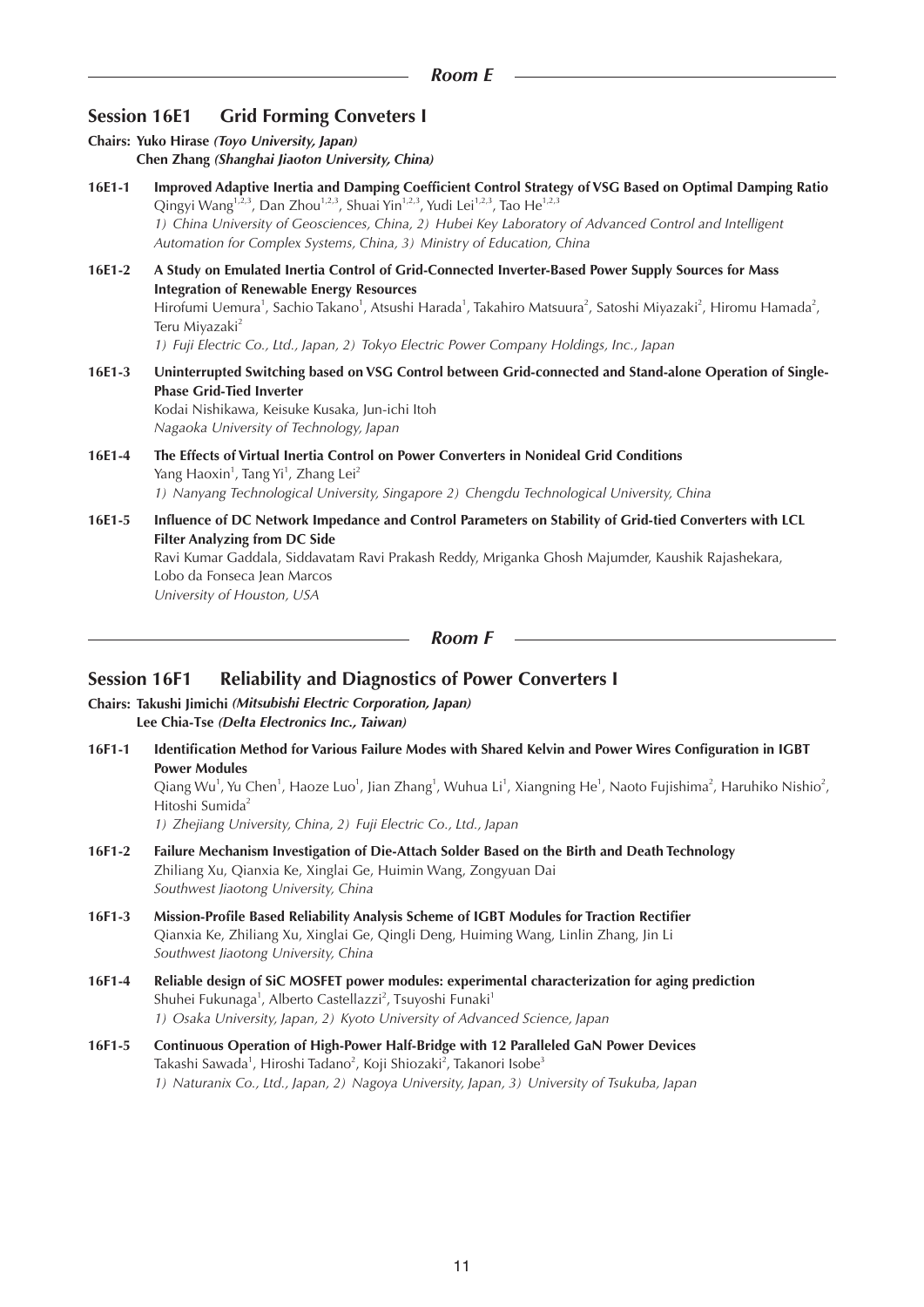# **Session 16G1 Wireless Power Transfer I**

- **Chairs: Mami Mizutani** *(Toshiba Infrastructure Systems & Solutions Corporation, Japan)* **Yijie Wang** *(Harbin Institute of Technology, China)*
- **16G1-1 A Novel Driving Scheme for Inductive Power Transfer Systems Using Decoupled Transmitter Coils** Kai Zhao, Minfan Fu, Guangdong Ning, Rong He, Hengzhao Yang, Haoyu Wang *ShanghaiTech University, China*
- **16G1-2 Effect of Angle Offset of the Power Receiving Coil in Underwater Wireless Power Transfer Using a Cone Spiral Coil**

Suguru Mototani, Ryo Yamamoto, Kae Doki, Akihiro Torii *Aichi Institute of Technology, Japan*

**16G1-3 Analysis and Design of a Wide Air Gap IPT System with Multi-Load CV Characteristics Based on Cylindrical Solenoid Coupler**

Yijie Wang, Zhimin Liu, Peng Gu, Dianguo Xu *Harbin Institute of Technology, China*

- **16G1-4 Feasibility Study on Wireless Power Transfer for AUV with Novel Pressure-Resistant Ceramic Materials** Haibing Wen, Jiayuan Li, Lei Yang, Xiangqian Tong *Xi'an University of Technology, China*
- **16G1-5 Stability Analysis of Flying-capacitor Linear Amplifier for Wireless Power Transfer system** Rintaro Kusui, Keisuke Kusaka, Jun-ichi Itoh *Nagaoka University of Technology, Japan*

## *Monday, May 16: 14:10-16:15*

## *Room A*

## **Session 16A2 Data Driven Methods in Power Electronics Systems: Applications in Analysis and Stability (OS)**

- **Chairs: Marta Molinas** *(Norwegian University of Science and Technology, Norway)* **Chen Zhang** *(Shanghai Jiao Tong University, China)*
- **16A2-1 Impedance Model Identification of DFIG-Based Wind Turbine Based on Neural Network** *Invited Paper* Zhong Wang, Jing Lyu, Xu Cai

*Shanghai Jiao Tong University, China*

**16A2-2 Instability Mode Recognition of Grid-Tied Voltage Source Converters with Nonstationary Signal Analysis**  Invited Paper Yu Zhang<sup>1</sup>, Sjur Føyen<sup>2</sup>, Chen Zhang<sup>1</sup>, Marta Molinas<sup>2</sup>, Olav Bjarte Fosso<sup>2</sup>, Xu Cai<sup>1</sup>

*1) Shanghai Jiao Tong University, China, 2) Norwegian University of Science and Technology, Norway*

**16A2-3 Impedance-Based Stability Analysis of Systems with the Dominant Presence of Distributed Power Sources** *Invited Paper* Kazuki Ohuchi<sup>1</sup>, Yuko Hirase<sup>1</sup>, Marta Molinas<sup>2</sup>

*1) Toyo University, Japan, 2) Norwegian University of Science and Technology, Norway*

- **16A2-4 Impedance scanning with chirps for single-phase converters**
- *Invited Paper* Sjur Foyen<sup>1</sup>, Chen Zhang<sup>2</sup>, Marta Molinas<sup>2</sup>, Olav Fosso<sup>1</sup>, Takanori Isobe<sup>3</sup> *1) Norwegian University of Science and Technology, Norway, 2) Shanghai Jiao Tong Univerisity, China, 3) University of Tsukuba, Japan*

# **16A2-5 Mechanism and Suppression Control of Wideband Oscillations in MMC-HVDC Connected Offshore Wind Farms**

*Invited Paper* Jing Lyu, Hongfei Lin, Yiming Rao, Xu Cai *Shanghai Jiao Tong University, China*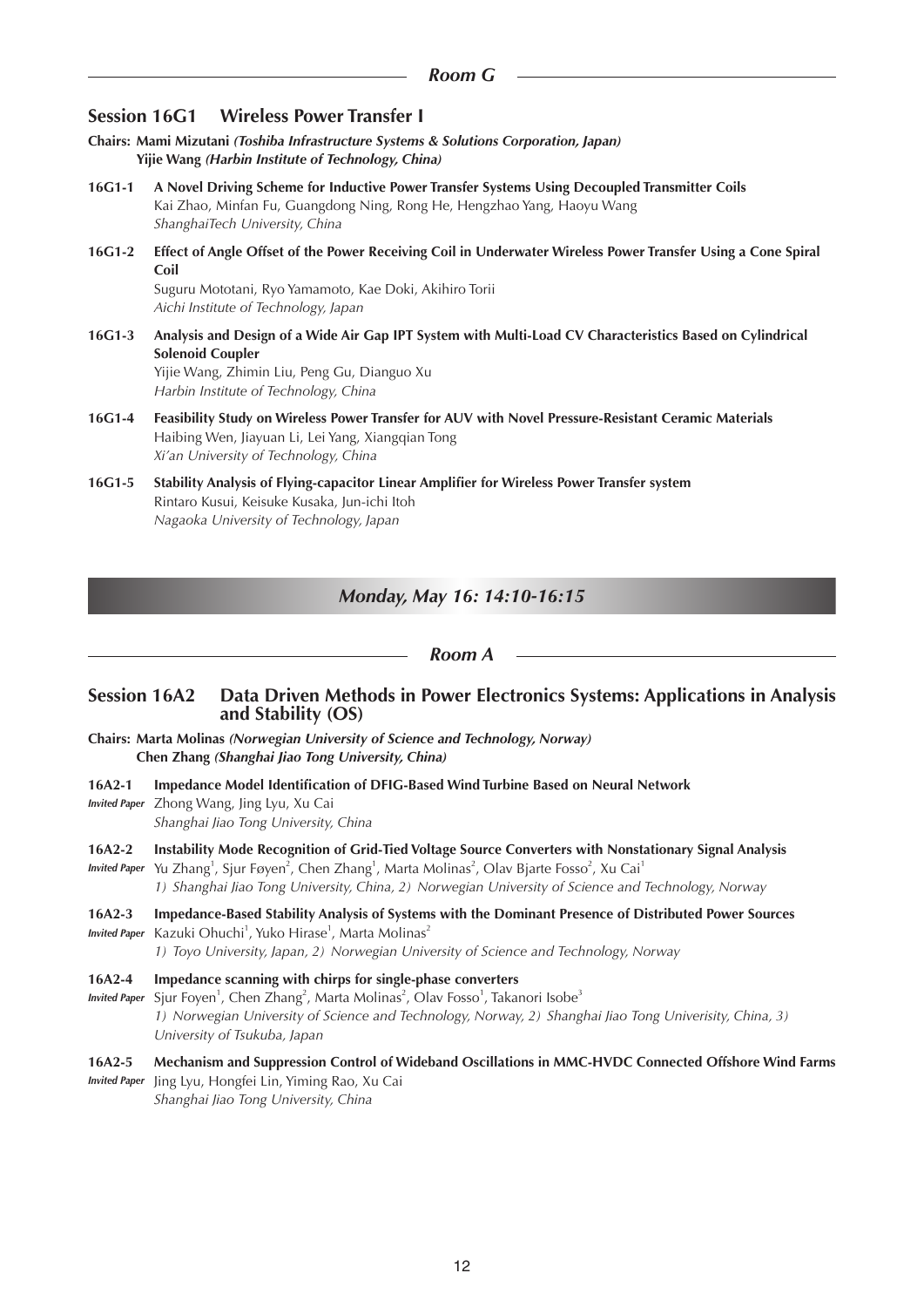## **Session 16B2 Achievements and Findings from Vehicle Grid Integration Project and Research (OS)**

- **Chairs: Masatoshi Uno** *(Ibaraki University, Japan)* **Kensuke Sasaki** *(Nissan Motor Co., Ltd., Japan)*
- **16B2-1 Frequency Adjustment with Integrated Control of EVs and Storage Batteries** *Invited Paper* Takehiko Ashiya<sup>1</sup>, Ayumu Izuhara<sup>1</sup>, Koji Kudo<sup>2</sup>

*1) Kansai Transmission and Distribution, Inc., Japan, 2) NEC Corporation, Japan*

#### **16B2-2 Charging infrastructure - how to contribute to the power grid -**

Invited Paper Makoto Yoshida<sup>1</sup>, Osamu Maruta<sup>1</sup>, Tomoko Blech Yamabe<sup>2</sup>, Mika Zaurin Casanova<sup>2</sup> *1) CHAdeMO Association, Japan, 2) CHAdeMO Association, France*

## **16B2-3 Frequency Control for AC Microgrid Using Onboard DC/DC Converter of Electric Vehicles**

*Invited Paper* Tatsuhito Nakajima<sup>1</sup>, Yutaka Ota<sup>2</sup>, Takuya Ishikawa<sup>3</sup>, Kazumasa Ide<sup>3</sup> *1) Tokyo City University, Japan, 2) Osaka University, Japan, 3) Hitachi Power Solutions Co., Ltd., Japan*

#### **16B2-4 Evaluation of Electric Vehicles (EVs) Impact on Electric Grid** *Invited Paper* Inam Ullah Nutkani, Jing Cheng Lee *RMIT University, Australia*

#### *Room C*

# **Session 16C2 Sensing and Actuation for Human Assistive Systems (OS)**

#### **Chairs: Naoki Motoi** *(Kobe University, Japan)* **Tomoyuki Shimono** *(Yokohama National University, Japan)*

**16C2-1 Safe High Stiffness Impedance Control for Series Elastic Actuators using Collocated Position Feedback** *Invited Paper* Razvan Andrei Budau Petrea, Roberto Oboe, Giulia Michieletto *University Of Padova, Italy*

#### **16C2-2 Study on Disturbance Response of a Magnetic Lead Screw Actuator**

*Invited Paper* Akira Heya<sup>1</sup>, Yoshihiro Nakata<sup>2</sup>, Tetsuya Abe<sup>1</sup>, Katsuhiro Hirata<sup>1</sup>

*1) Osaka University, Japan, 2) The University of Electro-Communications, Japan*

## **16C2-3 Modeling and Analysis of a Magnetic Geared Linear Motor**

*Invited Paper* Nguyen Duc Khuong<sup>1</sup>, Tomoyuki Shimono<sup>1,2</sup> *1) Yokohama National University, Japan, 2) Kanagawa Institute of Industrial Science and Technology, Japan*

#### **16C2-4 Study on Displaying Images to Prevent VR Sickness as Maintaining Rich-Presence**

*Invited Paper* Satoshi Okuno, Sota Shimizu

*Shibaura Institute of Technology, Japan*

#### **16C2-5 Path Planning Method Considering Blind Spots Based on ROS Navigation Stack and Dynamic Window Approach**  *Invited Paper* **for Wheeled Mobile Robot**

Masato Kobayashi, Naoki Motoi *Kobe University, Japan*

## *Room D*

# **Session 16D2 IoT Technologies for Realizing Smart Facilities (OS)**

#### **Chairs: Shinobu Ishigami** *(Tohoku Gakuin University, Japan)* **Nobuyuki Yamaguchi** *(Tokyo University of Science, Japan)*

## **16D2-1 Selective Allocation Management System of Environmental Value and Electric Power Consumption**

*Invited Paper* Hiroki Oshima, Keishi Ooshima, Yoshihiro Machida, Masashi Amano, Takayuki Suzuki, Hiroshi Mine, Ko Takahashi, Kazuya Syojiki, Masahiro Aoki *Hitachi, Ltd., Japan*

## **16D2-2 Simulation of Energy Management Considering Remote Work of Office Buildings With Storage Batteries in the**  *Invited Paper* **Case of Disaster**

Kazuhiro Yuasa<sup>1</sup>, Sota Kinoshita<sup>1</sup>, Nobuyuki Yamaguchi<sup>1</sup>, Fuyuki Sato<sup>2</sup>, Shinichiro Ohtani<sup>2</sup> *1) Tokyo University of Science, Japan, 2) Mitsubishi Electric Corporation, Japan*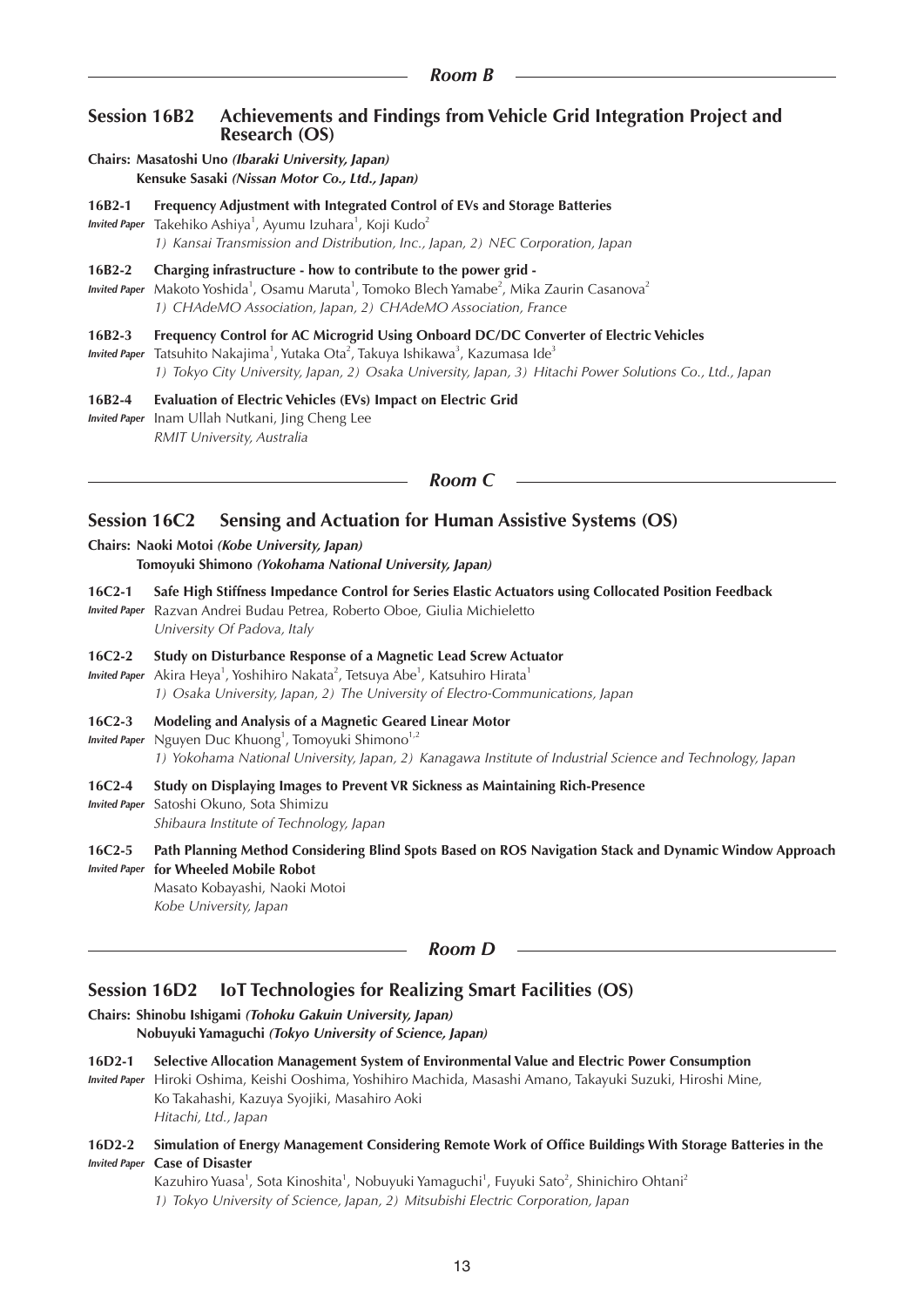#### **16D2-3 SUSTIE Core Engine: Efficient IoT Platform for Smart Facility Solutions**

*Invited Paper* Jin Kawasaki, Yoshitaka Otaki, Keita Saito, Hiroki Kawano *Mitsubishi Electric Corporation, Japan*

**16D2-4 Proposal of the theoretical conversion factor for the interpolation of measured radiated emission levels**

Invited Paper Shinobu Ishigami<sup>1</sup>, Tatsuru Itsukaichi<sup>1</sup>, Ken Kawamata<sup>1</sup>, Yasutoshi Yoshioka<sup>2</sup> *1) Tohoku Gakuin University, Japan, 2) Fuji Electric Europe GmbH, Germany*

**16D2-5 Unsupervised Fault Detection for Refrigeration Showcase Systems with Kernel Principal Component Analysis based Multivariate Statistical Process Control using Feature Selection with Maximal Information Coefficient** Kiyo Arai<sup>1</sup>, Yoshikazu Fukuyama<sup>2</sup>, Kenya Murakami<sup>1</sup>, Tetsuro Matsui<sup>1</sup> *1) Fuji Electric Co., Ltd., Japan, 2) Meiji University, Japan*

*Room E*

# **Session 16E2 Control and Analysis of Converters II**

#### **Chairs: Hidemine Obara** *(National Yokohama University, Japan)* **Kantoaro Yoshimoto** *(Tokyo Denki University, Japan)*

- **16E2-1 Harmonic Calculation of Parallel Interleaved Voltage-Source Converters in Digital Systems** Haozhe Wang, Jie Ye, Baojin Li, Songtao Huang, Jinbang Xu, Anwen Shen *Huazhong University of Science and Technology, China*
- **16E2-2 A New Trapezoidal Modulation Technique to Reduce Acoustic Noise** Hideki Ayano<sup>1</sup>, Takumi Nakagaki<sup>1</sup>, Yushi Araki<sup>2</sup>, Tatsuki Kashihara<sup>2</sup>, Koji Kobayashi<sup>2</sup> *1) National Institute of Technology, Japan, 2) SANDEN CORPORATION, Japan*
- **16E2-3 Frequency-Doubler Half-Bridge Modulation For Reduced Junction Temperatures in the Low-Gain Operation of the Isolated Full-Bridge Converter** Philipp Rehlaender, Shobhit Sharma, Frank Schafmeister, Joachim Böcker *Paderborn University, Germany*
- **16E2-4 Verification of 1MHz Multisampling Disturbance Compensation Deadbeat Control for Megawatt-Level Grid-Tied Multi-level Inverter using Controller Hardware-in-the-Loop** Ryoko Kato<sup>1</sup>, Kazuki Nakamura<sup>1</sup>, Kaya Kawashima<sup>1</sup>, Kohsuke Seki<sup>2</sup>, Kenta Yamabe<sup>2</sup>, Kantaro Yoshimoto<sup>1</sup>, Tomoki Yokoyama<sup>1</sup> *1) Tokyo Denki University, Japan, 2) Tohiba Mitsubishi-Electric Industrial Systems Corporation, Japan*
- **16E2-5 A Data Modulation Strategy Based on LLC Resonant Converter** Lingyu Li, Sheng Liu, Jinghui Chen, Jiande Wu, Xiangning He *Zhejiang University, China*

*Room F*

# **Session 16F2 Non-isolated DC-DC Converters**

**Chairs: Masataka Ishihara** *(Okayama University, Japan)* **Yao-Ching Hsieh** *(National Sun Yat-sen University, Taiwan)*

**16F2-1 Performance of Three-phase Inverter Using Multiple Bidirectional Choppers for 1.5-kV PV Systems Capable of Wide MPPT Range** Linyue Qiao, Makoto Hagiwara

*Tokyo Institute of Technology, Japan*

- **16F2-2 Internal Reference Compensation Technique for Constant On-time Buck Converter with Ceramic Capacitor** Pang-Jung Liu<sup>1</sup>, Chi-Hung Wang<sup>1</sup>, Mao-Hui Kuo<sup>2</sup>, Xin-Wei Huang<sup>1</sup> *1) National Taipei University of Technology, Taiwan, 2) Richtek Technology Corporation, Taiwan*
- **16F2-3 Charge Equalization with Differential Current Allocation for Series-connected Batteries** Liang-Chien Lin<sup>1</sup>, Cheng-Xiu Xie<sup>1</sup>, Tzu-Hsiang Weng<sup>2</sup>, You-Chun Huang<sup>2</sup>, Yao-Ching Hsieh<sup>2</sup>, Chin-Sien Moo<sup>2</sup> *1) Delta Electronics Inc., Taiwan, 2) National Sun Yat-sen University, Taiwan*
- **16F2-4 Boost Derived Full-Bridge ZCS Resonant Converter Using Inductive Output Filter** Somboon Sooksatra, Wanchai Subsingha *Rangsit University Pathumthani, Thailand*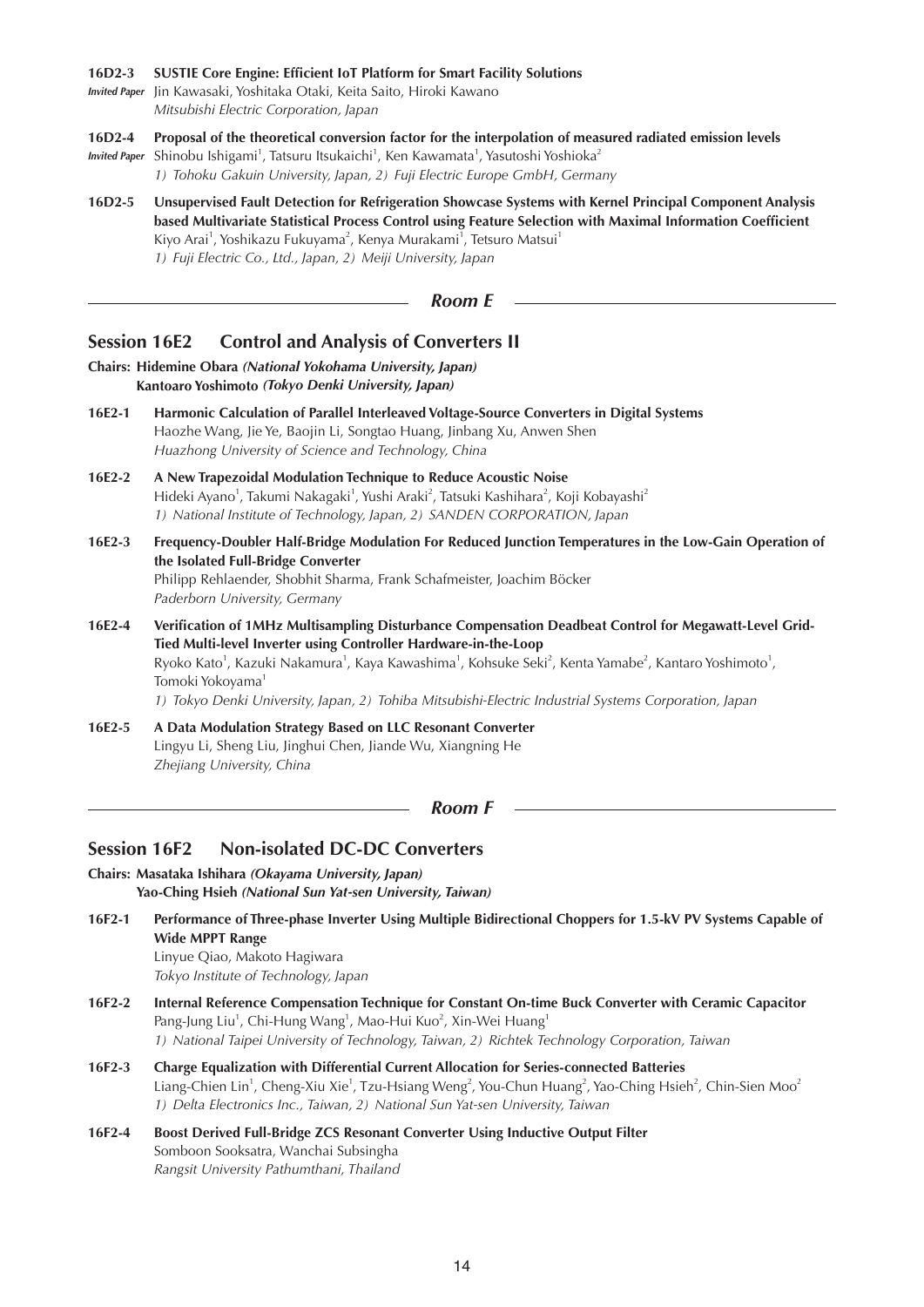# **Session 16G2 PMSM Sensorless Drives**

- **Chairs: Takayuki Miyajima** *(Daikin Industries, Ltd., Japan)* **Kichiro Yamamoto** *(Kagoshima University, Japan)*
- **16G2-1 Performance Evaluation of Startup and Driving Strategy at Overall Speed with Extended ElectroMotive Force for Position Sensorless Permanent Magnet Synchronous Motor** Rongjiao Hao, Takamasa Kozakura, Shinji Doki *Nagoya University, Japan*
- **16G2-2 Compensation of Zero Current Clamping Phenomenon of Sensorless IPMSM Drives with Ultrasonic Signal Injection** Hisao Kubota, Naoya Hayashi *Meiji University, Japan*
- **16G2-3 Sensorless PMSM Harmonic Suppression Strategy Based on PLL with Embedded Double Quasi-Proportional-Resonant Controllers** Bo Wang, Pengcheng Du, Yong Yu, Dianguo Xu *Harbin Institute of Technology, China*
- **16G2-4 Harmonic Reduction Method Using Minor Sampling Process for Signal Injection Position Sensorless Technique**  Yuki Ito, Yoshitaka Iwaji *Ibaraki University, Japan*
- **16G2-5 Parameter Estimation for Sensorless Position Control of PMSM Drives with Long Cable in Subsea Applications** Virendra Singh, Mriganka Ghosh Majumder, Kaushik Rajashekara, Ravi Prakash Reddy Siddavatam *University of Houston, USA*

*Room H*

## **Session 16H2 Special machines**

- **Chairs: Makoto Ito** *(Hitachi, Ltd., Japan)* **Jihad Furqani** *(Bandung Institute of Technology, Indonesia)*
- **16H2-1 Three-Phase Air-Core Rotary Transformer with Halbach AC Windings for Wound-Field Motors** Masahiro Aoyama *Shizuoka University, Japan*
- **16H2-2 Design of Slotless Single-Drive Bearingless Permanent Magnet Motor for High-Speed Applications** Junichi Asama *Shizuoka University, Japan*
- **16H2-3 Estimation of Magnetic Suspension Loss in a 30000 r/Min One-Axis Actively Positioned Single-Drive Bearingless Motor**

Theeraphong Srichiangsa $^1$ , Hiroya Sugimoto $^2$ , Yusuke Fujii $^1$ , Kyohei Kiyota $^1$ , Akira Chiba $^1$ *1) Tokyo Institute of Technology, Japan, 2) Tokyo Denki University, Japan*

- **16H2-4 Development of Direct Cooling Stator Structure Using High Thermal Conductive Epoxy Molding Compounds** Shinya Yamamoto, Atsunori Nishikawa, Takahiro Harada, Wataru Kosaka *SUMITOMO BAKELITE CO., LTD., Japan*
- **16H2-5 PM Magnetic Levitation Train Using Hybrid Electromagnetic- and Electrodynamic-Suspension System** Shun Inoue, Yasutaka Fujimoto *Yokohama National University, Japan*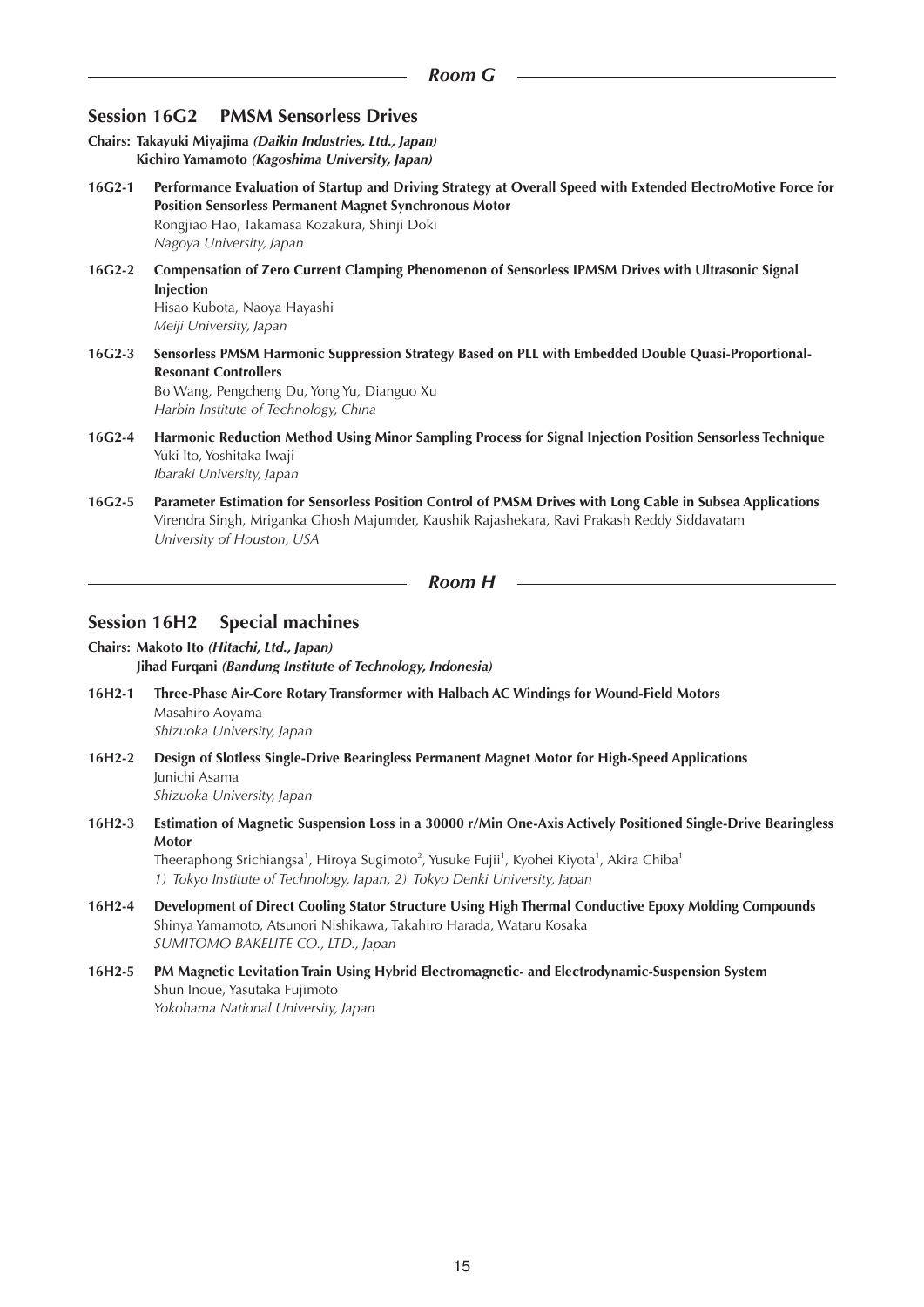|          | Room A                                                                                                                                                                                                                                                                                |
|----------|---------------------------------------------------------------------------------------------------------------------------------------------------------------------------------------------------------------------------------------------------------------------------------------|
|          | <b>Grid Forming Conveters II</b><br><b>Session 16A3</b>                                                                                                                                                                                                                               |
|          | Chairs: Shinichi Imai (Takaoka Toko Co., Ltd., Japan)<br>Frede Blaabjerg (Aalborg University, Denmark)                                                                                                                                                                                |
| $16A3-1$ | Stability Analysis of Grid-Following and Grid-Forming Converters Based on State-Space Model<br>Xian Gao, Dao Zhou, Amjad Anvari-Moghaddam, Frede Blaabjerg<br>Aalborg University, Denmark                                                                                             |
| 16A3-2   | Impact of Circular Current Limiters on Transient Stability of Grid-Forming Converters<br>Bo Fan, Xiongfei Wang<br>Aalborg University, Denmark                                                                                                                                         |
| $16A3-3$ | Impact of DC-Link Voltage Control on Transient Stability of PLL-Synchronized Voltage-Source Converters<br>Teng Liu <sup>1</sup> , Xiongfei Wang <sup>1</sup> , Fangcheng Liu <sup>2</sup><br>1) Aalborg University, Denmark, 2) Huawei Digital Power Technologies Company Ltd., China |
| $16A3-4$ | Design-Oriented Analysis of Grid-Forming Control with Hybrid Synchronization<br>Hong Gong, Xiongfei Wang<br>Aalborg University, Denmark                                                                                                                                               |
|          | <b>Room B</b>                                                                                                                                                                                                                                                                         |
|          | <b>Session 16B3</b><br><b>Thermal Management</b>                                                                                                                                                                                                                                      |
|          | Chairs: Koji Orikawa (Hokkaido University, Japan)<br>Jonas Huber (ETH Zurich, Switzerland)                                                                                                                                                                                            |
| $16B3-1$ | On-line Junction Temperature Estimation Method of Power Device with Deterioration Based on On-state                                                                                                                                                                                   |

**Voltage Measurement** Hayato Higa<sup>1</sup>, Takanori Hayashi<sup>1</sup>, Masashi Takiguchi<sup>1</sup>, Shota Urushibata<sup>1</sup>, Yugo Tadano<sup>1</sup> *1) Meidensha Corporation, Japan*

- **16B3-2 Estimation of Both Junction Temperature and Load Current of IGBTs from Output Voltage of Gate Driver** Hiromu Yamasaki, Katsuhiro Hata, Makoto Takamiya *The University of Tokyo, Japan*
- **16B3-3 Junction Temperature Estimation for IGBT Modules Through Knee Voltage** Xing Wei, Bo Yao, Yingzhou Peng, Huai Wang *Aalborg University, Denmark*
- **16B3-4 Temperature Sensorless Thermal Management Strategy for Interleaving Power Converters** Zehui Li, Mingde Zhou, Haoyu Wang *ShanghaiTech University, China*

## *Room C*

## **Session 16C3 GaN Device Application**

- **Chairs: Katsuya Nomura** *(Kwansei Gakuin University, Japan)* **Jens Friebe** *(Leibniz University Hannover, Germany)*
- **16C3-1 Efficiency Improving Strategies on GaN-based LLC Converter with Non-uniform Air Gap Transformer** Ching-Guo Chen<sup>1</sup>, Shiu-Hui Lee<sup>2</sup>, Wen-Nan Huang<sup>1</sup>, Chih-Ming Yu<sup>1</sup>, Hsiang-Chi Meng<sup>1</sup> *1) Potens Semiconductor Corp., Taiwan, 2) National Taipei University of Technology, Taiwan*
- **16C3-2 Multi-Mode Control with GaN High Operating Frequency Four-Switch Step-Up/Down Converter** Jiann-Fuh Chen, Zih-Yue Chen, Chen-Ming Zhang *National Cheng Kung University, Taiwan*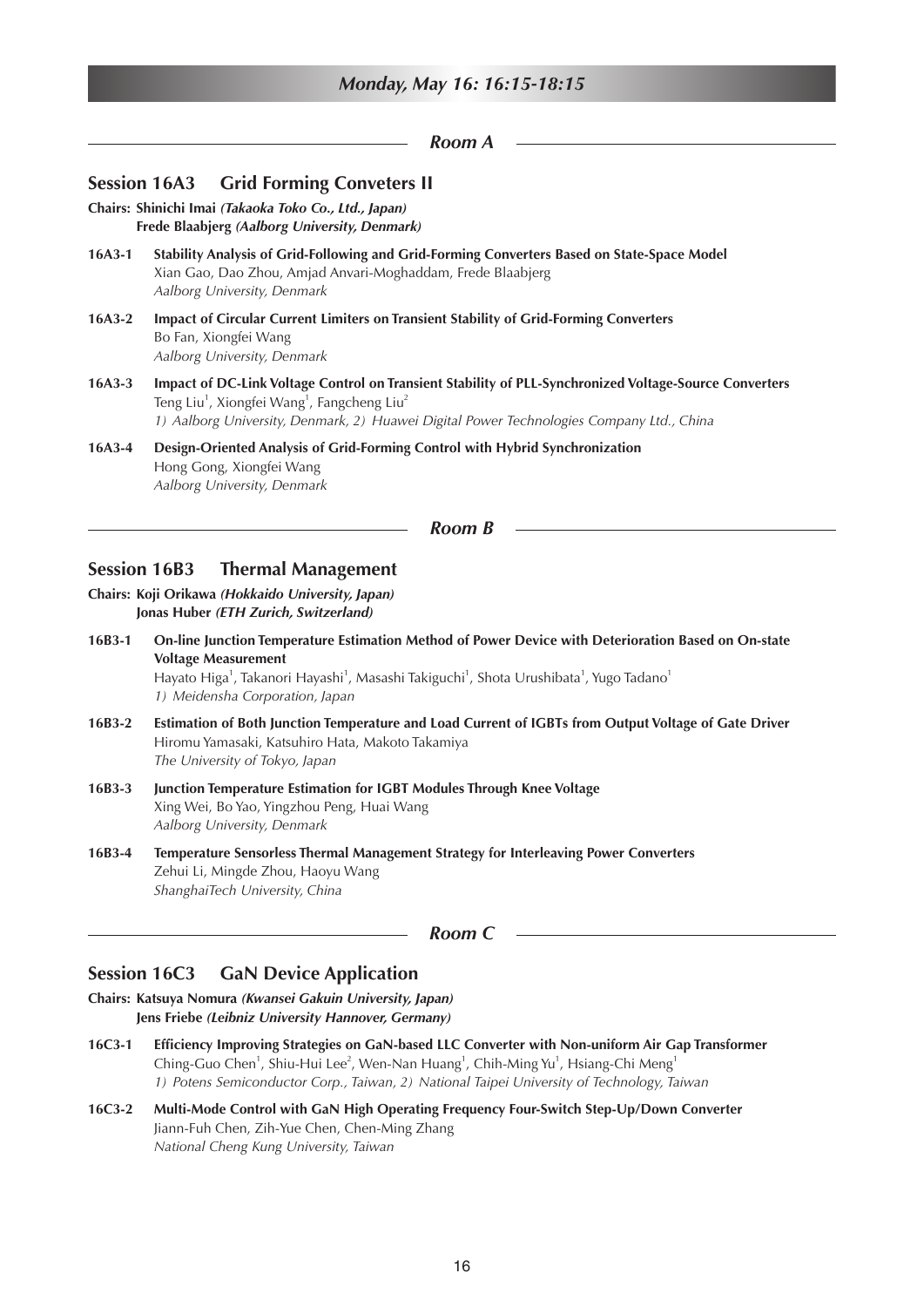**16C3-3 Parasitic Effects from Cooling of GaN Power Transistors - Impact on Switching Losses and Common-Mode Currents** Pelle Weiler, Bart Bokmans, Erik Lemmen, Bas Vermulst, Korneel Wijnands *Eindhoven University of Technology, The Netherlands*

**16C3-4 GaN-based High Frequency NIBB dc-dc Converter with Feedback Control Using FPGA** Ravi Nath Tripathi, Alberto Castellazzi *Kyoto University of Advanced Science (KUAS), Japan*

```
Room D
```
# **Session 16D3 Industrial Instrumentation and Control I**

- **Chairs: Yasutaka Fujimoto** *(Yokohama National University, Japan)* **Naoki Motoi** *(Kobe University, Japan)*
- **16D3-1 Accurate Ion Energy Control in Plasma Processing by Switched-Mode Power Converter** Qihao Yu, Erik Lemmen, Korneel Wijnands, Bas Vermulst *Eindhoven University of Technology, The Netherlands*
- **16D3-2 Optimization Approaches for the Signal Processing of Hybrid Current Sensors** Philipp Ziegler, Michael Bura, Jörg Haarer, Philipp Marx, David Hirning, Jörg Roth-Stielow *University of Stuttgart, Germany*
- **16D3-3 Design and Control of Single-Phase Controlled VSCs with Saturable Inductor-Based LCL Filters** Ziya Özkan, Dao Zhou, Frede Blaabjerg *Aalborg University, Denmark*
- **16D3-4 A VSD-Embedded Machine Learning Misalignment and Unbalance Diagnosis Methodology** Saïd Talbi<sup>1</sup>, Alain Dutrey<sup>2</sup> *1) Médiane Système for STIE, France, 2) Schneider Toshiba Inverter Europe, France*

```
Room E
```
# **Session 16E3 DC-DC Converters I**

- **Chairs: Kantaro Yoshimoto** *(Tokyo Denki University, Japan)* **Yu-Chen Liu** *(National Ilan University, Taiwan)*
- **16E3-1 Multi-stage charging strategy with constant resonant current of LCC resonant circuit** Mengjie Qin, Aizhen Ye, Fan Zhang, Wenjie Chen, Xu Yang, Yao Xiao *Xi'an Jiaotong University, China*
- **16E3-2 Analysis and Comparison of Isolated Converter based Step-Down Partial Power Processing Configurations** Chao Liu, Zhe Zhang, Ziwei Ouyang, Michael A. E. Andersen, Tiberiu-Gabriel Zsurzsan *Technical University of Denmark, Denmark*
- **16E3-3 1.5-MHz High-Performance 380-V/12-V LLC Resonant Converter** Yun-Yen Chen<sup>1</sup>, Yu-Chen Liu<sup>2</sup>, Chen Chen<sup>1</sup>, Kai-De Chen<sup>1</sup>, Yong-Long Syu<sup>1</sup>, Wen-Hao Xue<sup>1</sup>, Huang-Jen Chiu<sup>1</sup> *1) National Taiwan University of Science and Technology, Taiwan, 2) National Ilan University, Taiwan*
- **16E3-4 Secondary-Side Resonating LLC Converter for Reducing Transformer Voltage in High Power Applications** Hayato Nakamura<sup>1</sup>, Kazuhiro Umetani<sup>1</sup>, Masataka Ishihara<sup>1</sup>, Eiji Hiraki<sup>1</sup> *Okayama University, Japan*

*Room F*

# **Session 16F3 Control and Analysis of Modular Multi-level Converters**

**Chairs: Hirofumi Uemura** *(Fuji Electric Co., Ltd., Japan)*

**Georgios Konstantinou** *(The University of New South Wales, Australia)*

**16F3-1 Impedance Shaping Effects of Circulating Current Controllers in Modular Multilevel Converters** Ye Zhu<sup>1</sup>, Josep Pou<sup>2</sup>, Georgios Konstantinou<sup>1</sup> *1) University of New South Wales, Australia, 2) Nanyang Technological University, Singapore*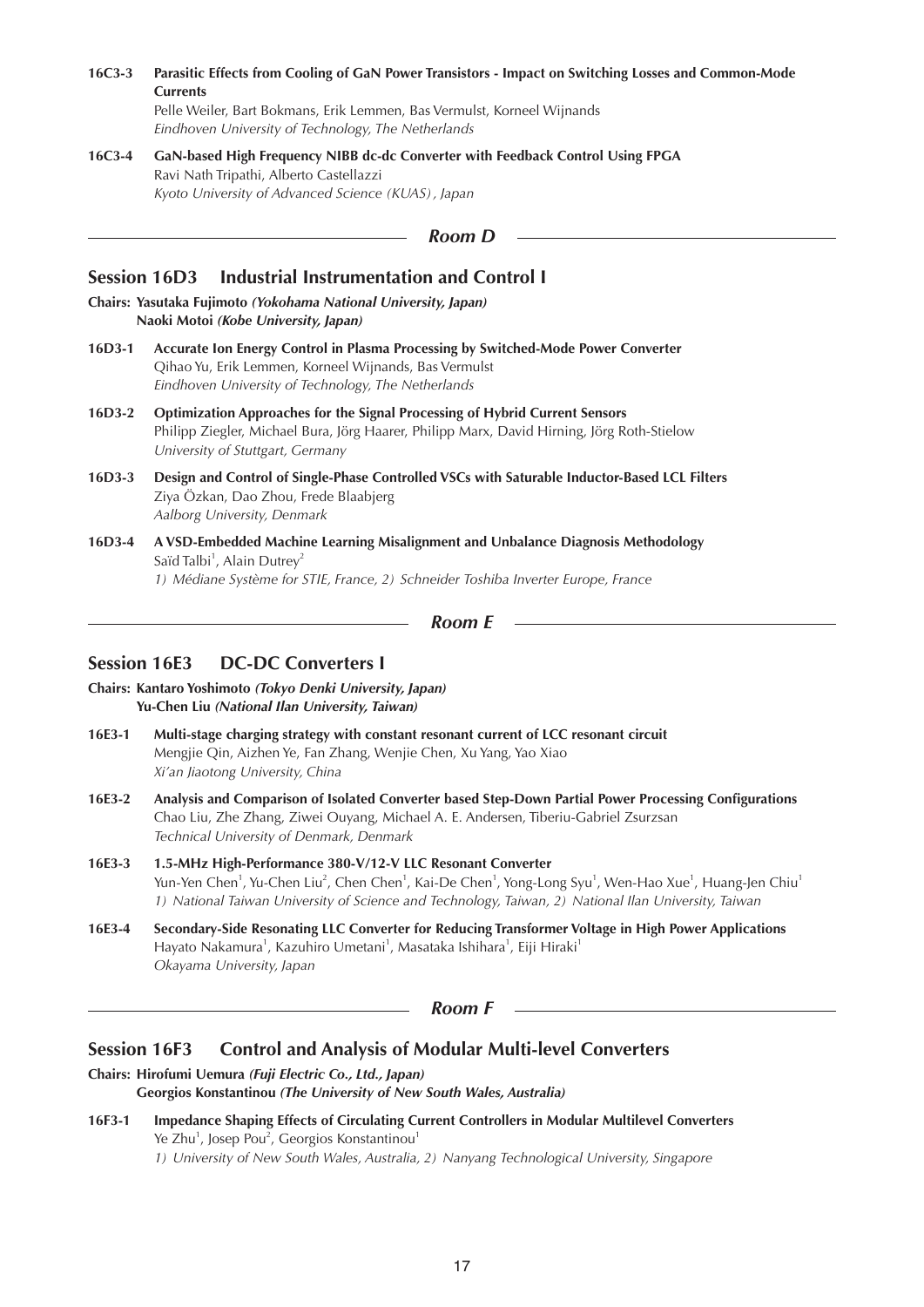- **16F3-2 Non-Linear Model Predictive Control for Modular Multilevel Converters** Saad Hamayoon<sup>1</sup>, Morten Hovd<sup>1</sup>, Jon Are Suul<sup>1,2</sup> *1) Norwegian University of Science and Technology, Norway, 2) SINTEF Energy Research, Norway*
- **16F3-3 A Study of 1MHz Multi-Sampling SVPWM Method for Low Carrier Three Phase Modular Multilevel Converter** Kotaro Sato, Kazuki Nakamura, Sakyo Takeuchi, Tomoki Yokoyama *Tokyo Denki University, Japan*

| <b>Room</b> G |  |
|---------------|--|
|---------------|--|

## **Session 16G3 Special Motor Drives**

- **Chairs: Takahiro Suzuki** *(Hitachi Ltd., Japan)* **Ufot Ekong** *(TMEIC, Japan)*
- **16G3-1 Predictive Control of Sensorless Flux-Switching Motor Drive Systems with DC-Field Excitation** Tian-Hua Liu, Yu-Hao Xu *National Taiwan University of Science and Technology, Taiwan*
- **16G3-2 Stability Improvement Method of Position Sensorless Control for Single Inverter Dual Parallel IPMSMs Drive System by Using Signal Injection** Cheonsu Park, Shinji Doki *Nagoya University, Japan*
- **16G3-3 Characteristic Evaluation of Linear Switched Reluctance Motor with High-temperature Superconducting Excitation Windings for Application to Ropeless Linear Elevator** Tadashi Hirayama, Shuma Kawabata *Kagoshima University, Japan*
- **16G3-4 Reduction of Common Mode Disturbances in Parallel Modules of Integrated Modular Motor Drives** Philipp Marx, Jan Assenheimer, Philipp Ziegler, Jörg Haarer, Jörg Roth-Stielow *University of Stuttgart, Germany*

```
Room H
```
# **Session 16H3 Motor design & control**

- **Chairs: Yu Hasegawa** *(Hitachi Ltd., Japan)* **Wolfgang Gruber** *(Johannes Kepler University Linz, Austria)*
- **16H3-1 Multiobjective Particle Swarm Optimization Design of Permanent Magnet Machine for Torque Density Improvement and Torque Ripple Suppression** Jiaxuan Huang<sup>1</sup>, Yi Sui<sup>1</sup>, Zuosheng Yin<sup>1</sup>, Guopeng Liu<sup>1</sup>, Ping Zheng<sup>1</sup>, Yongjian Li<sup>2</sup> *1) Harbin Institute of Technology, China, 2) Hebei University of Technology, China*
- **16H3-2 Anti-Demagnetization Design of IPMSM Using an Automatic Design System Combining Coarse-Mesh FEM and GA**

Yutaro Mambo<sup>1</sup>, Masayuki Sanada<sup>2</sup>, Shigeo Morimoto<sup>2</sup>, Yukinori Inoue<sup>2</sup> *1) Osaka Prefecture University, Japan, 2) Osaka Metropolitan University, Japan*

- **16H3-3 Fitting Method of Experimentally Measured 3D Loss and Torque Maps to design Optimal Trajectories for IPMSM** Kaoru Inoue, Yusuke Naito, Toshiji Kato *Doshisha University, Japan*
- **16H3-4 Stable Equilibrium Rotor Positions for a Three-Phase Switched Reluctance Machine** Georg Tobias Götz, Philipp Tillmann, Anne von Hoegen, Rik W. De Doncker *RWTH Aachen University, Germany*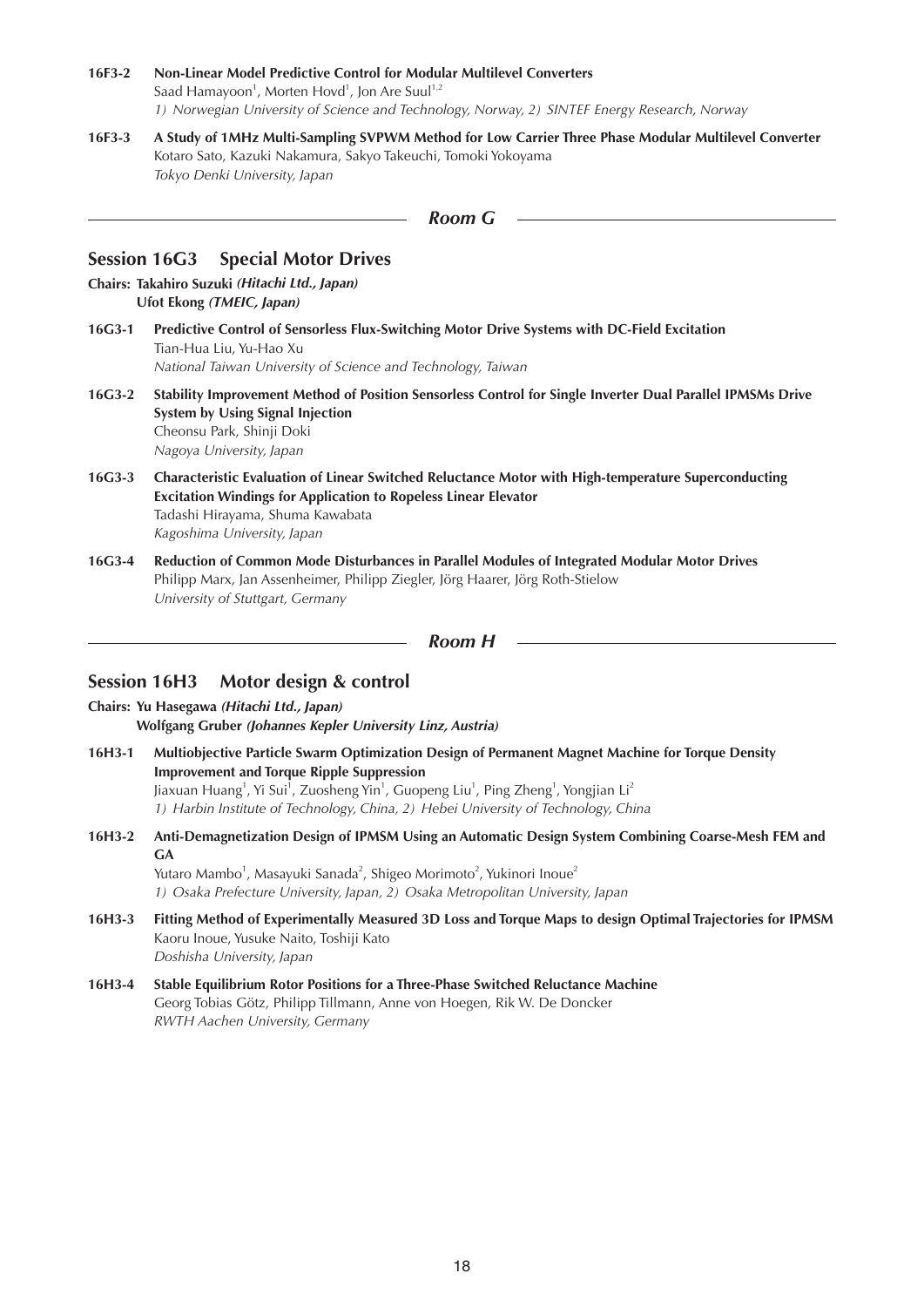|                                | Tuseday, May 17: 9:00-11:05                                                                                                                                                                                                 |
|--------------------------------|-----------------------------------------------------------------------------------------------------------------------------------------------------------------------------------------------------------------------------|
|                                | <b>Room A</b>                                                                                                                                                                                                               |
| <b>Session 17A1</b>            | <b>Emerging Technology for Cutting Edge Wide Band Gap Semiconductor</b><br>Device (OS)                                                                                                                                      |
|                                | Chairs: Tsuyoshi Funaki (Osaka University, Japan)<br>Yan Zhang (Xi'an Jiaotong University, China)                                                                                                                           |
| $17A1-1$                       | Development of $\alpha$ -Ga <sub>2</sub> O <sub>3</sub> Power Devices<br><b>Invited Paper</b> Takashi Shinohe<br>FLOSFIA INC., Japan                                                                                        |
| 17A1-2<br><b>Invited Paper</b> | <b>Gallium Oxide Power Device Technologies</b><br>Masataka Higashiwaki<br>National Institute of Information and Communications Technology, Japan                                                                            |
| 17A1-3                         | GaN-based Solutions for Cost-effective Direct and Indirect Time-of-Flight Lidar Transmitters Are Changing the<br><b>Invited Paper Way We Live</b><br>Alex Lidow, John Glaser<br>Efficient Power Conversion Corporation, USA |
| 17A1-4<br><b>Invited Paper</b> | R&D Bridging over Device and System Engineers Through the Electric-Mileage Estimation of a Motor System<br>Ken Nakahara, Hirokatsu Umegami, Toshikazu Harada, Takukazu Otsuka, Atsushi Yamaguchi<br>ROHM Co., Ltd., Japan   |
| 17A1-5<br><b>Invited Paper</b> | Reliability and robustness of SiC power devices -how to ensure the quality level established in the silicon world<br>Peter Friedrichs<br>Infineon, Germany                                                                  |
|                                | <b>Room B</b>                                                                                                                                                                                                               |
| <b>Session 17B1</b>            | <b>Motor Drive Technologies for Industrial Applications (OS)</b><br>Chairs: Shizunori Hamada (Meidensha Corporation, Japan)<br>Ikuya Sato, (Fuji Electric Co., Ltd., Japan)                                                 |
| 17B1-1                         | <b>Improved Power Density of Large-capacity Drives for Steel Plants</b><br>Inited Rane Katsubiko Eukuma, Harvuuki Vamaguchi, Utot Utot Ekong, Masabiko Tsukakoshi                                                           |

- *Invited Paper* Katsuhiko Fukuma, Haruyuki Yamaguchi, Ufot Ufot Ekong, Masahiko Tsukakoshi *1) Toshiba-Mitsubishi-Electric Industrial Systems Corporation, Japan*
- **17B1-2 High-Precision Torque Control of IPMSM Considering Magnetic Saturation and Magnet Temperature Variation**
- *Invited Paper* Yoshiyasu Takase, Yasumasa Hamabe, Hengbin Rui, Shinya Morimoto, Koji Higashikawa *YASKAWA ELECTRIC CORPORATION, Japan*
- **17B1-3 Electrolytic Capacitor-less Inverter Technology for Miniaturization of Air Conditioning System** *Invited Paper* Tatsuki Inoue, Hirotaka Doi, Takayuki Miyajima
	- *Daikin Industries, LTD., Japan*
- **17B1-4 Improvement of system efficiency by variable switching frequency control for converter**

I*nvited Paper* Koji Tsukii<sup>1</sup>, Masahiro Tamura<sup>1</sup>, Wataru Hatsuse<sup>2</sup>, Yasuo Notohara<sup>2</sup> *1) Johnson Controls-Hitachi Air Conditioning, Inc., Japan, 2) Hitachi Ltd., Japan*

## **17B1-5 Torque Enhancement of Surface Permanent Magnet Motors utilizing Reluctance Torque for High-speed Motors**  *Invited Paper* **with Bonded Magnets**

Koji Yamaguchi, Tomoya Yamamoto, Naoki Omura, Takehiro Jikumaru *IHI Corporation, Japan*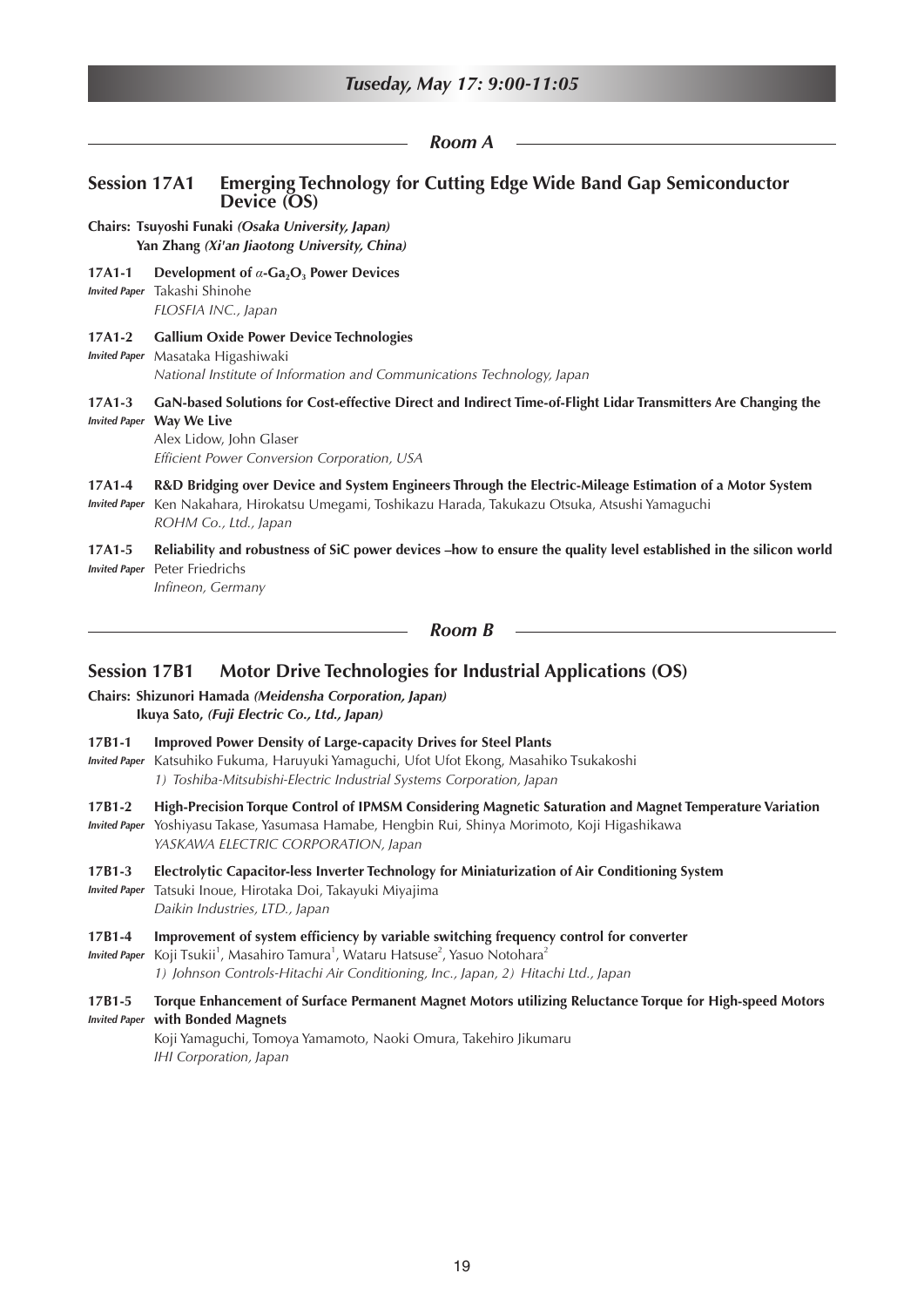# **Session 17C1 Advanced Power Conversion and Control for Railways (OS)**

#### **Chairs: Takafumi Koseki** *(The University of Tokyo, Japan)* **Hiroyasu Kobayashi** *(Chiba University, Japan)*

**17C1-1 Position Sensorless Control of Synchronous Reluctance Machines based on Fundamental Saliency Method for**  *Invited Paper* **Railway Traction**

Tetsuya Kojima<sup>1</sup>, Toshiki Suzuki<sup>1</sup>, Kota Teramoto<sup>1</sup>, Tetsuo Sugahara<sup>1</sup>, Tatsuro Takahashi<sup>2</sup>, Takuya Saito<sup>2</sup> *1) Mitsubishi Electric Corporation, Japan, 2) Tokyo Metro Co., Ltd., Japan*

#### **17C1-2 Wheel Slip Control Technologies on Japanese Railways**

*Invited Paper* Shingo Makishima<sup>1</sup>, Keiichiro Kondo<sup>2</sup>, Hiroki Shimoyama<sup>3</sup>, Daiki Sato<sup>4</sup>, Satoru Takahashi<sup>1</sup>, Takafumi Koseki<sup>5</sup> *1) Toyo Denki Seizo K. K., Japan, 2) Waseda University, Japan, 3) Central Japan Railway Company, Japan, 4) Tokyo Denki University, Japan, 5) The University of Tokyo, Japan*

## **17C1-3 Integration of Onboard Batteries and Supercapacitors Based on the Multi-Source Inverter for Light Rail Vehicles**

*Invited Paper* Emanuele Fedele, Antonio Di Pasquale, Diego Iannuzzi, Mario Pagano *Universita di Napoli "Federico II", Italy*

#### **17C1-4 Study on Interconnecting Operation Control of Electronic Frequency Converters Realizing the Replacement of**  *Invited Paper* **All Rotary Frequency Changers in Nishisagami Substation in the Tokaido Shinkansen**

Toshimasa Shimizu<sup>1</sup>, Ken Kunomura<sup>1</sup>, Hiroki Miyajima<sup>2</sup>, Takumi Nagai<sup>2</sup> *1) Central Japan Railway Company, Japan, 2) Toshiba Infrastructure Systems & Solutions Corporation, Japan*

#### **17C1-5 Outstanding Technical Features of Traction System in N700S Shinkansen New Generation Standardized High**  *Invited Paper* **Speed Train**

Kenji Sato, Hirokazu Kato, Takafumi Fukushima *Central Japan Railway Company, Japan*

## *Room D*

# **Session 17D1 Industrial Instrumentation and Control II**

#### **Chairs: Seiichiro Katsura** *(Keio University, Japan)* **Rae-Young Kim** *(Hanyang University, Korea)*

- **17D1-1 Data-Driven Analysis of Distributed Generator-Based Power Systems Using Koopman Mode Decomposition** Yuko Hirase, Yuki Ohara, Takeaki Yamazaki *Toyo University, Japan*
- **17D1-2 Model Predictive Control with Reduced Computation for N-cell Cascaded Flying Capacitor H-Bridge Converter in Solid-State Transformer** Dong-Hwan Park, Rae-young Kim *Hanyang University, Korea*

#### **17D1-3 An Improved Finite Control Set Model Predictive Control for LC-filter VSI against Model LC Mismatch** Van-Tien Le $^{\rm 1}$ , Huu-Cong Vu $^{\rm 2}$ , Hong-Hee Lee $^{\rm 1}$ *1) University of Ulsan, Korea, 2) Hanoi University of Civil Engineering, Viet Nam*

## **17D1-4 An Optimized Intelligent Technique for Bearing Fault Diagnosis using Motor Current Signal Analysis** Jiang Xinjie $^1$ , Hasmat Malik $^2$ , Sanjib Kumar Panda $^1$ *1) National University of Singapore, Singapore, 2) Berkeley Education Alliance for Research in Singapore (a research center of the University of California, USA), Singapore*

#### **17D1-5 Vibration Suppression Using Vibration Coordinate System Based on dq Transform with Specific Frequency** Tatsuya Kani, Masato Koyama *Mie University, Japan*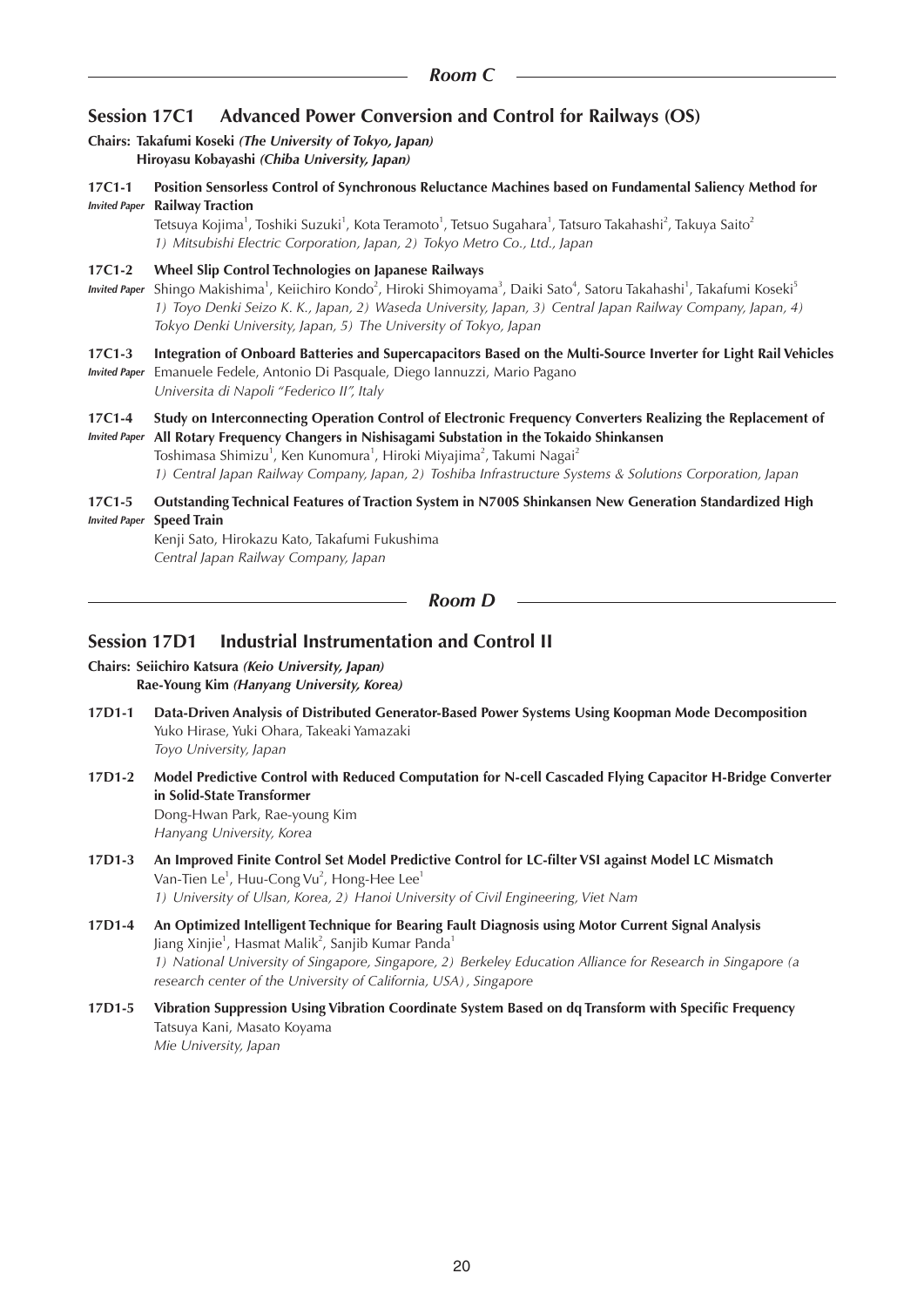# **Session 17E1 Latest solution for EMI and EMC**

- **Chairs: Tomoyuki Mannen** *(Univseity of Tsukuba, Japan)* **Changsheng Hu** *(Zhejiang University, China)*
- **17E1-1 Evaluation of Factors Impacting Reflected Wave Phenomenon in WBG Based Motor Drives** Kushan Choksi, Yuxuan Wu, Mustafeez-ul-Hassan, Fang Luo *Stony Brook University, USA*
- **17E1-2 Overmodulation Technique on Common Mode Voltage Reduction PWM Inverter using Saw-Wave Carrier Signal** Tatsuki Kashihara, Yushi Araki, Hiroshi Yoshida, Koji Kobayashi *SANDEN CORPORATION, Japan*
- **17E1-3 Common Mode Noise Reduction of Two-Phase Interleaved Boost Converters with Integrated Magnetics Utilizing Balanced Technique** Tomotaka Nagai<sup>1</sup>, Mamoru Sasaki<sup>1</sup>, Jun Imaoka<sup>1</sup>, Masayoshi Yamamoto<sup>1</sup>, Akira Nakano<sup>2</sup> *1) Nagoya University, Japan, 2) ALPS ALPINE CO., LTD., Japan*
- **17E1-4 An Investigation on the Relationship between CM Noise and Distribution of Parasitic Capacitance** Mamoru Sasaki, Jun Imaoka, Masayoshi Yamamoto *Nagoya University, Japan*

#### *Room F*

# **Session 17F1 Latest Applications of Power Converters from Industry**

- **Chairs: Hirohito Funato** *(Utsunomiya University, Japan)* **Yushi Koyama** *(Toshiba Infrastructure Systems & Solutions Corporation, Japan)*
- **17F1-1 Inter-cluster balancing of Solid-State Transformer Based on a Feedforward Negative-Sequence Power Control** Tsuyoshi Nagano, Koroku Nishizawa, Laxman Maharjan, Toshihisa Tajyuta, Koji Maruyama *Fuji Electric Co., Ltd., Tokyo, Japan*
- **17F1-2 Design and Installation of STATCOM System for Wind and Photovoltaic Power Plant** Takayuki Yachida, Ryota Okuyama, Naoki Morishima, Yusuke Ashizaki, Yohei Itaya *Toshiba Mitsubishi-Electric Industrial Systems Corporation, Japan*
- **17F1-3 Development of 500kW Class PCS for Hydrogen-powered Fuel Cell Applications** Haiqing Li, Kohki Morisaki *Toshiba Mitsubishi-Electric Industrial Systems Corporation, Japan*
- **17F1-4 Proposal and Evaluation of High-Heat Insulation System for Spacecraft by Using WPT** Sayuri Honda<sup>1</sup>, Shuhei Shimada<sup>1</sup>, Kosuke Tanaka<sup>1</sup>, Kana Nakamura<sup>2</sup>, Takehiro Imura<sup>3</sup>, Katsuhiro Hata<sup>4</sup> and Yoichi Hori<sup>3</sup> *1) Japan Aerospace Exploration Agency, Japan, 2) University of Tsukuba, Japan, 3) Tokyo University of Science, Japan, 4) The University of Tokyo, Japan*

*Room G*

# **Session 17G1 Induction Motor Drives**

**Chairs: Hisao Kubota** *(Meiji University, Japan)* **Kazuhiro Ohyama** *(Fukukoka Institute of Technology, Japan)*

- **17G1-1 Current Vector Control System Based on a New Discrete dq-Axis IM Model for High Speed Drive** Takuma Takeuchi<sup>1</sup>, Shinji Doki<sup>1</sup> *Nagoya University, Japan*
- **17G1-2 FEA-Assisted Experimental Parameter Identification of Induction Motor** Jiwon Yoo<sup>1</sup>, Joon-Hee Lee<sup>2</sup>, Seung-Ki Sul<sup>1</sup> *1) Seoul National University, Korea, 2) LG Electronics, Korea*
- **17G1-3 Current Optimization for Low-Frequency Ride-Through in Speed-Sensorless Induction Motor Drives** Cheng Luo, Ruhan Li, Kai Yang, Bo Wang, Yong Yu, Dianguo Xu *Huazhong University of Science and Technology, China*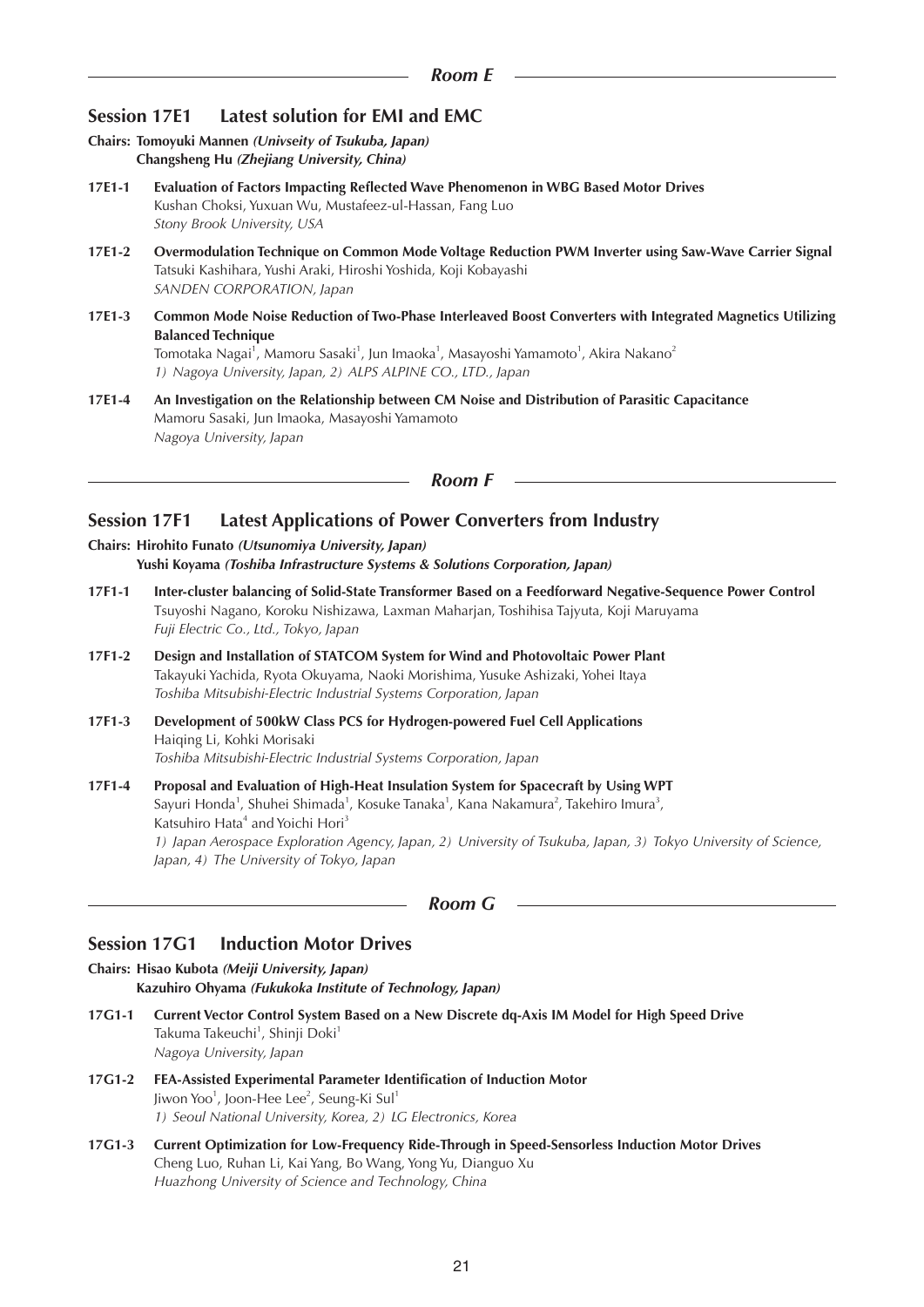#### **17G1-4 Improvement of Start-Up Performance at the Standstill Condition of Induction Motor Speed Sensorless Vector Control Using Adaptive Flux Observer**

Erina Izumi<sup>1</sup>, Masaki Nagataki<sup>1</sup>, Keiichiro Kondo<sup>1</sup>, Shunsuke Tobayashi<sup>2</sup>, Hiromitsu Suzuki<sup>2</sup> *1) Waseda University, Japan, 2) Toshiba Mitsubishi-Electric Industrial Systems Corporation, Japan*

## **17G1-5 A Method for Determining Equivalent Circuit Constant of Linear Induction Motors Using Locked Mover and Standstill Impedance Tests** Hideaki Hirahara, Mikito Inoue, Shu Yamamoto *Polytechnic University, Tokyo, Japan*

*Room H*

## **Session 17H1 Reluctance machines**

- **Chairs: Kyohei Kiyota** *(Tokyo Institute of Technology, Japan)* **Fuat Kucuk** *(Kyoto University of Advanced Science, Japan)*
- **17H1-1 Efficiency Improvement of Switched Reluctance Motor with three-dimensional Gap Structure** Jie Zhang, Kazuhiro Ohyama *Fukuoka Institute of Technology, Japan*
- **17H1-2 An Innovative Mutually Coupled Switched Reluctance Motor for Torque Enhancement and Torque Ripple Mitigation** Dongshan Fu<sup>1</sup>, Hongyu Si<sup>1</sup>, Ping Zheng<sup>2</sup>, Yue Liu<sup>1</sup>, Xiaojie Wu<sup>1</sup>, Yanliang Xu<sup>3</sup>, Weilin Zong<sup>1</sup>

*1) China University of Mining and Technology, China, 2) Harbin Institute of Technology, China, 3) Shandong University, China*

- **17H1-3 Transverse-Flux-type Switched Reluctance Motor with Permanent Magnets applying Reverse Bias Magnetic Field** Ayumi Nagai, Kazuhide Mitsuya, Kanji Nakamura *Tohoku University, Japan*
- **17H1-4 Modeling of a Modular Stator Segmented Rotor Switched Reluctance Motor for Circuit Simulation** Belle S. Sermeno, Ramon Florentino L. Santos, Lew Andrew R. Tria *University of the Philippines Diliman, Philippines*
- **17H1-5 Examination of non-sinusoidal drive in Direct Current excited Reluctance motor** Akito Yamaguchi, Yudai Koishi, Hiroki Goto *Utsunomiya University, Japan*

# *Tuseday, May 17: 11:35-13:15*

*Room A*

# **Session 17A2 Reliability Improvement in Power Electronics Systems (OS)**

- **Chairs: Kyo-Beum Lee** *(Ajou University, Korea)* **Hitoshi Haga** *(Nagaoka University of Technology, Japan)*
- **17A2-1 Zero-Sequence Current Control for Open-End Winding IPMSM Fed by Dual Inverter with a Common Source** *Invited Paper* Sung-Jin Jang, Jun-Ho Hwang, Hyung-Woo Lee, Kyo-Beum Lee *Ajou University, Korea*
- **17A2-2 Analysis and Suppression of Zero-Sequence Circulating Current in Parallel Three-Level Inverters using Improved**  *Invited Paper* **Interleaved DPWM**

Jun-Hyeok Park, Hye-Won Choi, Kyo-Beum Lee *Ajou University, Korea*

- **17A2-3 Fault Diagnosis and Tolerance for Open-circuit Faults in Multi-Level Inverters**
- *Invited Paper* Laith M. Halabi, Ibrahim Mohd Alsofyani, Kyo-Beum Lee *Ajou University, Korea*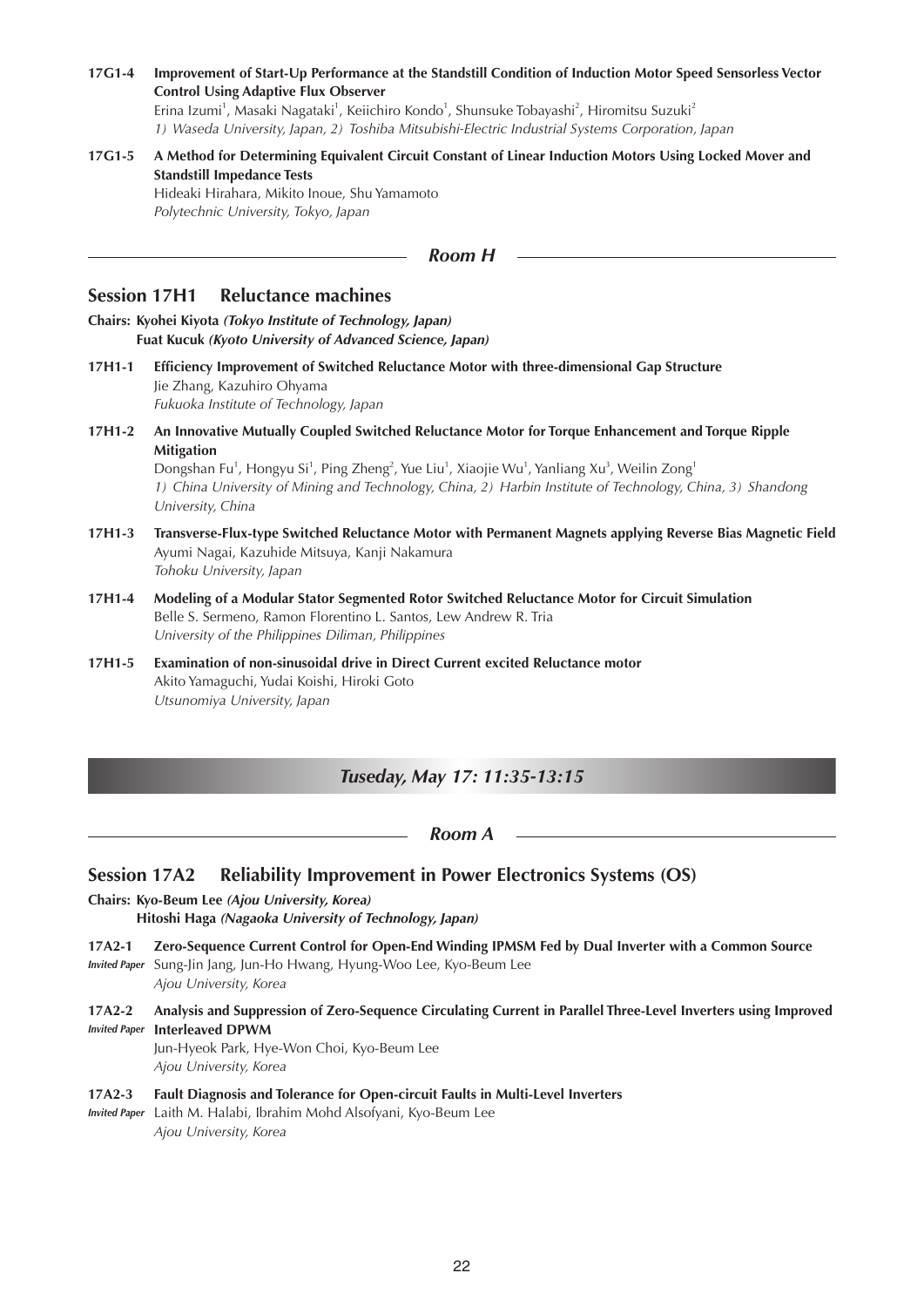**17A2-4 Modified Predictive Torque Control for Balancing Three-Level NPC Inverter-fed Permanent Magnet Synchronous**  *Invited Paper* **Motor**

Samer Saleh Hakami, Kyo-Beum Lee *Ajou University, Korea*

#### *Room B*

## **Session 17B2 Multi-level converters I**

**Chairs: Makoto Hagiwara** *(Tokyo Institute of Technology, Japan)* **Jiacheng Wang** *(Simon Fraser University, Canada)*

- **17B2-1 A Five-Level Unity-Gain Active Neutral-Point-Clamped Inverter Designed Using Half-Bridges** Sze Sing Lee<sup>1</sup>, Yam P. Siwakoti<sup>2</sup>, Reza Barzegarkhoo<sup>2</sup>, Kyo-Beum Lee<sup>3</sup> *1) Newcastle University in Singapore, Singapore, 2) University of Technology Sydney, Australia, 3) Ajou University, Korea*
- **17B2-2 An Interleaved Switched-Boost Common-Ground Five-Level Inverter** Majid Farhangi<sup>1</sup>, Reza Brazegarkhoo<sup>1</sup>, Sze Sing Lee<sup>2</sup>, Dylan Lu<sup>1</sup>, Yam Siwakoti<sup>1</sup> *1) University of Technology Sydney, Australia, 2) Newcastle University in Singapore, Singapore*
- **17B2-3 A Novel Seven-Level Switched-Boost Common-Ground Inverter With Single-Stage Dynamic Voltage Boosting Gain**

Reza Barzegarkhoo<sup>1</sup>, Majid Farhangi<sup>1</sup>, Sze Sing Lee<sup>2</sup>, Ricardo P. Aguilera<sup>1</sup>, Yam P. Siwakoti<sup>1</sup> *1) University of Technology Sydney, Australia, 2) Newcastle University in Singapore, Singapore*

**17B2-4 Operating Scheme of Six-Level Hybrid Inverters with Reduced Capacitor Count** Jonathan Pribadi, Dong-Choon Lee *Yeungnam University, Korea*

*Room C*

## **Session 17C2 DC-DC Converter for Industrial Applications**

**Chairs: Kazunobu Oi** *(Meidensha Corporation, Japan)* **Weimin Wu** *(Shanghai Maritime University, China)*

- **17C2-1 Decoupling Analysis and Modeling for Threeport Resonant Converter** Yuqi Wei<sup>1,2</sup>, Thiago Pereira<sup>2</sup>, Marco Liserre<sup>2</sup>, H. Alan Mantooth<sup>1</sup> *1) University of Arkansas, USA, 2) Kiel University, Germany*
- **17C2-2 Two-stage Battery Energy Storage Power Conversion System Based on Dual Active Bridge** Liangyi Wang, Ning Gao, Weimin Wu *Shanghai Maritime University, China*
- **17C2-3 Voltage Balancing Control of Bidirectional Input-Series Output-Series Dual Active Bridge DC/DC Converters without Auxiliary Circuits** Kazunobu Oi<sup>1,2</sup>, Hayato Higa<sup>1</sup>, Kazunori Morita<sup>1</sup>, Shota Urushibata<sup>1</sup>, Yugo Tadano<sup>1</sup>, Yukihiko Sato<sup>2</sup> *1) MEIDENSHA CORPORATION, Japan, 2) Chiba University, Japan*
- **17C2-4 Vibration Power Generation System using a Piezoelectric Element With a Variable Resistance Control for Optimal Generated Power** Naotaka Nakahigashi, Hiroaki Yamada *Yamaguchi University, Japan*

*Room D*

## **Session 17D2 Human and Machine Control System**

**Chairs: Kaoru Mitsuhashi** *(Polytechnic University, Japan)* **Hirooki Aoki** *(Chitose Intstitute of Science and Technology, Japan)*

**17D2-1 On selection of topics that users are interested in but are not familiar with** Yuya Sakai, Mitsuharu Matsumoto *University of Electro-Communications, Japan*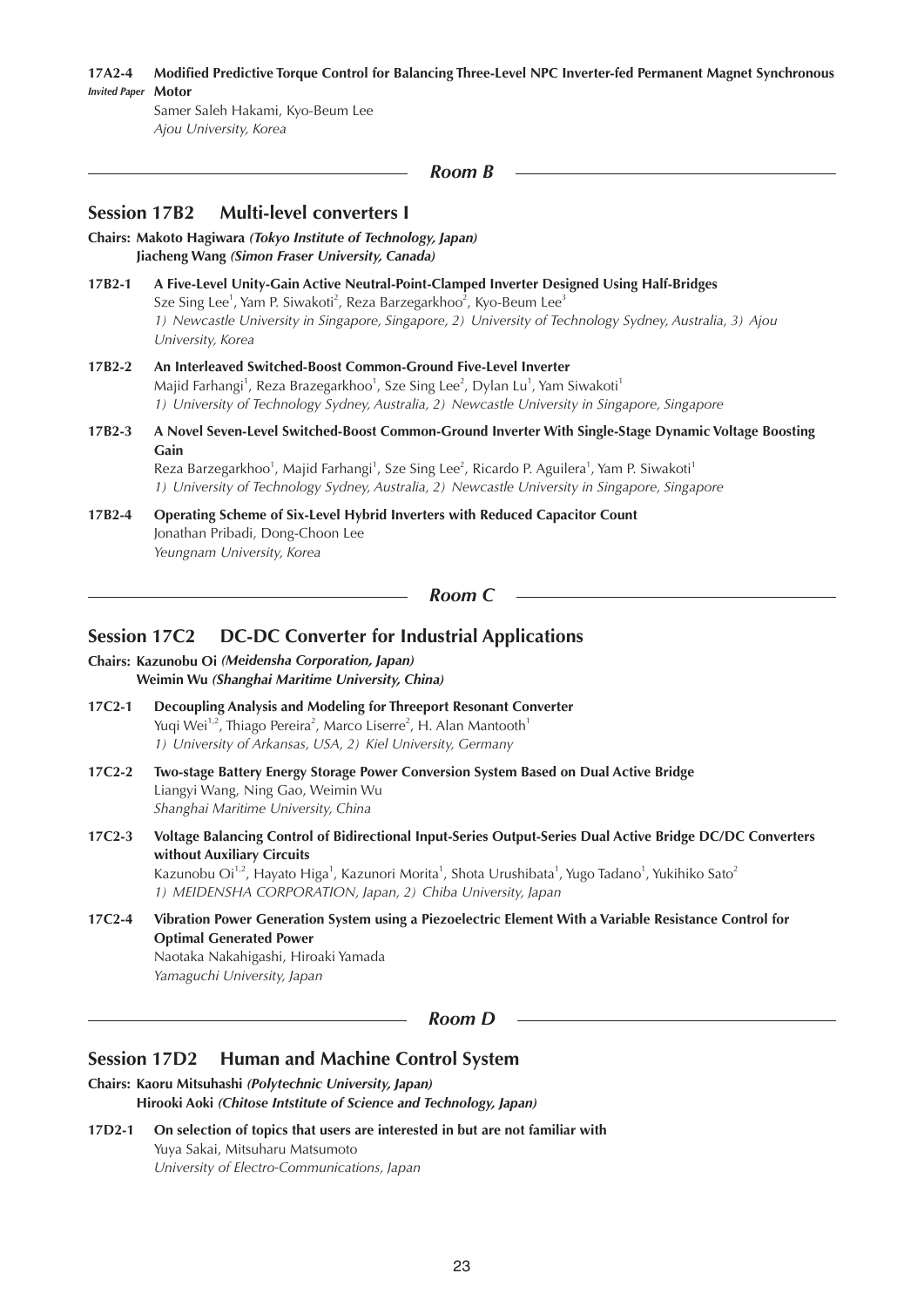- **17D2-2 A Scheme for Spatial Resolution Improvement of Thermal Images for Objects with Different Emissivity** Kazuyuki Hidaka, Katsuya Kondo, Shunya Sato *Tottori University, Japan*
- **17D2-3 Automatic Data Extraction based on Semiconductor Datasheet for Design Automation of Power Converters** Fanghao Tian, Diego Bernal Cobaleda, Wilmar Martinez *KU Leuven-Energyville, Belgium*

# **Session 17E2 Control and Analysis of Inverters**

- **Chairs: Shin-ichi Hamasaki** *(Nagasaki University, Japan)* **Jung-Ik Ha** *(Seoul National University, Korea)*
- **17E2-1 Influence of Dead-Time and Diode's Reverse Recovery on the Input Current Ripple of Three-phase Voltage Source Inverters**

Juris Arrozy, Darian V. Retianza, Henk Huisman, Jorge L. Duarte *Eindhoven University of Technology, The Netherlands*

**17E2-2 Common Mode Voltage Reduction and Neutral-Point Voltage Balance for Quasi-Z-Source Three-Level Neutral-Point-Clamped Inverters**

Wenjie Liu<sup>1</sup>, Yongheng Yang<sup>2</sup>, Weilin Li<sup>1</sup>, Xiaobin Zhang<sup>1</sup>, Oleksandr Husev<sup>3</sup>, Dmitri Vinnikov<sup>3</sup> *1) Northwestern Polytechnical University, China, 2) Zhejiang University, China, 3) Tallinn University of Technology, Estonia*

- **17E2-3 Double-Carrier-Based PWM Theory for Independent Power Control of Dual-Input Three-level Inverters** Monchai Ariyapuek<sup>1</sup>, Surapong Suwankawin,<sup>1</sup> Somboon Sangwongwanich,<sup>1</sup>, Ariya Sangwongwanich<sup>2</sup> *1) Chulalongkorn University, Thailand, 2) Aalborg University, Denmark*
- **17E2-4 Voltage Modulation Method for T-type Three-Level Inverter with Reduced Conduction Loss in Low Voltage Modulation Region**

Cheolmin Hwang, Gyu Cheol Lim, Jonghun Choi, Jung-Ik Ha *Seoul National University, Korea*

*Room F*

# **Session 17F2 Wireless Power Transfer II**

**Chairs: Keisuke Kusaka** *(Nagaoka University of Technology, Japan)* **Yun Yang** *(The University of Hong Kong, China)*

**17F2-1 A General Primary-side Coupling Coefficient and Load Monitoring Method for Inductive Power Transfer Systems** Kaiyuan Wang, Yun Yang

*The Hong Kong Polytechnic University, China*

- **17F2-2 Analysis of Scaling Characteristics for Inductive Power Transfer Coils** Giuseppe Guidi<sup>1</sup>, Jon Are Suul<sup>1,2</sup> *1) SINTEF Energy Research, Norway, 2) Norwegian University of Science and Technology, Norway*
- **17F2-3 Four-switch Class-PN Power Amplifier for High Power Handling Capability in Wireless Power Transfer** Faheem Ahmad, Asger Bjorn Jorgensen, Stig Munk-Nielsen *Aalborg University, Denmark*
- **17F2-4 A Primary-Side Gain-Scheduled Controller Based on Dynamic Coupling Estimation for Inductive Battery Charging Systems with Sub-resonant Frequency Control** Jiayu Zhou<sup>1</sup>, Giuseppe Guidi<sup>2</sup>, Shuxin Chen<sup>3</sup>, Yi Tang<sup>3</sup>, Jon Are Suul<sup>1,2</sup> *1) Norwegian University of Science and Technology, Norway, 2) SINTEF Energy Research, Norway, 3) Nanyang Technological University, Singapore*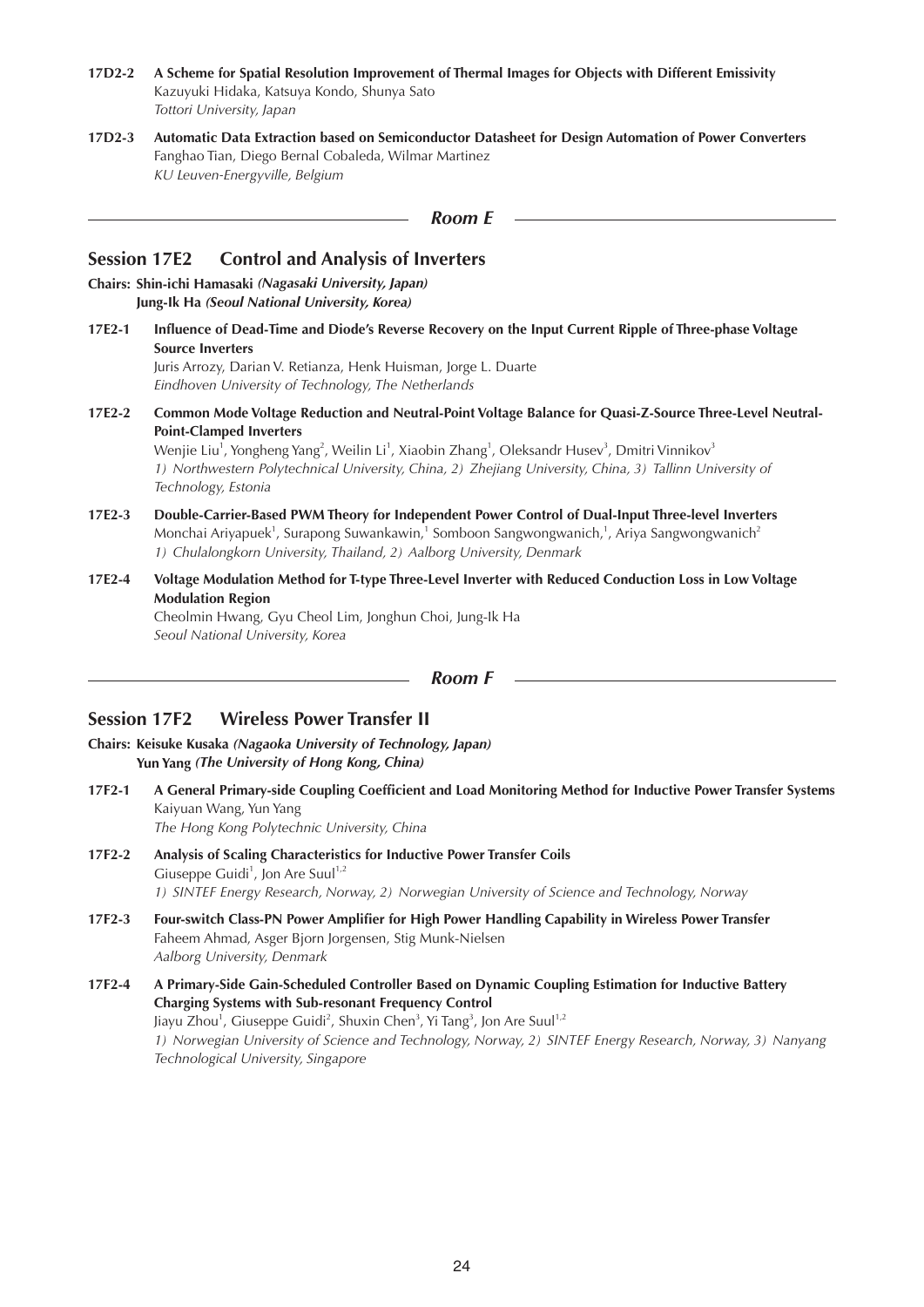# **Session 17G2 Grid Forming Conveters III**

**Chairs: Yoshinobu Ueda** *(Meidensha Corporation, Japan)* **Yongsug Suh** *(Jeonbuk National University, Korea)*

**17G2-1 A Control Method of Reduced Reactive Power Ripple in Grid-connected Converters under Unbalanced Grid Conditions** Jaehoon Choi, Yongsug suh

*Jeonbuk National University, Koera*

- **17G2-2 Global Impedance Identification of Inverter-Based Power Systems Using Grid-Forming-Inverter-Based Current Perturbation Injections at Single Node** Weihua Zhou, Nabil Mohammedy, Behrooz Bahraniz *Monash University, Australia*
- **17G2-3 Artificial Neural Network-based Intelligent Grid Impedance Identification Method for Grid-Connected Inverter** Yuan Qiu, Yanbo Wang, Yanjun Tian, Zhe Chen *Aalborg University, Denmark*
- **17G2-4 Augmentation of Generalized Multivariable Grid-Forming Control for Power Converters with Cascaded Controllers**

Meng Chen<sup>1</sup>, Dao Zhou<sup>1</sup>, Ali Tayyebi<sup>2</sup>, Eduardo Prieto-Araujo<sup>3</sup>, Florian Dörfler<sup>2</sup>, Frede Blaabjerg<sup>1</sup> *1) Aalborg University, Denmark, 2) Swiss Federal Institute of Technology (ETH) Zurich, Switzerland, 3) CITCEA-UPC, Technical University of Catalonia, Spain*

*Room H*

## **Session 17H2 PM machines I**

**Chairs: Katsutoku Takeuchi** *(Toshiba Infrastructure Systems & Solutions, Japan)* **Kyohei Kiyota** *(Tokyo Institute of Technology, Japan)*

**17H2-1 Rotor Structure for Suppressing Irreversible Demagnetization of Magnets in Double-layered Interior Permanent Magnet Synchronous Motors** Atsushi Nakata<sup>1</sup>, Masayuki Sanada<sup>2</sup>, Shigeo Morimoto<sup>2</sup>, Yukinori Inoue<sup>2</sup>

*1) Osaka Prefecture University, Japan, 2) Osaka Metropolitan University, Japan*

- **17H2-2 Reduction of Magnetization Current in a Variable-Magnetization IPM Motor with Two Ushaped Arrangement for Electric Vehicles** Wataru Suzuki, Kazuto Sakai *Toyo University, Japan*
- **17H2-3 Prototype Tests of Segment-type Outer-Rotor PM motor** Sho Sakurai, Yutaro Uchiyama, Kenji Nakamura *Tohoku University, Japan*
- **17H2-4 Prototype Test Results of Inset-type Permanent Magnet Machine made of NANOMET® Laminated Core** Yue Yu<sup>1</sup>, Shozo Hiramoto<sup>2</sup>, Kenji Nakamura<sup>1</sup> *1) Tohoku University, Japan, 2) Tohoku Magnet Institute Co., Ltd., Japan*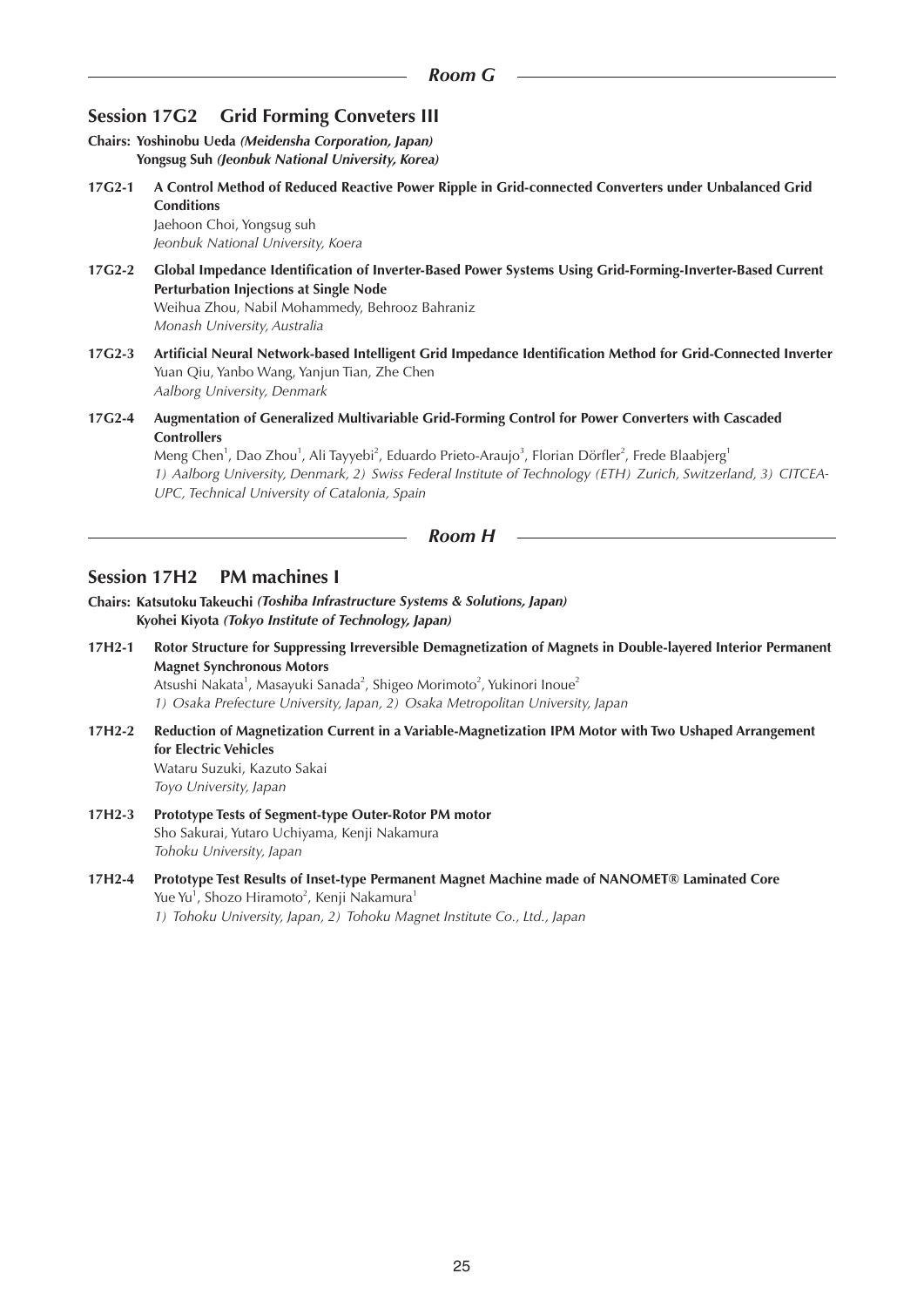|                                          | Room A                                                                                                                                                                                                                                                                                                                                                                                      |
|------------------------------------------|---------------------------------------------------------------------------------------------------------------------------------------------------------------------------------------------------------------------------------------------------------------------------------------------------------------------------------------------------------------------------------------------|
| <b>Session 17A3</b>                      | High performance Isolated DC-DC Converters in Emerging Applications<br>OS)                                                                                                                                                                                                                                                                                                                  |
|                                          | Chairs: Kai Sun (Tsinghua University, China)<br>Jung-Ik Ha (Seoul National University, Korea)                                                                                                                                                                                                                                                                                               |
| $17A3-1$<br><b>Invited Paper Current</b> | A Modulation Method of Series-Resonant Dual-Active Half-Bridge Converter for ZVS and Minimum RMS<br>Jin-Su Hong, Sunghyuk Choi, Jung-Ik Ha<br>Seoul National University, Korea                                                                                                                                                                                                              |
| $17A3-2$                                 | Optimal Design of a Constant Frequency Series-Resonant DC/DC converter with Wide Voltage Gain Range for<br>Invited Paper Single-Stage Isolated AC/DC Power Conversion<br>Jie Liu <sup>1</sup> , Yujie Cheng <sup>2</sup> , Yihang Jia <sup>1</sup> , Hongfei Wu <sup>1</sup><br>1) Nanjing University of Aeronautics and Aeronautics, China, 2) Nanjing Electronic Devices Institute, China |
| $17A3-3$<br><b>Invited Paper</b>         | Analysis of Partial Parallel Dual Active Bridge Converter with Additional Phase Shift Control<br>Jiasheng Huang, Chang Wang, Zhe Zhang, Ziwei Ouyang, Gabriel Zsurzsan, Michael A.E. Andersen<br>Technical University of Denmark, Denmark                                                                                                                                                   |
| $17A3-4$<br><b>Invited Paper</b>         | Efficiency Improvement of Current-Fed DAB Converter by Triangular Current Mode for Wide Voltage<br><b>Applications</b><br>Hiroki Watanabe, Akira Tamagawa, Jun-ichi Itoh<br>Nagaoka University of Technology, Japan                                                                                                                                                                         |
| $17A3-5$<br><b>Invited Paper</b>         | An Inner Phase Shift Control Scheme for the CLLC Converter<br>Huan Chen, Kai Sun, Haixu Shi, Leheng Wang, Kai Zhang<br>Tsinghua University, China                                                                                                                                                                                                                                           |
|                                          | Room B                                                                                                                                                                                                                                                                                                                                                                                      |

# **Session 17B3 EMI Mitigation for Power Electronics Converters (OS)**

- **Chairs: Dong Jiang** *(Huazhong University of Science and Technology, China)* **Shuo Wang** *(University of Florida, USA)*
- **17B3-1 EMI Analysis of Three-Phase Three-Level Flying Capacitors Diode Clamped DAB Converter**
- *Invited Paper* Yuxuan Chen, Wenjie Chen, Jinlu Liu, Daoxin Tong, Xin Ma *Xi'an Jiaotong University, China*
- **17B3-2 Common-Mode Voltage Mitigation for Three-Phase Hybrid NPC Inverter with Flying-Capacitor Leg** *Invited Paper* Xuan Zhao, Dong Jiang, Wei Sun, Jialou Gao *Huazhong University of Science and Technology, China*
- **17B3-3 Conducted EMI Reduction of Modular Multilevel Converter Based on Chaotic Nearest Level Modulation** Invited Paper Zuoxing Wang<sup>1</sup>, Hong Li<sup>1</sup>, Zhaoyi Chu<sup>1</sup>, Chongmo Zhang<sup>1</sup>, Zhichang Yang<sup>2</sup>, Tiancong Shao<sup>1</sup>

*1) Beijing Jiaotong University, China, 2) Global Energy Interconnection Research Institute Co., Ltd., China*

#### **17B3-4 Characterization and Design of Filter Inductors and Capacitors to Suppress the Radiated EMI in A Power**  *Invited Paper* **Converter**

Yingjie Zhang, Shuo Wang *University of Florida, USA*

**17B3-5 A Low-cost Active Reflected Wave Canceller for MMC Motor Drive using SiC Devices**

*Invited Paper* Yu Zhang, Zhehui Guo, Hui Li, Fangzheng Peng *Florida State University, USA*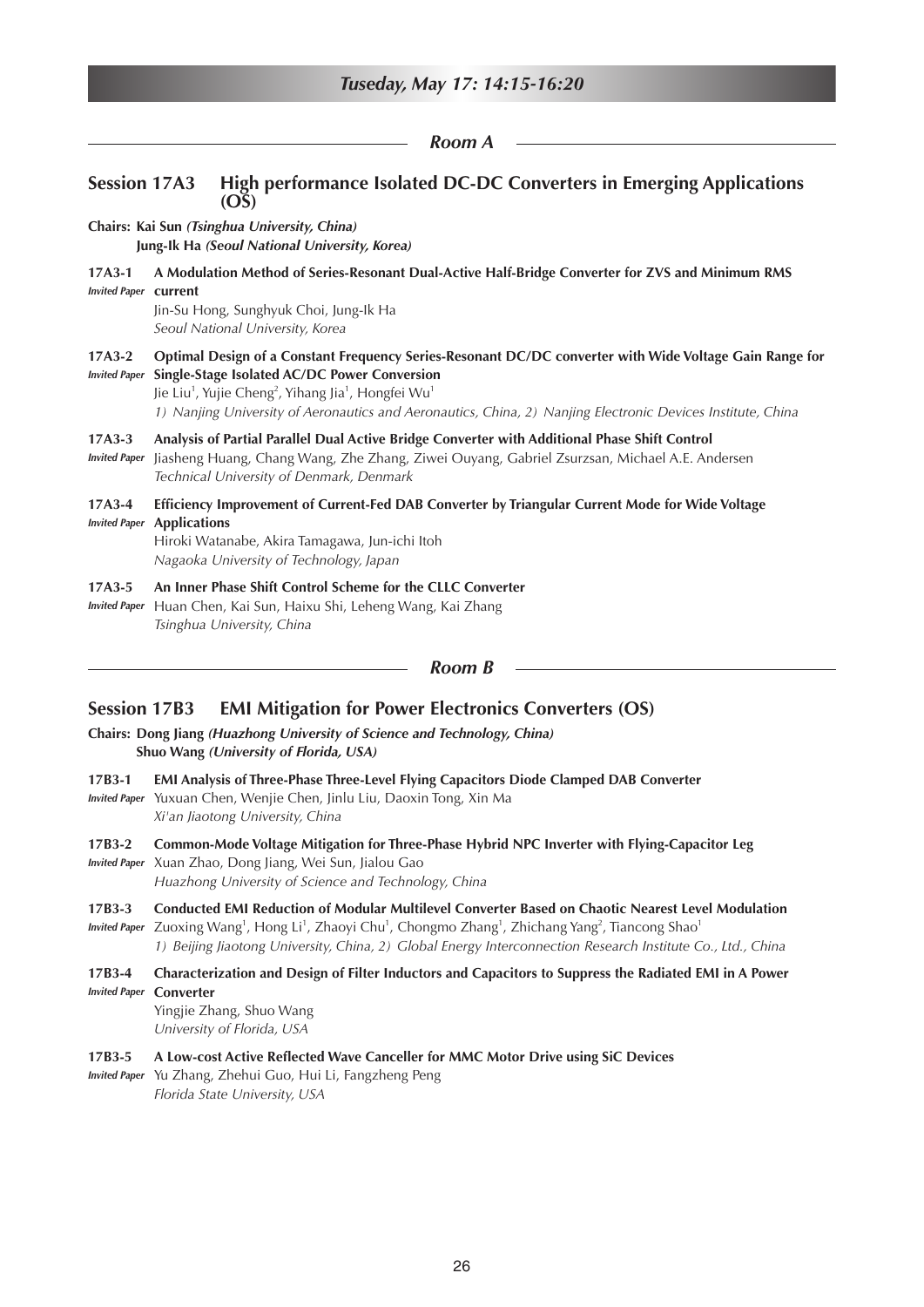## **Session 17C3 Energy Storage System for Railway Systems (OS)**

#### **Chairs: Shingo Makishima** *(Toyo Denki Seizo K. K., Japan)* **Takafumi Koseki** *(The University of Tokyo, Japan)*

- **17C3-1 Case study of four battery-powered methods to run electric trains on non-electrified lines**
- *Invited Paper* Masamichi Ogasa *Railway Technical Research Institute, Japan*

#### **17C3-2 Contribution of Wayside Energy Storage Systems to Short Circuit Currents in DC Railway Traction Power**  *Invited Paper* **Systems**

Antonio Di Pasquale, Emanuele Fedele, Diego Iannuzzi, Mario Pagano *Università degli studi di Napoli Federico II, Italy*

#### **17C3-3 Overview of Power Electronics Applications for Fixed Installations of Urban Railway Power Supply for**  *Invited Paper* **Regenerative Energy Utilization**

Takashi Suzuki<sup>1</sup>, Daisuke Kumagai<sup>1</sup>, Ryo Takahashi<sup>1</sup>, Yuuki Mizumoto<sup>1</sup>, Hidenori Sato<sup>1</sup>, Yuuki Iino<sup>1</sup>, Shirou Sekijima<sup>2</sup>, Masashi Nakahira<sup>1</sup>, Hitoshi Hayashiya<sup>1</sup> *1) East Japan Railway Company, Japan, 2) Nippon Rietec Co., Ltd., Japan*

#### **17C3-4 Traction Energy Storage Systems applied with SCiBTM**

Invited Paper Nobuhiko Satake<sup>1</sup>, Masayuki Nogi<sup>1</sup>, Koji Maki<sup>1</sup>, Motokatsu Ogi<sup>1</sup>, Manato Mori<sup>1</sup>, Geronimo Anthony Ivan Capitin<sup>1</sup>, Akira Tanaka $2$ *1) Toshiba Infrastructure Systems & Solutions Corporation, Japan, 2) Toshiba IT & Control Systems Corporation, Japan*

#### **17C3-5 Method to Design Control System of Traction Inverter of DC-electrified Railway Vehicle for an Increase in**  *Invited Paper* **Regenerative Brake Power**

Hiroyasu Kobayashi<sup>1</sup>, Natsuki Kawagoe<sup>1</sup>, Keiichiro Kondo<sup>1</sup>, Tetsuya Iwasaki<sup>2</sup>, Akihiro Tsumura<sup>2</sup> *1) Waseda University, Japan, 2) Odakyu Electric Railway Co., Ltd., Japan*

# *Room D*

## **Session 17D3 Human Factor and Image Intelligent System (OS)**

**Chairs: Kaoru Mitsuhashi** *(Polytechnic University, Japan)* **Takio Kurita** *(Hiroshima University, Japan)*

#### **17D3-1 Summary of Works on Image Classification with Noisy Labels**

- *Invited Paper* Yuichiro Nomura, Takio Kurita *Hiroshima University, Japan*
- **17D3-2 Pixel Relationships-based Regularizer for Retinal Vessel Image Segmentation**
- *Invited Paper* Lukman Hakim, Takio Kurita

*Hiroshima University, Japan*

#### **17D3-3 Investigation of Training Effects and Services by Skill Motion Training Games**

*Invited Paper* Akira Tao<sup>1</sup>, Osamu Ichikawa<sup>1</sup>, Kaoru Mitsuhashi<sup>2</sup> *1) Polytechnic University of Japan, Japan, 2) Teikyo University, Japan*

#### **17D3-4 Suggestion of AR Presentation Tool for PC Operating Handicapped Users**

*Invited Paper* Kaoru Mitsuhashi<sup>1</sup>, Tomoaki Maruyama<sup>2</sup>, Hiroshi Takeshita<sup>3</sup>

*1) Teikyo University, Japan, 2) National Institute of Technology (KOSEN), Japan, 3) Tsukuba University of Technology, Japan*

#### **17D3-5 Interactive Media Art by Applying Depth Sensing**

#### *Invited Paper* Hirooki Aoki

*Chitose Institute of Science and Technology, Japan*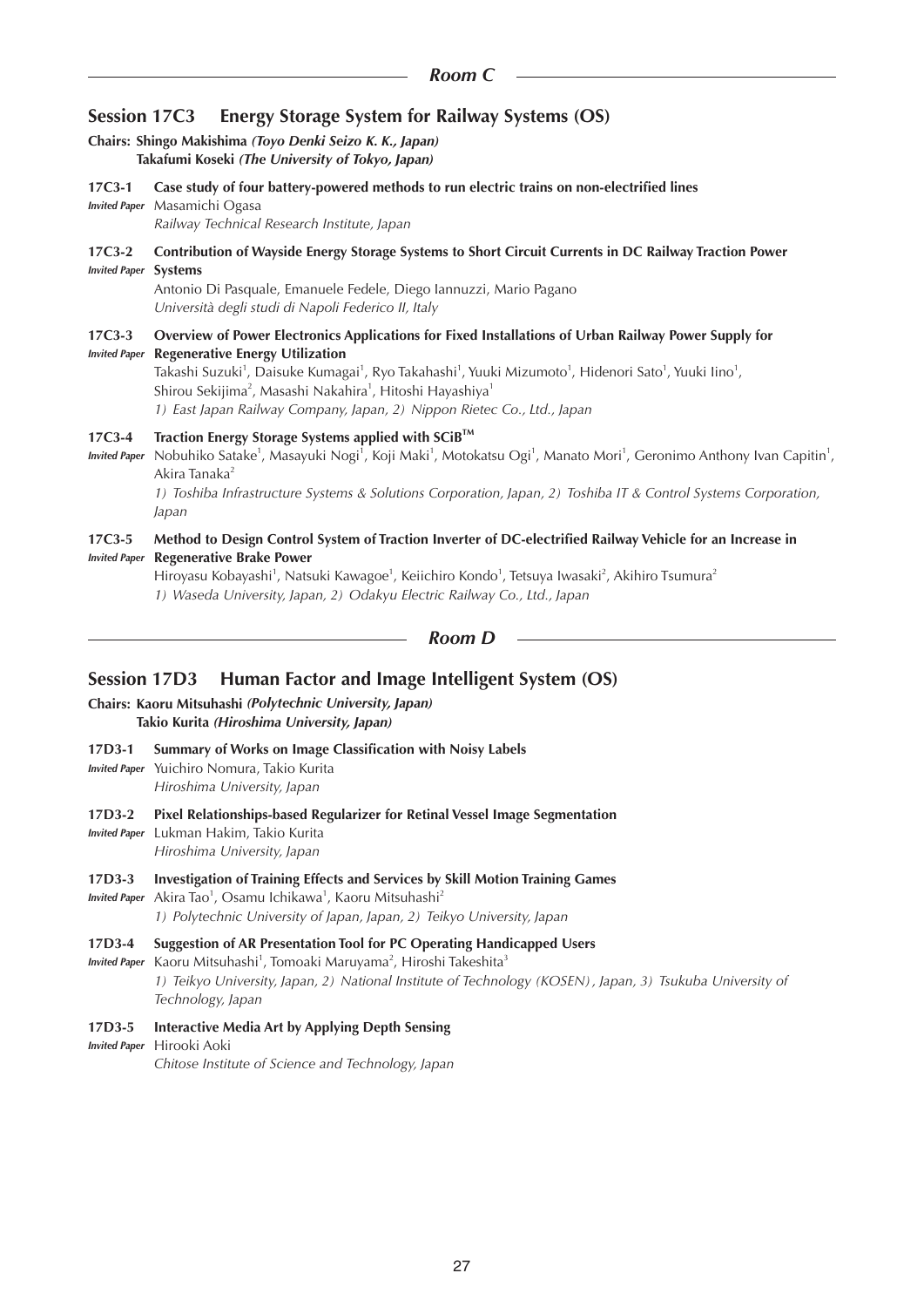## **Session 17E3 Parasitics Analysis and Design**

|        | Chairs: Shuhei Fukunaga (Osaka University, Japan)<br>Liu Jia (Xi'an Jiaotong University, China)                                                                                                                                                                                                                                                                                                                                                                                   |
|--------|-----------------------------------------------------------------------------------------------------------------------------------------------------------------------------------------------------------------------------------------------------------------------------------------------------------------------------------------------------------------------------------------------------------------------------------------------------------------------------------|
| 17E3-1 | Analysis and Design of a High Power Density Full-Ceramic 900V DC-Link Capacitor for a 550 kVA Electric<br><b>Vehicle Drive Inverter</b><br>Davide Cittanti <sup>1</sup> , Fausto Stella <sup>1</sup> , Enrico Vico <sup>1</sup> , Chaohui Liu <sup>2</sup> , Jinliang Shen <sup>2</sup> , Guidong Xiu <sup>2</sup> , Radu Bojoi <sup>1</sup><br>1) Politecnico di Torino, Italy, 2) National New Energy Vehicle Technology Innovation Center, China                               |
| 17E3-2 | Robust HV Power pLDMOS Components for ESD Protection by the Drain-side Parasitic Schottky Diode and SCR<br><b>Engineering</b><br>Shen-Li Chen <sup>1</sup> , Shi-Zhe Hong <sup>1</sup> , Wei-Jung Chen <sup>2</sup><br>1) National United University, Taiwan, 2) National Yang Ming Chiao Tung University, Taiwan                                                                                                                                                                 |
| 17E3-3 | Design the Phase Output Bar for Improving Static Current Sharing Among Parallel IGBTs in High Power Stack<br><b>Application</b><br>Zheng-Feng Li <sup>1</sup> , Nobuya Nishida <sup>2</sup> , Hirotoshi Aoki <sup>3</sup> , Hisashi Shibata <sup>3</sup> , Chih-Hung Ma <sup>1</sup> , Hsiang-Ming Liu <sup>1</sup> ,<br>Ming-Shi Huang <sup>1</sup><br>1) National Taipei University of Technology, Taiwan, 2) Mitsubishi Electric Corporation, Japan, 3) TAMURA Corp.,<br>Japan |
| 17E3-4 | Passive components facing wideband gap devices' new thermal and electrical challenges<br>Thomas Fouet <sup>1</sup> , Simon Dario <sup>1</sup> , Tomokazu Sakuraba <sup>2</sup> , Herwig Süncksen <sup>3</sup> , Jean-François de Palma <sup>1</sup><br>1) Mersen, France, 2) Mersen, Japan, 3) Mersen, Germany                                                                                                                                                                    |
| 17E3-5 | Analysis of Clearance Effect for Perforated Terminals Isolation of a Laminated Busbar to Parasitic Parameters<br>Koji Mitsui, Keiji Wada<br>Tokyo Metropolitan University, Japan                                                                                                                                                                                                                                                                                                  |

```
Room F
```
## **Session 17F3 Power Supplies**

- **Chairs: Shohei Komeda** *(Tokyo University of Marine Science and Technology, Japan)* **Yu-Chen Liu** *(National Ilan University, Taiwan)*
- **17F3-1 Analysis of Winding Coverage in Planar Transformers with Fractional Turns for High Frequency LLC Resonant Converters** Yu-Chen Liu, Meng-Chi-Tsai, Phuc-Dinh Nguyen *National Ilan University, Taiwan*
- **17F3-2 A Variable Switching Frequency Control Method for a Dual-Active-Bridge Single-Phase AC-DC Converter with an Active Energy Buffer** Shohei Komeda $^1$ , Shunsuke Takuma $^2$ , Yoshiya Ohnuma $^2$ *1) Tokyo University of Marine Science and Technology, Japan, 2) Nagaoka Power Electronics Co., Ltd., Japan*
- **17F3-3 A Butterfly Interleaving Multiphase Coupledinductor Buck Converter for Datacenters with 99.3% Peak Efficiency** Mingxiao Li<sup>1,2</sup>, Yunfeng Liu<sup>1</sup>, Ziwei Ouyang<sup>1</sup>, Michael A. E. Andersen<sup>1</sup>, Teng Long<sup>2</sup> *1) Technical University of Denmark, Denmark, 2) University of Cambridge, UK*
- **17F3-4 High-Efficiency Asymmetrical Half-Bridge Converter with Series Capacitor Rectifier and Linear Voltage Gain** Juhyun Bae, Jae-Sang Kim, Minsu Lee, Jeongchan Park, Gun-Woo Moon *Korea Advanced Institute of Science and Technology (KAIST), Korea*
- **17F3-5 Proposal of Virtual Transformer-Based Back-To-Back Asynchronous Loss Measurement Using a Single Set of Measurement Instruments for One Inverter and Experimental Verification** Atsuo Kawamura, Yoshiki Nasu, Yasuhiko Miguchi, Hadi Setiadi, Hidemine Obara *Yokohama National University, Japan*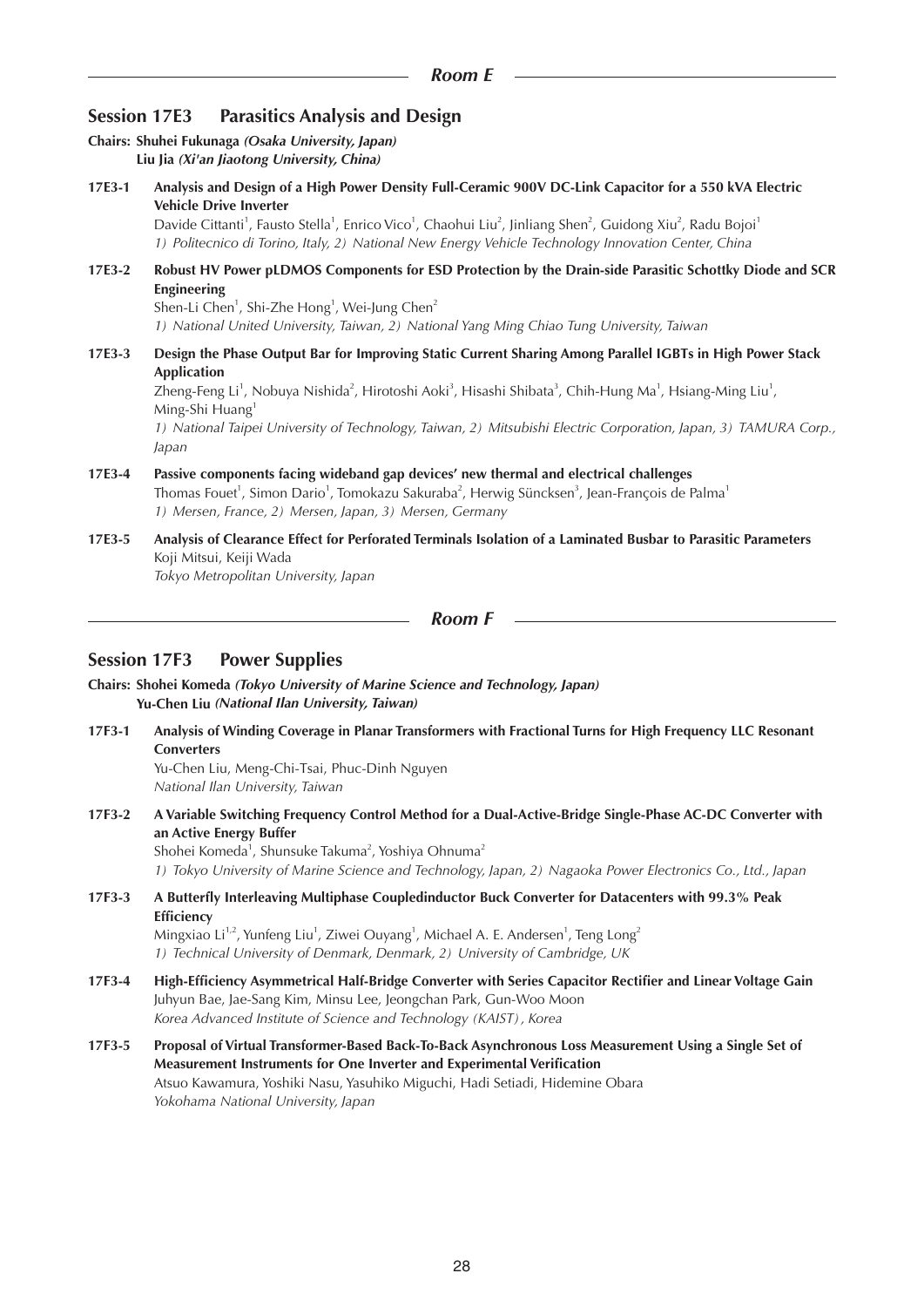## **Session 17G3 Wind Power Generator and Related Control**

- **Chairs: Ryosuke Saito** *(Toshiba Infrastructure Systems & Solutions Corporation, Japan)* **Dongsheng Li** *(Hitachi Ltd., Japan)*
- **17G3-1 Research on Control for Grid-connected Brushless Doubly-Fed Power Generation System under Different Quantities**

Debin Zhang, Jijun Ma, Shengjia Wang, Yuhui Ji, Kun Jiang, Chengzhi Qu *Shanghai Instituted of Space Power-Sources (SISP), China*

- **17G3-2 Power Fluctuation Suppression by Current Balancing Control in Wind Power System Using Wound Rotor Induction Generator Under Unbalanced Grid Voltage**  Kichiro Yamamoto, Takahiro Matsumoto, Atsushi Shinohara *Kagoshima University, Japan*
- **17G3-3 Sensorless Control of PMSG Wind Power Systems Based on ROGI-FLL** Anh Tan Nguyen $^1$ , Van Nam Nguyen $^2$ , Dong-Choon Lee $^2$ *1) Hanoi University of Science and Technology, Vietnam, 2) Yeungnam University, Korea*
- **17G3-4 Maximum Torque per Ampere Control of IPMSM Using Online Flux Linkage Plane Estimation Considering Cross Saturation**

Suzuka Sasayama<sup>1</sup>, Yuki Shimizu<sup>2</sup>, Shigeo Morimoto<sup>3</sup>, Yukinori Inoue<sup>3</sup>, Masayuki Sanada<sup>3</sup> *1) Osaka Prefecture University, Japan, 2) Ritsumeikan University, Japan, 3) Osaka Metropolitan University, Japan*

**17G3-5 Online Identification of Six-Phase IPMSM Parameters Using Prediction-Error Sensitivities to Model Parameters** Aravinda Perera, Roy Nilsen *Norwegian University of Science and Technology, Norway*

```
Room H
```
## **Session 17H3 PM machines II**

- **Chairs: Yoshihiro Miyama** *(Mitsubishi Electric Corporation, Japan)*  **Yi Sui** *(Harbin Institute of Technology, China)*
- **17H3-1 Imbalanced Force Suppression Due to Static Eccentricity by Using Triple Three-phase Winding Motor** Kan Yang<sup>1</sup>, Kan Akatsu<sup>1</sup>, Kodai Okazaki<sup>2</sup>, Yoshihiro Miyama<sup>2</sup> *1) Yokohama National University, Japan, 2) Mitsubishi Electric Corporation, Japan*
- **17H3-2 A Comparison of Permanent-Magnet Vernier Motor and Interior Permanent-Magnet Motor for Hybrid Electric Vehicles**

Libing Cao<sup>1</sup>, Yuefei Zuo<sup>1</sup>, Shuangchun Xie<sup>1</sup>, Chi Cuong Hoang<sup>2</sup>, Boon Siew Han<sup>2</sup>, Christopher H. T. Lee<sup>1</sup> *1) Nanyang Technological University, Singapore, 2) Schaeffler (Singapore) Pte. Ltd., Singapore*

- **17H3-3 A Permanent Magnet Synchronous Machine with Interior Halbach Arrays** Yuting Gao<sup>1</sup>, Takashi Kosaka<sup>1</sup>, Yang Liu<sup>2</sup>, You Zhou<sup>3</sup> *1) Nagoya Institute of Technology, Japan, 2) Huazhong University of Science and Technology, China, 3) Nanyang Technological University, Singapore*
- **17H3-4 Performance Analysis of Flux-Modulating Consequent Pole Motors** Hiroshi Mitsuda<sup>1,2</sup>, Tadashi Fukami<sup>2</sup>, Masato Koyama<sup>2</sup>, Kazumasa Ito<sup>1</sup> *1) Mitsubishi Electric Corporation, Japan, 2) Kanazawa Institute of Technology, Japan*
- **17H3-5 Prototype Tests of Induction/Synchronous Magnetic Gears** Yuma Mizuana<sup>1</sup>, Kenji Nakamura<sup>1</sup>, Yuma Suzuki<sup>2</sup>, Yuichi Tachiya<sup>2</sup>, Kingo Kuritani<sup>2</sup> *1) Tohoku University, Japan, 2) Prospine Co., Ltd., Japan*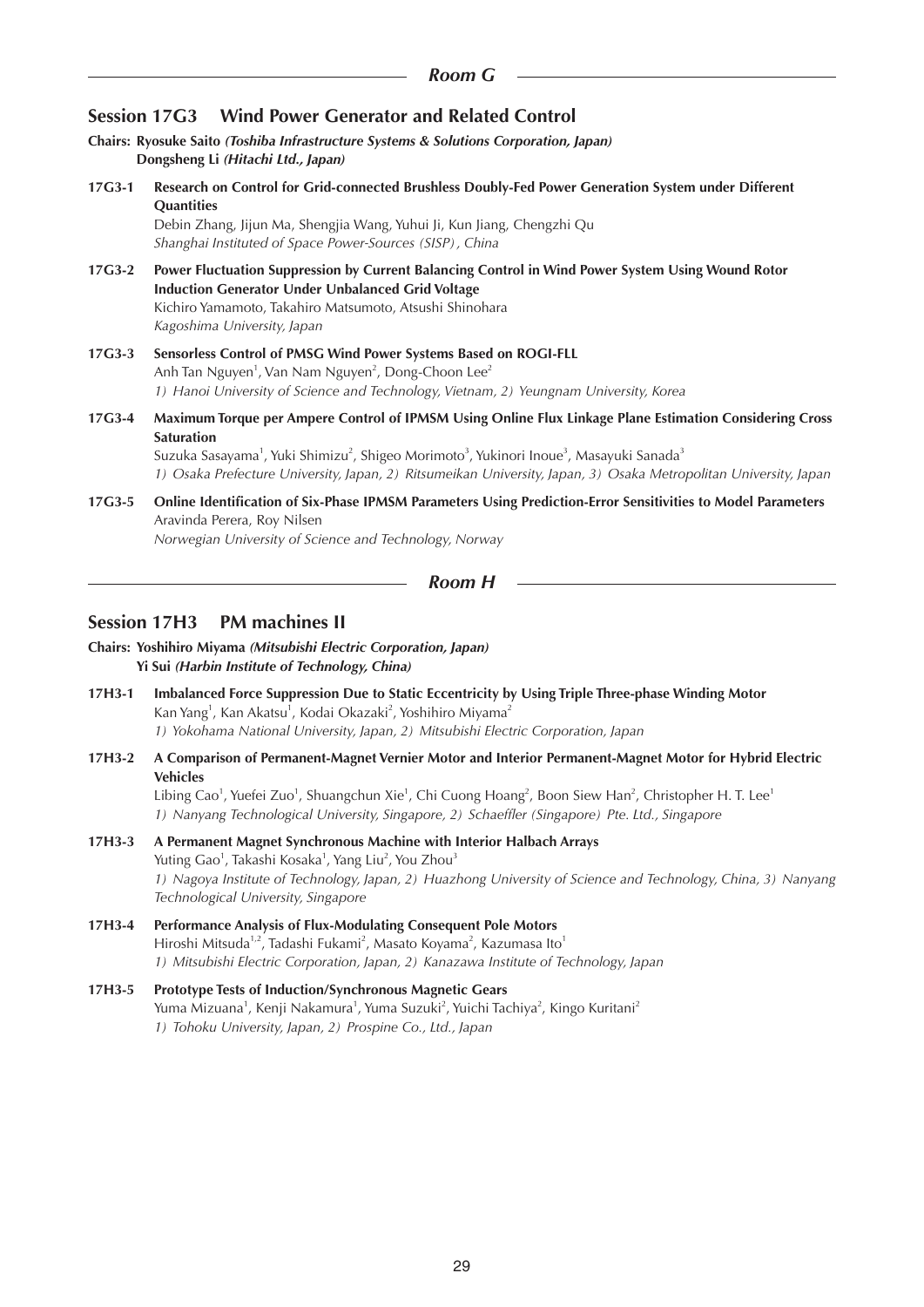|                                | Wednesday, May 18: 10:30-12:35                                                                                                                                                                                                                                                                                                                                                                                                                                                                                                        |  |  |
|--------------------------------|---------------------------------------------------------------------------------------------------------------------------------------------------------------------------------------------------------------------------------------------------------------------------------------------------------------------------------------------------------------------------------------------------------------------------------------------------------------------------------------------------------------------------------------|--|--|
|                                | Room A                                                                                                                                                                                                                                                                                                                                                                                                                                                                                                                                |  |  |
| <b>Session 18A1</b>            | Renewable Energy Integration by Next-generation Power Electronics<br><b>Technology (OS)</b>                                                                                                                                                                                                                                                                                                                                                                                                                                           |  |  |
|                                | Chairs: Kazunori Hasegawa (Kyushu Institute of Technology, Japan)<br>Kentaro Fukushima (Central Research Institute of Electric Power Industry, Japan)                                                                                                                                                                                                                                                                                                                                                                                 |  |  |
| 18A1-1<br><b>Invited Paper</b> | Net-Zero Emissions Energy Systems in an Internet of Energy (IoE) Society<br>Hiroshi Asano <sup>1,5</sup> , Daisuke lioka <sup>2</sup> , Osamu Kunitomo <sup>3</sup> , Yu Nagatomi <sup>4</sup><br>1) Gifu University, Japan, 2) Chubu University, Japan, 3) Energy Public Group, Tokyo Gas Co., Ltd., Tokyo, Japan,<br>4) The Institute of Energy Economics, Japan, 5) CRIEPI, Japan                                                                                                                                                  |  |  |
| 18A1-2<br><b>Invited Paper</b> | Analytical study on energy scenarios and targets for 2050 in Japan<br>Shigeru Bando <sup>1</sup> , Kentaro Fukushima <sup>1</sup> , Masaaki Takagi <sup>1</sup> , Hiroshi Asano <sup>1,2</sup> , Seiya Abe <sup>3</sup> , Daisuke Iioka <sup>4</sup> , Dai Orihara <sup>5</sup><br>1) Central Research Institute of Electric Power Industry, Japan, 2) Gifu University, Japan, 3) Kyushu Institute<br>of Technology, Japan, 4) Chubu University, Japan, 5) National Institute of Advanced Industrial Science and<br>Technology, Japan |  |  |
| 18A1-3<br><b>Invited Paper</b> | Study of the Current Potential of Power Converters -Applied Power Semiconductor Devices, Power Density and<br>Losses-<br>Seiya Abe <sup>1</sup> , Kentaro Fukushima <sup>2</sup> , Daisuke lioka <sup>3</sup> , Dai Orihara <sup>4</sup><br>1) Kyushu Institute of Technology, Japan, 2) Central Research Institute of Electric Power Industry, Japan, 3) Chubu<br>University, Japan, 4) National Institute of Advanced Industrial Science and Technology, Japan                                                                      |  |  |
| 18A1-4<br><b>Invited Paper</b> | Universal Smart Power Module (USPM) for Carbon Neutral Society<br>Yoshikazu Takahashi <sup>1</sup> , Yoshinari Ikeda <sup>2</sup> , Hiroki Watanabe <sup>3</sup> , Jun-ichi Itoh <sup>3</sup><br>1) Tohoku University, Japan, 2) Fuji Electric Co., Ltd, Japan, 3) Nagaoka University of Technology, Japan                                                                                                                                                                                                                            |  |  |
| 18A1-5<br><b>Invited Paper</b> | Control Method for Single-Phase Active Filter Using Universal Smart Power Module (USPM)<br>Mana Sakamoto, Hitoshi Haga<br>Nagaoka University of Technology, Japan                                                                                                                                                                                                                                                                                                                                                                     |  |  |
|                                | <b>Room B</b>                                                                                                                                                                                                                                                                                                                                                                                                                                                                                                                         |  |  |
| <b>Session 18B1</b>            | <b>Advanced Motor Drive Technology for Future (OS)</b><br>Chairs: Takahiro Suzuki (Hitachi Ltd., Japan)<br>Atsushi Matsumoto (Chubu Unversity, Japan)                                                                                                                                                                                                                                                                                                                                                                                 |  |  |
| 18B1-1<br><b>Invited Paper</b> | Evaluation of Stator Current Power Spectrum Before and After Equipment Maintenance for Anomaly Detection<br>of Induction Machine<br>Makoto Kaneamru, Ken Hirakida, Hiroshi Inoue, Toshihiko Miyauchi<br>Mitsubishi Electric Corporation, Japan                                                                                                                                                                                                                                                                                        |  |  |
| 18B1-2<br><b>Invited Paper</b> | Experimental Evaluation of an AI Model Trained with Switching Pattern Based on Long-Horizon Model<br><b>Predictive Control</b><br>Tenjiro Hiwatari, Akira Satake, Sota Sano, Kenya Sugihara, Ryo Yamamoto<br>Mitsubishi Electric Corporation, Japan                                                                                                                                                                                                                                                                                   |  |  |
| 18B1-3<br><b>Invited Paper</b> | Self-Tuning for each PMSM Controller using Big Data based ANN<br>Sari Maekawa<br>SEIKEI University, Japan                                                                                                                                                                                                                                                                                                                                                                                                                             |  |  |
| 18B1-4<br><b>Invited Paper</b> | Implementation of Vector Control System On Multi-Core Processor by Using Model-Based Parallelization Tool<br>Jinsoo Kim <sup>1</sup> , Shota Sagae <sup>1</sup> , Masato Edahiro <sup>1</sup> , Shinya Honda <sup>2</sup> , Shinji Doki <sup>1</sup><br>1) Nagoya University, Japan, 2) Nanzan University, Japan                                                                                                                                                                                                                      |  |  |
| 18B1-5<br><b>Invited Paper</b> | Motor-Current-Based Prediction of Bearing Degradation with Kalman Filter and Grease Lifetime Formula<br>Akari Kubo, Kohji Maki<br>Hitachi Ltd., Japan                                                                                                                                                                                                                                                                                                                                                                                 |  |  |
|                                |                                                                                                                                                                                                                                                                                                                                                                                                                                                                                                                                       |  |  |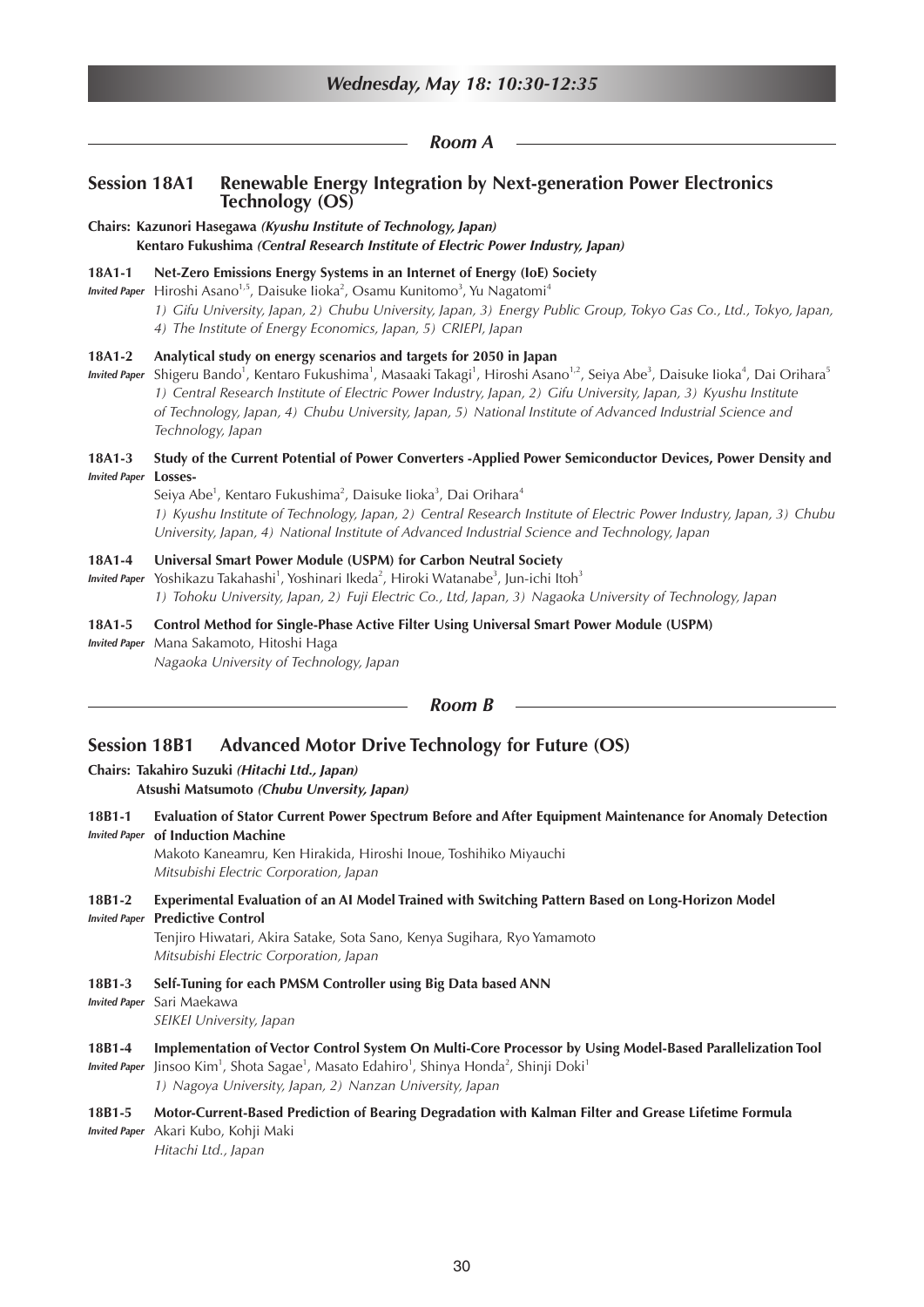## **Session 18C1 Advanced motion control and its applications (OS)**

#### **Chairs: Yoshiyuki Urakawa** *(Nippon Institute of Technology, Japan)* **Takenori Atsumi** *(Chiba Institute of Technology, Japan)*

- **18C1-1 Stochastic Learning Control Framework in the Integrated Frequency and Position Domain**
- *Invited Paper* Hanul Jung, Sehoon Oh *Daegu Gyeongbuk Institute of Science and Technology, Korea*

#### **18C1-2 Robotic Arm Trajectory Generation Based on Emotion and Kinematic Feature**

Invited Paper Kaiwen Wu<sup>1,2,3</sup>, Luefeng Chen<sup>1,2,3</sup>, Kuanlin Wang<sup>1,2,3</sup>, Min Wu<sup>1,2,3</sup>, Witold Pedrycz<sup>4</sup>, Kaoru Hirota<sup>5</sup> *1) China University of Geosciences, China, 2) Hubei Key Laboratory of Advanced Control and Intelligent Automation for Complex Systems, China, 3) Ministry of Education, China, 4) University of Alberta, Canada, 5) Tokyo Institute of Technology, Japan*

#### **18C1-3 Loop-Shaping Technique for Quadruple-Stage-Actuator System in Hard Disk Drive**

*Invited Paper* Takenori Atsumi<sup>1</sup>, Shota Yabui<sup>2</sup>

*1) Chiba Institute of Technology, Japan, 2) Tokyo City University, Japan*

#### **18C1-4 Application of Multilayer Kalman Filter to a Flexible Drive System**

Invited Paper Krzysztof Szabat<sup>1</sup>, Karol Wrobel<sup>1</sup>, Seiichiro Katsura<sup>2</sup> *1) Wroclaw University of Sciences and Technology, Poland, 2) Keio University, Japan*

#### **18C1-5 Robust interference suppression of three phase structural uncertainty inverter system based on equivalent input**  *Invited Paper* **interference method**

Meng Ye<sup>1,2,3</sup>, Min Ding<sup>1,2,3</sup>, Danyun Li<sup>1,2,3</sup>, Zhijian Fang<sup>1,2,3</sup>, Qingyi Wang<sup>1,2,3</sup>, Luefeng Chen<sup>1,2,3</sup> *1) China University of Geosciences, China, 2) Hubei Key Laboratory of Advanced Control and Intelligent Automation for Complex Systems, China, 3) Ministry of Education, China*

```
Room D
```
## **Session 18D1 Smart Facilities**

#### **Chairs: Takaharu Ishida** *(Meisei University, Japan)* **Yoshikazu Fukuyama** *(Meiji University, Japan)*

**18D1-1 Refrigerated Showcase Fault Detection by an Artificial Neural Network using Correntropy with Improved Adaptive Kernel Size Tuning**

Masato Igarashi<sup>1</sup>, Yoshikazu Fukuyama<sup>1</sup>, Yuichi Shimasaki<sup>2</sup>, Yuto Osada<sup>2</sup>, Kenya Murakami<sup>2</sup>, Tatsuya Iizaka<sup>2</sup>, Adamo Santana<sup>2</sup>, Tetsuro Matsui<sup>2</sup>

*1) Meiji University, Japan, 2) Fuji Electric Co., Ltd., Japan*

**18D1-2 Improvement of the Accuracy of Photovoltaic Module Equivalent Circuit odel using Irradiance-dependent Variable Shunt Resistor** Kenji Arimatsu<sup>1</sup>, Yoichi Sekiba<sup>2</sup>, Hitoshi Haga<sup>3</sup>

1) Tohoku Electric Power Co., Inc., Japan, 2) Denryoku Computing Center, Ltd., Japan, 3) Nagaoka University of *Technology, Japan*

**18D1-3 Novel Optimization Method Hybridized by MILP and PSO for Operation Planning in Microgrid System** Yu Tanahashi<sup>1,2</sup>, Hiroshi Kobayashi<sup>1</sup>, Yuta Nakamura<sup>2</sup>, Mutsumi Aoki<sup>2</sup> *1) TOENEC CORPORATION, Japan, 2) Nagoya Institute of Technology, Japan*

## **18D1-4 Data-Driven Hybrid Approach for Early Fault Detection of AHU using Electrical Signals** Hasmat Malik<sup>1</sup>, Sanjib Kumar Panda<sup>2</sup>, Kameshwar Poolla<sup>3</sup>, Costas J. Spanos<sup>3</sup> *1) National University of Singapore, Singapore, 2) Berkeley Education Alliance for Research in Singapore (a research center of the University of California, Berkeley, USA), Singapore, 3) University of California, Berkeley, USA*

#### **18D1-5 Work Element Estimation for Forklift Operation** Toshimasa Aso

*Tokyo University of Marine Science and Technology, Japan*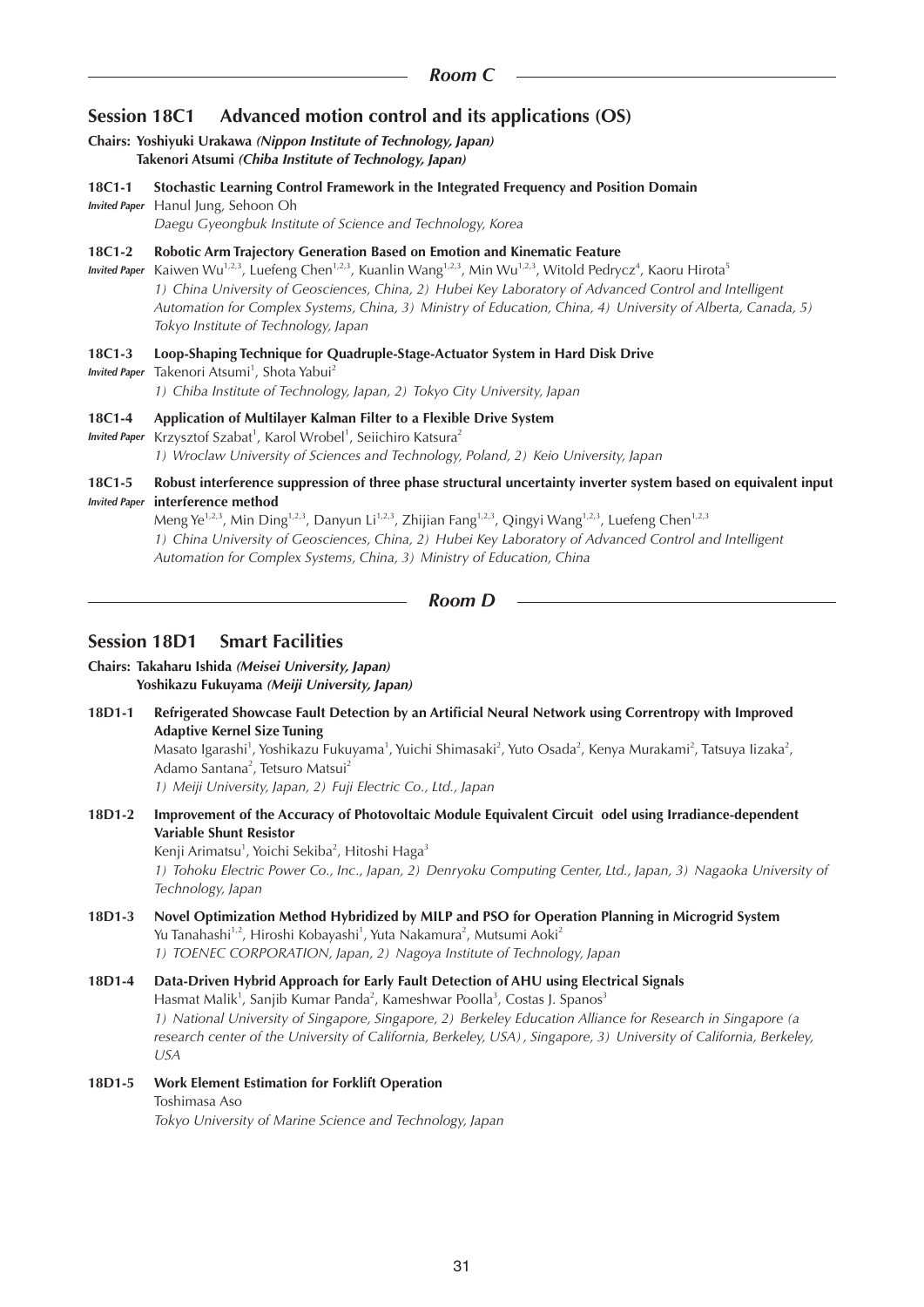## **Session 18E1 DC-DC Converters II**

**Chairs: Kazuhiro Umetani** *(Okayama University, Japan)* **Jun Imaoka** *(Nagoya University, Japan)*

- **18E1-1 Integrated Coupled-Inductor Based Current and Voltage Balancing Technique for Parallel-Connected Triple-Active-Bridge Converters** Seunghoon Lee, Honnyong Cha, Kisu Kim *Kyungpook National University, Korea*
- **18E1-2 A Dual-Active-Bridge (DAB) Converter Based Bidirectional DC/DC Converter with Reduced Link Capacitance** Dongmin Choi, Minsu Lee, Taewoo Kim, Dongmin Kim, Gun-Woo Moon *Korea Advanced Institute of Science and Technology (KAIST), Korea*
- **18E1-3 Design and Characterization of a 500 kW 20 kHz Dual Active Bridge using 1.2 kV SiC MOSFETs** Fabian Sommer<sup>1</sup>, Nikolas Menger<sup>1</sup>, Tobias Merz<sup>1</sup>, Nils Soltau<sup>2</sup>, Shiori Idaka<sup>2</sup>, Marc Hiller<sup>1</sup> *1) Karlsruhe Institute of Technology, Germany, 2) Mitsubishi Electric Europe B.V., Germany*
- **18E1-4 Improvement of Efficiency in Bidirectional DC-DC Converter with Dual Active Bridge Using GaNHEMT** Ryuji Yamada<sup>1</sup>, Akihiro Hino<sup>1</sup>, Keiji Wada<sup>2</sup> *1) Fuji Electric Co., Ltd., Japan, 2) Tokyo Metropolitan University, Japan*
- **18E1-5 Low Temperature Investigation of a Cascode GaN based Resonant Bi-directional DC/DC Converter** Yuqi Wei, Md Maksudul Hossain, H. Alan Mantooth *University of Arkansas, USA*

#### *Room F*

## **Session 18F1 Railway Power Supply Systems**

- **Chairs: Satoru Hatsukade** *(Railway Technical Research Institute, Japan)* **Takashi Suzuki** *(East Japan Railway Company, Japan)*
- **18F1-1 1000kW DC/DC Converter Development for DC Traction Stationary BESS Considering Various Operation Power Patterns**

Wataru Kawamura<sup>1</sup>, Junya Konno<sup>1</sup>, Akihiko Sumiya<sup>2</sup> *1) Toshiba Mitsubishi-Electric Industrial Systems Corporation, Japan, 2) Toshiba Infrastructure Systems & Solutions Corporation, Japan*

- **18F1-2 Developed energy saving control method for SESS** Hirotaka Takahashi, Tsutomu Miyauchi, Motonari Suzuki *Hitachi,Ltd, Japan*
- **18F1-3 Confirmation of Correlation between Hourly Electric Power and Instantaneous Maximum Power of Rectifiers for Railway**

Shota Ishizaki<sup>1</sup>, Takashi Suzuki<sup>2</sup>, Masashi Nakahira<sup>2</sup>, Daisuke Kumagai<sup>2</sup>, Hiroto Amata<sup>2</sup>, Keiichiro Kondo<sup>3</sup>, Kota Sato<sup>3</sup>, Hitoshi Hayashiya<sup>2</sup>

*1) Japan Railway Electric Design Co., Ltd., Japan, 2) East Japan Railway Company, Japan, 3) Waseda University, Japan*

**18F1-4 The converter restart sequence of electronic frequency converters for the Tokaido Shinkansen at a transient fault on the power receiving side**

Haruna Ohnishi<sup>1</sup>, Koji Otsuka<sup>1</sup>, Yuto Uchiyama<sup>1</sup>, Katsuyasu Nakano<sup>1</sup>, Masahiko Kai<sup>1</sup>, Takumi Nagai<sup>2</sup>, Naoya Tanigawa<sup>3</sup>

*1) Central Japan Railway Company, Japan, 2) Toshiba Infrastructure Systems & Solutions Corporation, Japan, 3) Mitsubishi Electric Corporation, Japan*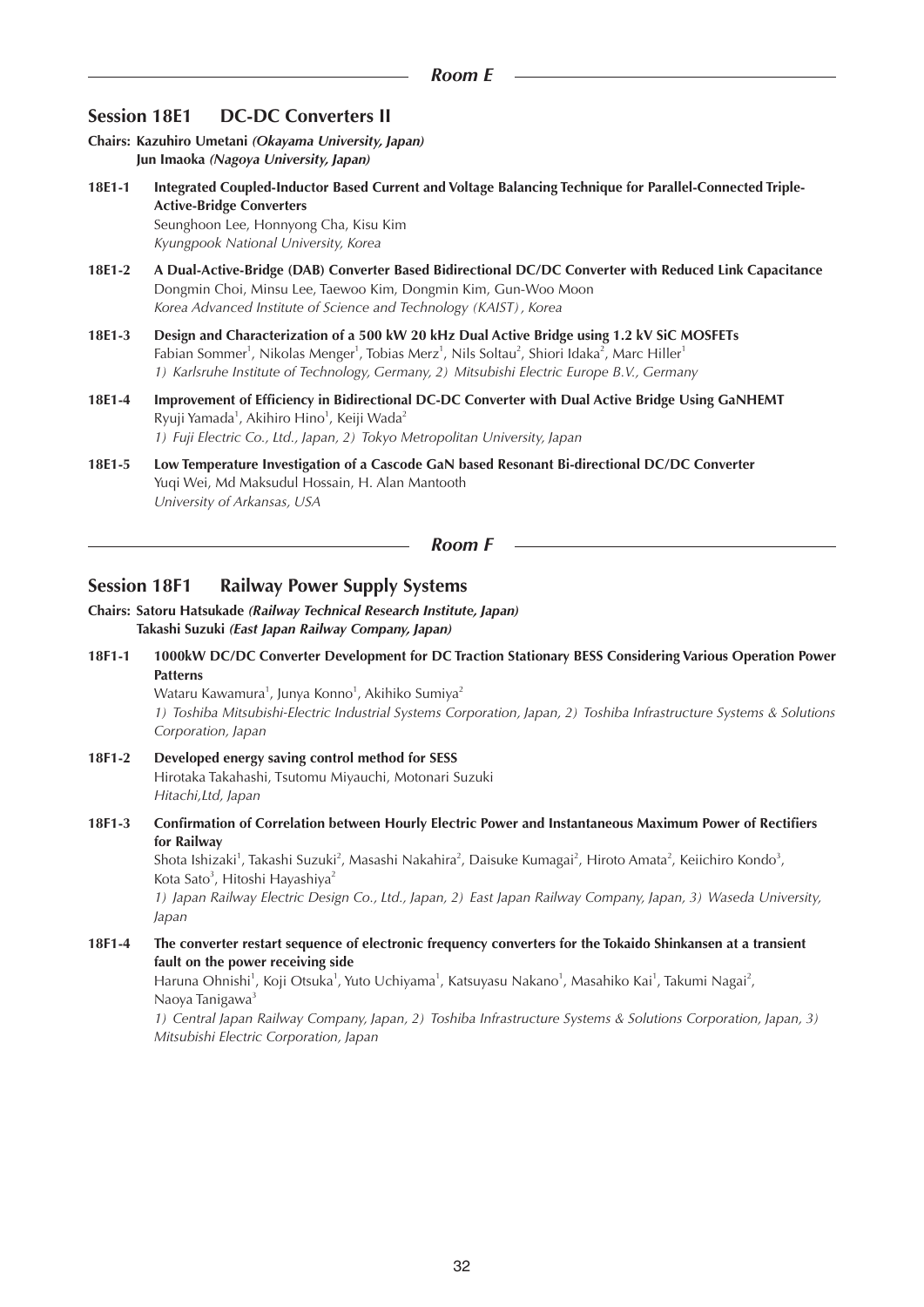## **Session 18G1 Recent Technologies of Home and Consumer Appliances for Decarbonization (OS)**

- **Chairs: Hideki Omori** *(Kobe University, Japan)* **Yu-Chen Chang** *(National Taiwan University of Science and Technology, Taiwan)* **18G1-1 Induction Heating Cookers: A Path Towards Decarbonization Using Energy Saving Cookers**
- *Invited Paper* Oscar Lucia, Hector Sarnago, Jesus Acero, Claudio Carretero, Jose M. Burdio *University of Zaragoza, Spain*
- **18G1-2 Design and Implementation of a High-Power Modular WPT System**

*Invited Paper* Wenxing Zhong, Chen Zhu, Dehong Xu, Changsheng Hu *Zhejiang University, China*

**18G1-3 Design and Implementation of a Single Phase Inverter in Residential Storage System**

*Invited Paper* Ta-Wei Huang, Chang-Tsai Tsai, Yu-Chen Chang, Huang-Jen Chiu *National Taiwan University of Science and Technology, Taiwan*

#### **18G1-4 A Local VPP with EVs in Very Small Areas**

- Invited Paper Yoshimitchi Nakamura<sup>1</sup>, Hideki Omori<sup>2</sup> *1) Smart Energy Laboratory, Japan, 2) Kobe University, Japan*
- **18G1-5 V2X products and social implementation in Japan -future prospects from the point of "Global warming problem"**
- *Invited Paper* Shunjiro Yui, Hiroshi Seki, Katsuhiko Furuya, Hiroto Nakamura *Nichicon Co., Ltd., Japan*

*Room H*

# **Session 18H1 Wireless power transfer for Automobiles**

#### **Chairs: Kantaro Yoshimoto** *(Tokyo Denki University, Japan)* **Shingo Soma** *(Honda R&D Co.,Ltd., Japan)*

**18H1-1 Novel Dynamic Wireless Power Transfer System for Battery Electric Vehicles Using In-Tire and In-Wheel Repeater Coil**

Hayato Sumiya<sup>1,2</sup>, Eisuke Takahashi<sup>1</sup>, Nobuhisa Yamaguchi<sup>1</sup>, Keisuke Tani<sup>1</sup>, Osamu Shimizu<sup>2</sup>, Sakahisa Nagai<sup>2</sup>, Hiroshi Fujimoto<sup>2</sup>, Daisuke Gunji<sup>3</sup>, Isao Kuwayama<sup>4</sup> *1) DENSO CORPORATION, Japan, 2) The University of Tokyo, Japan, 3) NSK Ltd., Japan, 4) Bridgestone Corporation, Japan*

- **18H1-2 Wireless recharging of EVs while driving and the effectiveness of novel storage battery** Shigeyuki Takagi $^1$ , Sugur u Kawamura $^1$ , Akito Sasaki $^2$ , Hideaki Hirabayashi $^2$ *1) Tokyo University of Technology, Japan, 2) Toshiba Materials Co., Ltd., Japan*
- **18H1-3 Wireless EV Charging System Using PWMControlled Variable Capacitor for Maximum Power Transfer under Severe Coil Misalignment** Ryo Matsumoto, Hiroshi Fujimoto *The University of Tokyo, Japan*
- **18H1-4 Variable Frequency Control for Constant Current Constant Voltage Inductive Wireless EV Charging System** Thanet Sriprom<sup>1</sup>, Anon Namin<sup>1</sup>, Wuttikai Tammawan<sup>1</sup>, Samart Yachiangkam<sup>1</sup>, Suchart Janjornmanit<sup>1</sup>, Uthen Kamnarn<sup>1</sup>, Jutturit Thongpron<sup>1</sup>, Chanyut Karnjanapiboon<sup>1</sup>, Phatiphat Thounthong<sup>2</sup>, Noureddine Takorabet<sup>3</sup> *1) Rajamangala University of Technology Lanna (RMUTL), Thailand, 2) King Mongkut's University of Technology, Thailand, 3) Université de Lorraine, France*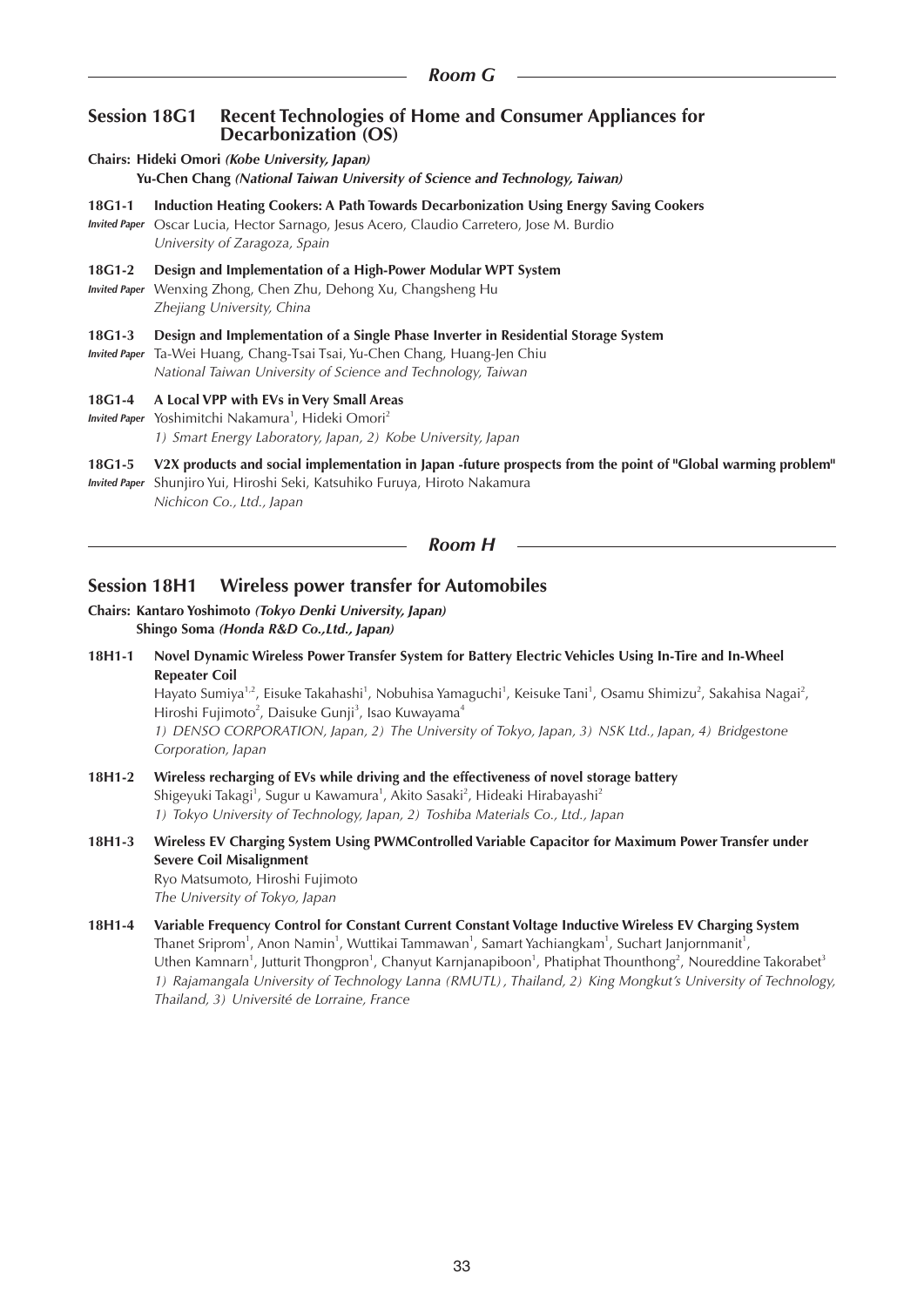|                                        | Wednesday, May 18: 13:35-15:40                                                                                                                                                                                                                                                                                                       |
|----------------------------------------|--------------------------------------------------------------------------------------------------------------------------------------------------------------------------------------------------------------------------------------------------------------------------------------------------------------------------------------|
|                                        | Room A                                                                                                                                                                                                                                                                                                                               |
| <b>Session 18A2</b>                    | <b>Advance Control for Power Converters (OS)</b>                                                                                                                                                                                                                                                                                     |
|                                        | Chairs: Ching-Jan Chen (National Taiwan University, Taiwan)<br>Hiroki Watanabe (Nagaoka University of Technology, Japan)                                                                                                                                                                                                             |
| $18A2-1$<br><b>Invited Paper Error</b> | An Arithmetic Series-Based Recursive Equation Used in the Approximation of the Sinusoidal Wave with Reduced<br>Xiao-Ze Lin, Woei-Luen Chen<br>Senior Member IEEE                                                                                                                                                                     |
| 18A2-2<br><b>Invited Paper</b>         | Design of an Interleaved Half-Bridge CLLC Resonant AC-AC Converter<br>Kuo-Yuan Lo, Shin-Yue Chen, You-Xuan Guo<br>National Kaohsiung University of Science and Technology, Taiwan                                                                                                                                                    |
| 18A2-3<br><b>Invited Paper</b>         | An Optimal Frequency-Modulated Control for Bidirectional CLLC Resonant Converters<br>Cheng-Yu Tang, Tzu-Hsuan Ho<br>National Taipei University of Technology, Taiwan                                                                                                                                                                 |
| 18A2-4<br><b>Invited Paper</b>         | Online Grid Impedance Measurement Based on Virtual Reference Axis<br>Meng-Chun Yang <sup>1</sup> , Zhe-Yan Chen <sup>1</sup> , Yaow-Ming Chen <sup>1</sup> , Chih-Chao Hsu <sup>2</sup><br>1) National Taiwan University, Taiwan, 2) National Chung-Shan Institute of Science and Technology, Taiwan                                 |
| 18A2-5<br><b>Invited Paper</b>         | A 4-MHz Ultra-Fast Transient Response Capacitor Current Adaptive On-Time (CCAOT) Controlled Buck<br><b>Converter with Passive Ramp Compensation</b><br>Yu-Lin Chao, Chieh-Ju Tsai, Ching-Jan Chen<br>National Taiwan University, Taiwan                                                                                              |
|                                        | <b>Room B</b>                                                                                                                                                                                                                                                                                                                        |
| <b>Session 18B2</b>                    | Key Technologies Towards High-speed Electrical Machines (OS)                                                                                                                                                                                                                                                                         |
|                                        | Chairs: Jing Ou (Harbin Institute of Technology, China)<br>Hongfei Lu (Karlsruhe Institute of Technology, Germany)                                                                                                                                                                                                                   |
| 18B2-1                                 | Analytical Computation of Inductance for High-Speed Spoke-Type Permanent Magnet Synchronous Motor<br><b>Invited Paper</b> Accounting for Saturation<br>Peixin Liang <sup>1,2</sup> , Tianrong He <sup>1,2</sup> , Lihao Liang <sup>1,2</sup> , Dingxuan Yue <sup>1</sup> , Ningfei Jiao <sup>1,2</sup> , Weiguo Liu <sup>1,2</sup> , |

*1) Northwestern Polytechnical University, China, 2) Shaanxi Key Laboratory of Small & Special Electrical Machine and Drive Technology, China*

## **18B2-2 Design of a high-speed synchronous reluctance motor made of dual-phase steel**

Invited Paper Jing Ou<sup>1</sup>, Jingbo Lin<sup>1</sup>, Feng Chai<sup>1</sup>, Dianguo Xu<sup>1</sup>, Martin Doppelbauer<sup>2</sup> *1) Harbin Institute of Technology, China, 2) Karlsruhe Institute of Technology, Germany*

**18B2-3 Mechanical Design of a High-Speed Permanent Magnet Assisted Electrically Excited Synchronous Machine as**  *Invited Paper* **Traction Motor**

Hongfei Lu, Johannes Deutsch, Martin Doppelbauer *Karlsruhe Institute of Technology (KIT), Germany*

## **18B2-4 Vibration characteristic analysis and comparison of high-speed switched reluctance motor with amorphous**  *Invited Paper* **alloy core**

Feng Chai<sup>1</sup>, Mengsen Hu<sup>1</sup>, Zongyang Li<sup>2</sup>, Lina Geng<sup>1</sup> *1) Harbin Institute of Technology, China, 2) Midea Welling Motor Technology (Shanghai) Co., Ltd., China*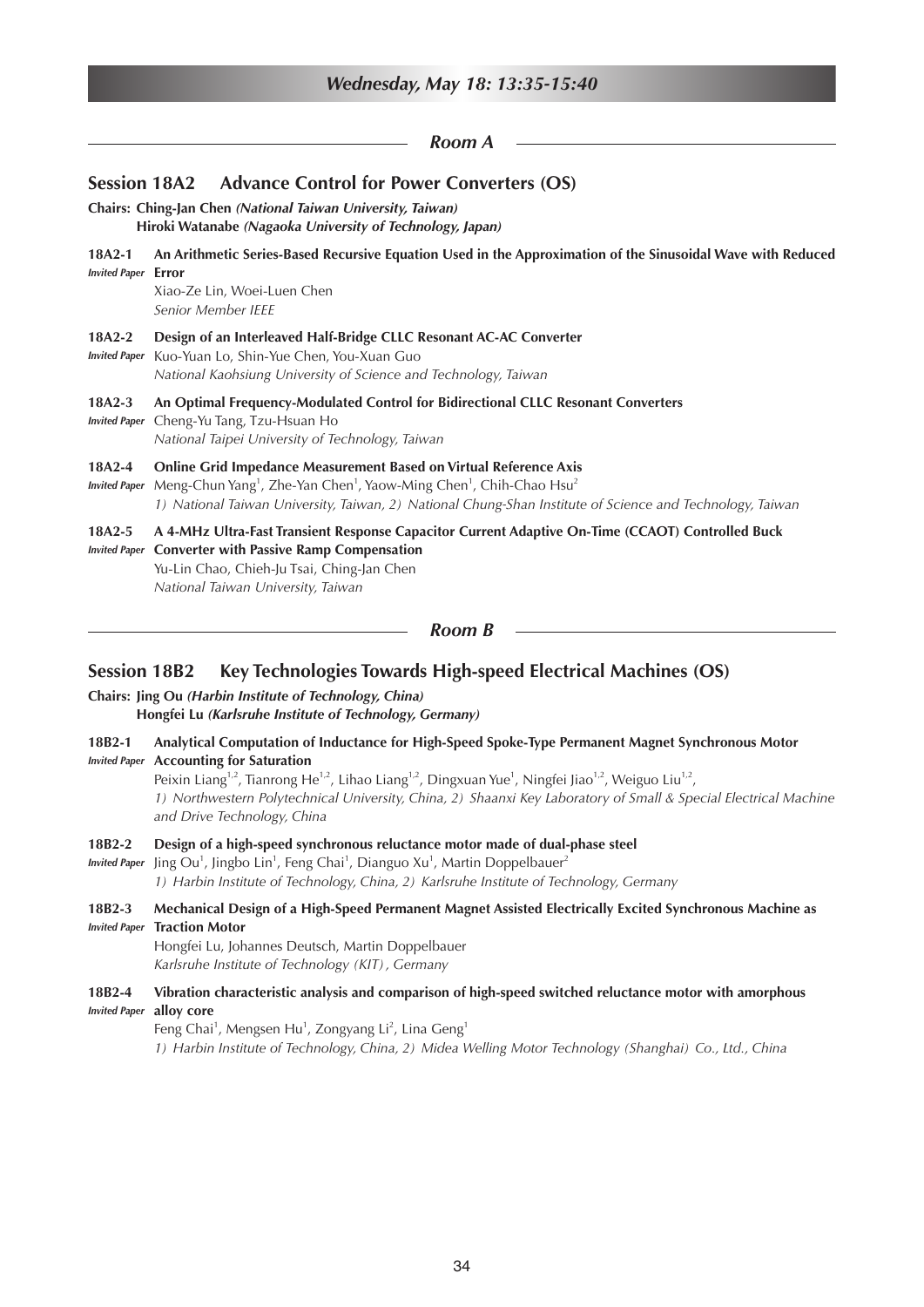# **Session 18C2 Renewable Energy Systems**

|          | Chairs: Masahide Hojo (Tokushima University, Japan)<br>Danang Wijaya (Universitas Gadjah Mada, Indonesia)                                                                                                                                                            |
|----------|----------------------------------------------------------------------------------------------------------------------------------------------------------------------------------------------------------------------------------------------------------------------|
| $18C2-1$ | A Low-Cost Grid-Connected Photovoltaic Microinverter Based on Commutation of Thyristor<br>Manlin Wang, Su Du<br>Central South University, Changsha, China                                                                                                            |
| 18C2-2   | A Control System of PV Sources for DC Microgrid with Seamless Switching Operation between I-V Droop<br><b>Control and MPPT Control</b><br>Yasushi Eto, Yuichi Noge, Masahito Shoyama<br>Kyushu University, Japan                                                     |
| 18C2-3   | The Impact of Sun Tracking on the Reliability of Solar Inverters<br>Ali Azizi <sup>1</sup> , Saeed Peyghami <sup>1</sup> , Seyed Fariborz Zarei <sup>2</sup> , Frede Blaabjerg <sup>1</sup><br>1) Aalborg University, Denmark, 2) Qom University of Technology, Iran |
| 18C2-4   | Testing Requirements and Control Strategies of Next-Generation Grid Emulator: A Review<br>Zejie Li, Pavani Ponnaganti, Fangzhou Zhao, Xiongfei Wang, Birgitte Bak-Jensen, Stig Munk-Nielsen,<br>Frede Blaabjerg<br>Aalborg University, Denmark                       |
| 18C2-5   | Islanded Wind Farm Microgrid Stability Control Using Synchronverter Algorithm<br>Mohd. Brado Frasetyo, Fransisco Danang Wijaya, Eka Firmansyah<br>Universitas Gadjah Mada, Indonesia                                                                                 |
|          | Room D                                                                                                                                                                                                                                                               |

# **Session 18D2 Industrial Instrumentation and Control III**

**Chairs: Tomoyuki Shimono** *(Yokohama National University, Japan)* **Masato Koyama** *(Mie University, Japan)*

**18D2-1 A Short-Distance Running Algorithm Based MPPT Control Strategy for PV Power Systems Under Partial Shading Conditions** Sy Ngo<sup>1,2</sup>, Chian-Song Chiu<sup>1</sup>

*1) Chung Yuan Christian University, Taiwan, 2) Thu Dau Mot University, Vietnam*

- **18D2-2 Extrapolation of Band-Limited Frequency Responses for Out-of-Band Modal Synthesis** Weihua Zhou, Jef Beerteny *KU Leuven & EnergyVille, Belgium*
- **18D2-3 Adaptive Protection Scheme with Passive Islanding Detection for AC Microgrids** Yingjia Luo, Inam Ullah Nutkani, Lasantha Meegahapola *RMIT University, Australia*
- **18D2-4 Average Consensus Problem in Multi-Agent System in an Environment with Obstacle** Hiroki Kimura, A. Okuyama *Tokai University, Japan*

#### *Room E*

## **Session 18E2 DC-DC Converters III**

- **Chairs: Yusuke Hayashi** *(Toshiba Corporation, Japan)* **Daniel Siemaszko** *(Hitachi Energy, Switzerland)*
- **18E2-1 A New Secondary Clamp Diode for Phase-Shift Full-Bridge Converter** Minsu Lee, Dongmin Choi, Juhyun Bae, Jongyoon Chae, Gun-Woo Moon *Korea Advanced Institute of Science and Technology (KAIST), Korea*
- **18E2-2 Experimental Insights into the MW Range Dual Active Bridge with Silicon Carbide Devices** Stefanie Heinig<sup>1</sup>, Daniel Siemaszko<sup>1</sup>, Remo Baumann<sup>1</sup>, Noemi Hubatka<sup>1</sup>, Martin Klaeusler<sup>1</sup>, Raul Ruiz<sup>1</sup>, Ralph Burkart<sup>2</sup>, ChunMing Yuan<sup>3</sup> *1) Hitachi Energy, Switzerland, 2) Hitachi Energy Research, Switzerland, 3) Hitachi Energy Research, China*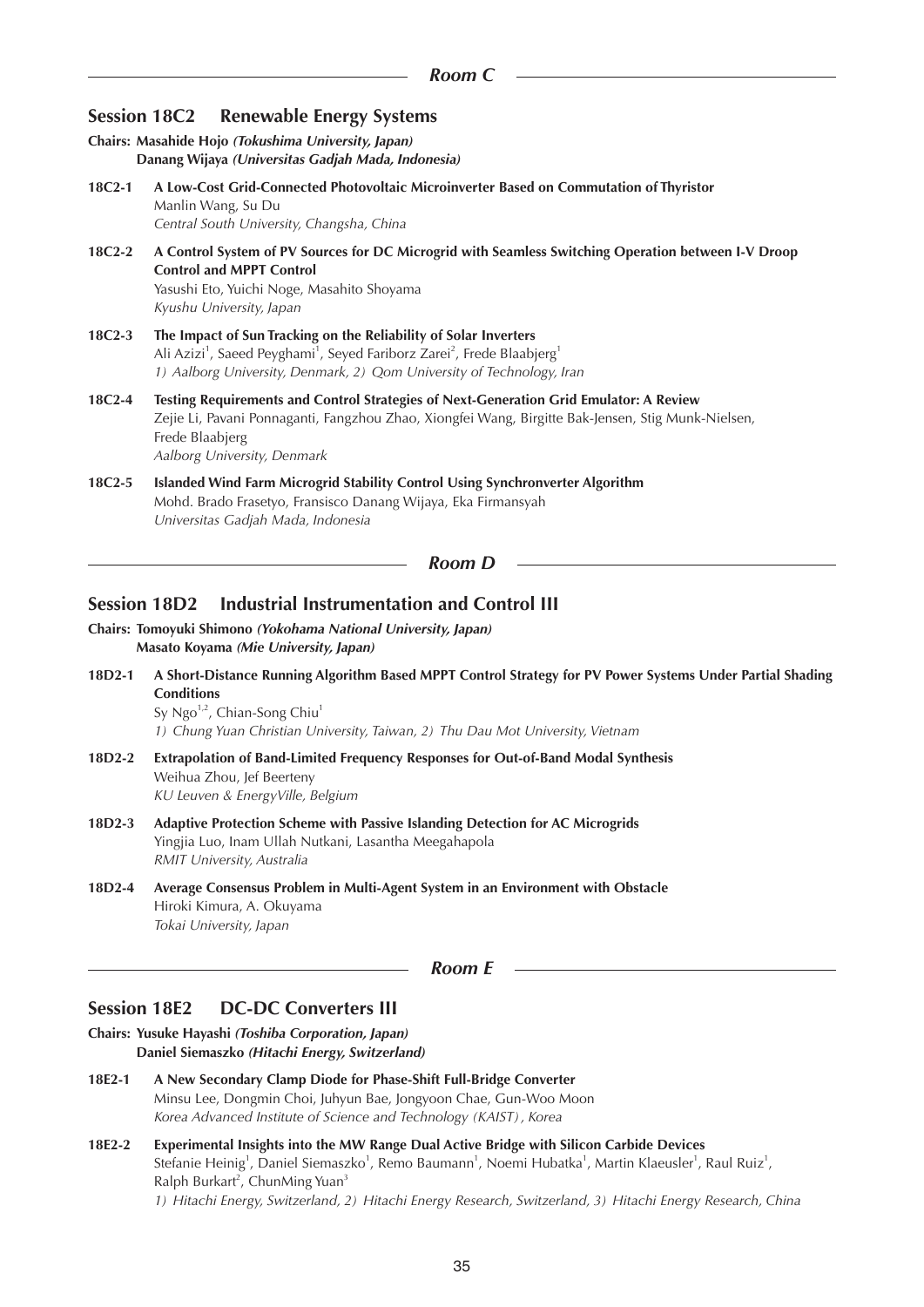| 18E2-3              | MHz-Driving Snubberless Zero-Current Soft-Switching High Step-Up DC-DC Converter with Multi-Resonant<br>Circuitry<br>Tomokazu Mishima <sup>1</sup> , Ryusei Miyazaki <sup>1</sup> , Ching-Ming Laia <sup>2</sup><br>1) Kobe University, Japan, 2) National Chung Hsing University, Taiwan                                                                                                                                         |
|---------------------|-----------------------------------------------------------------------------------------------------------------------------------------------------------------------------------------------------------------------------------------------------------------------------------------------------------------------------------------------------------------------------------------------------------------------------------|
| 18E2-4              | A Unified Modeling Approach for a Multi-Active Bridge Converter<br>Vishwabandhu Uttam, Vishnu Mahadeva Iyer<br>Indian Institute of Science, India                                                                                                                                                                                                                                                                                 |
| 18E2-5              | A Novel Fault-Tolerant Control Strategy for Dual Active Bridge Converter under Open Circuit Fault<br>Ning Wang <sup>1</sup> , Yanbo Wang <sup>1</sup> , Zhe Chen <sup>1</sup> , Shilin Liu <sup>2</sup><br>1) Aalborg University, Denmark, 2) Anhui Polytechnic University, China                                                                                                                                                 |
|                     | <b>Room F</b>                                                                                                                                                                                                                                                                                                                                                                                                                     |
| <b>Session 18F2</b> | <b>Power Electronics Technologies for Railways</b>                                                                                                                                                                                                                                                                                                                                                                                |
|                     | Chairs: Ken Kunomura (Central Japan Railway Company, Japan)<br>Keiichiro Kondo (Waseda University, Japan)                                                                                                                                                                                                                                                                                                                         |
| 18F2-1              | Control and Performance of Capacitively-Isolated Bidirectional DC-DC Converter with Auxiliary Converters for<br><b>Electric Railways</b><br>Kana Matsumoto, Kazuaki Tesaki, Makoto Hagiwara<br>Tokyo Institute of Technology, Japan                                                                                                                                                                                               |
| 18F2-2              | <b>Overview of CLLC Modulation Strategy</b><br>Danni Yang, Yan Zhang, Xue Liu, Wanxing Wang, Jinjun Liu<br>Xi'an Jiaotong University, China                                                                                                                                                                                                                                                                                       |
| 18F2-3              | Impedance Modeling and Harmonic Stability Analysis of MMC-Based Railway Static Power Conditioner<br>Pengkun Li, Yue Wang, Fengmo Li, Runtian Li, Bole Feng, Cheng Long<br>Xi'an Jiaotong University, China                                                                                                                                                                                                                        |
| 18F2-4              | Transient Stability of Grid-Forming Converters with Flexible DC-Link Voltage Control<br>Liang Zhao <sup>1</sup> , Zheming Jin <sup>2</sup> , Xiongfei Wang <sup>1</sup><br>1) Aalborg University, Denmark, 2) Beijing Jiaotong University, China                                                                                                                                                                                  |
|                     | <b>Room G</b>                                                                                                                                                                                                                                                                                                                                                                                                                     |
|                     | <b>Devices and DC-DC Converter for Home Appliances</b><br><b>Session 18G2</b><br>Chairs: Toshiyoki Zaitsu (ROHM Co., Ltd., Japan)<br>Nobuo Satoh (Chiba Institute of Technology, Japan)                                                                                                                                                                                                                                           |
| 18G2-1              | Efficiency-Optimized Control Method for Multiport Converter with Current-Fed H-bridges<br>Mina Kim <sup>1</sup> , Hwa-Pyeong Park <sup>1</sup> , Seung Yeol Oh <sup>1</sup> , Jung Sik Choi <sup>1</sup> , Daeseak Cha <sup>1</sup> , Byoung-Sun Ko <sup>1</sup> , Jee-Hoon Jung <sup>2</sup><br>1) Korea Electronics Technology Institute (KETI), Korea, 2) Ulsan National Institute of Science and Technology<br>(UNIST), Korea |
| 18G2-2              | Evaluation and Comparison of Dynamic ON-state Resistance Measurement Methods for GaN Devices<br>Rui Zhong, Huiqing Wen<br>Xi'an Jiaotong-Liverpool University, China                                                                                                                                                                                                                                                              |
| 18G2-3              | State of Charge Estimation for Liquid Metal Batteries with Gaussian Process Regression Framework<br>Sheng Wang, Zehang Li, E Zhang, Min Zhou, Kangli Wang<br>Huazhong University of Science and Technology, China                                                                                                                                                                                                                 |

## **18G2-4 Design and Implementation of a High Step-Up DCDC Converter with Active Switched Inductor and Coupled Inductor** Peng Luo, Tsorng-Juu Liang, Kai-Hui Chen, Shih-Ming Chen *National Cheng Kung University, Taiwan*

**18G2-5 A Non-Isolated Bidirectional DC-DC Converter with High Conversion Ratio** Tsorng-Juu Liang, Ru-Cian Lin, Peng Luo, Kai-Hui Chen *National Cheng Kung University, Taiwan*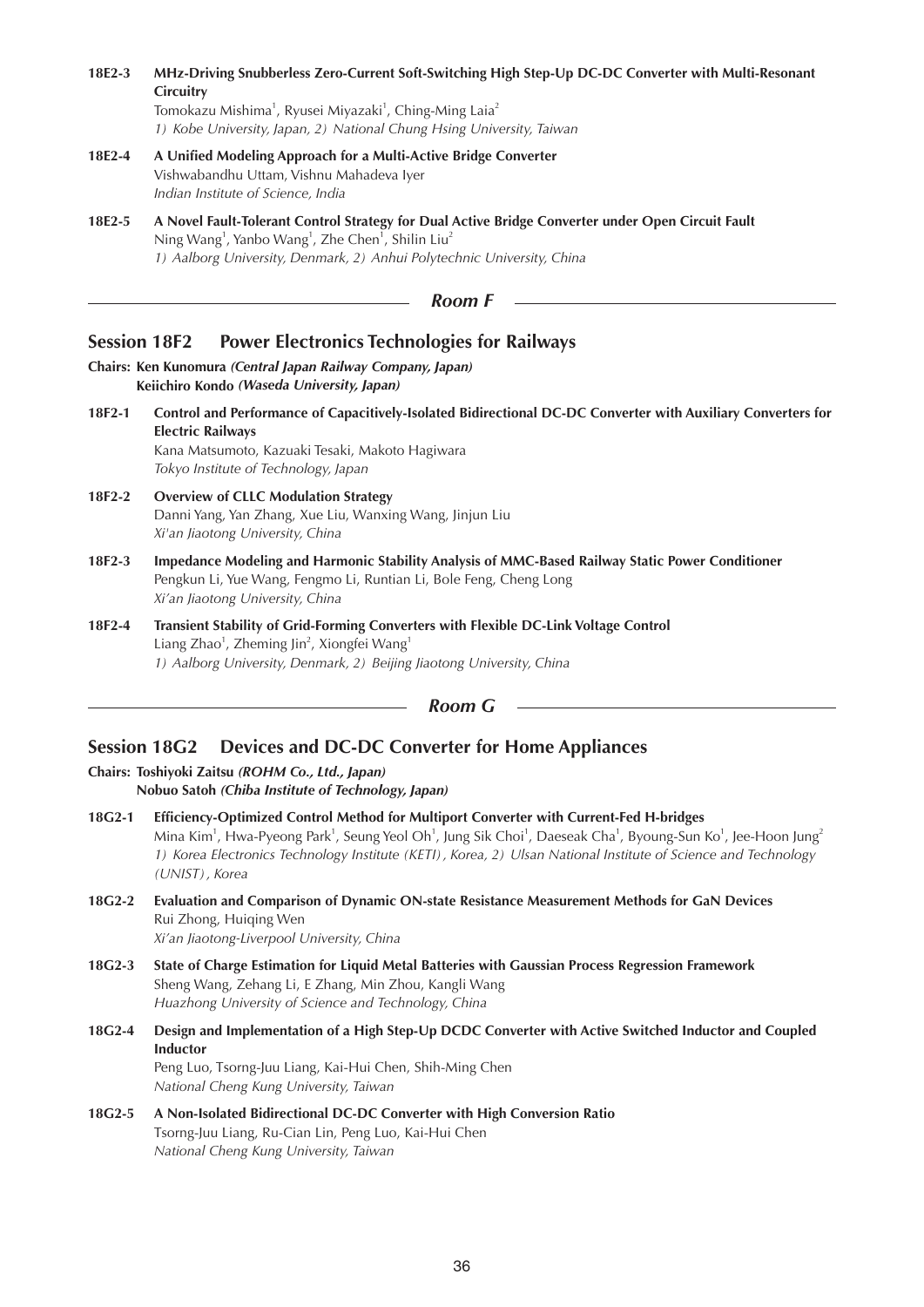# **Session 18H2 Design and Contorol of Energy Managing Converters for Automobiles**

- **Chairs: Osamu Shimizu** *(The University of Tokyo, Japan)* **Nobuyuki Imai** *(Honda R&D Co.,Ltd., Japan)*
- **18H2-1 Improved DC-Charging for Traction Drives with Hybrid Powered Dual Two-Level Inverter** Kai Kuhlmann, Johannes Teigelkötter, Johannes Büdel, Christian Herkommer *University of Applied Sciences Aschaffenburg, Germany*
- **18H2-2 Variable Coupling Coefficient Integrated Inductor for Hybrid Energy Source Systems** Masanori Ishigaki, Koji Shigeuchi, Naoki Yanagizawa, Daiki Nitta, Shuji Tomura *Toyota Central R&D Labs., Inc., Japan*
- **18H2-3 Dual Inverter Integrated DC Charging with Minimal Leakage Current Generation** Sitan Wang, Mehanathan Pathmanathan, Peter W. Lehn *University of Toronto, Canada*

## *Wednesday, May 18: 16:00-18:05*

#### *Room A*

## **Session 18A3 System Integration Technology in Power Electronics (OS)**

**Chairs: Kazuaki Mino** *(Murata Manufacturing Co., Ltd., Japan)* **Neha NAIN** *(ETH Zurich, Switzerland)*

- **18A3-1 Consideration of Integrated Power Converter for Renewable Energy- Grid -BES Interactive Applications** *Invited Paper* Goh Teck Chiang, Kyosuke Tanemura, Shuji Tomura *Toyota Central R&D Labs. INC, Japan*
- **18A3-2 The Potential of LLC Resonant Converters Equipped With Split Resonant Capacitors: From Three-Phase to Fractal** *Invited Paper* **Structures**

Akiteru Chiba, Kazuto Takagi, Yuuki Aoyagi, Keita Ishikura *GS Yuasa Infrastructure Systems Co., Ltd., Japan*

- **18A3-3 High Power Density Design of Single-Phase AC/DC Converter with Active Power Decoupling Capability**
- *Invited Paper* **Utilizing Triangular Current Mode for LED Driver Applications** Hiroki Watanabe, Jun-ichi Itoh *Nagaoka University of Technology, Japan*

**18A3-4 Comparative Evaluation of Three-Phase AC-AC Voltage/Current-Source Converter Systems Employing Latest**  *Invited Paper* **GaN Power Transistor Technology** Neha Nain, Jonas Huber, Johann W. Kolar

*ETH Zurich, Switzerland*

**18A3-5 Comparative Evaluation of ARCP and Three-Level TCM Soft-Switching Bridge-Legs for High-Frequency SiC**  *Invited Paper* **Converter Systems**

Thomas Langbauer<sup>1</sup>, Spasoje Miric<sup>2</sup>, Michael Haider<sup>2</sup>, Jonas Huber<sup>2</sup>, Johann W. Kolar<sup>2</sup> *1) Silicon Austria Labs GmbH, Austria, 2) ETH Zurich, Switzerland*

## *Room B*

## **Session 18B3 Technical Trend of Magnetic-geared Machines (OS)**

#### **Chairs: Kenji Nakamura** *(Tohoku University, Japan)*

**Kyohei Kiyota** *(Tokyo Institute of Technology, Japan)*

#### **18B3-1 Design of a 15-MW Magnetic-Geared Generator**

*Invited Paper* Noboru Niguchi<sup>1</sup>, Katsuhiro Hirata<sup>1</sup>, Takuya Ito<sup>1</sup>, Haruyuki Kometani<sup>2</sup>, Ryoji Miyatake<sup>2</sup>, Atsushi Yamamoto<sup>2</sup> *1) Osaka University, Japan, 2) Mitsubishi Electric Corporation, Japan*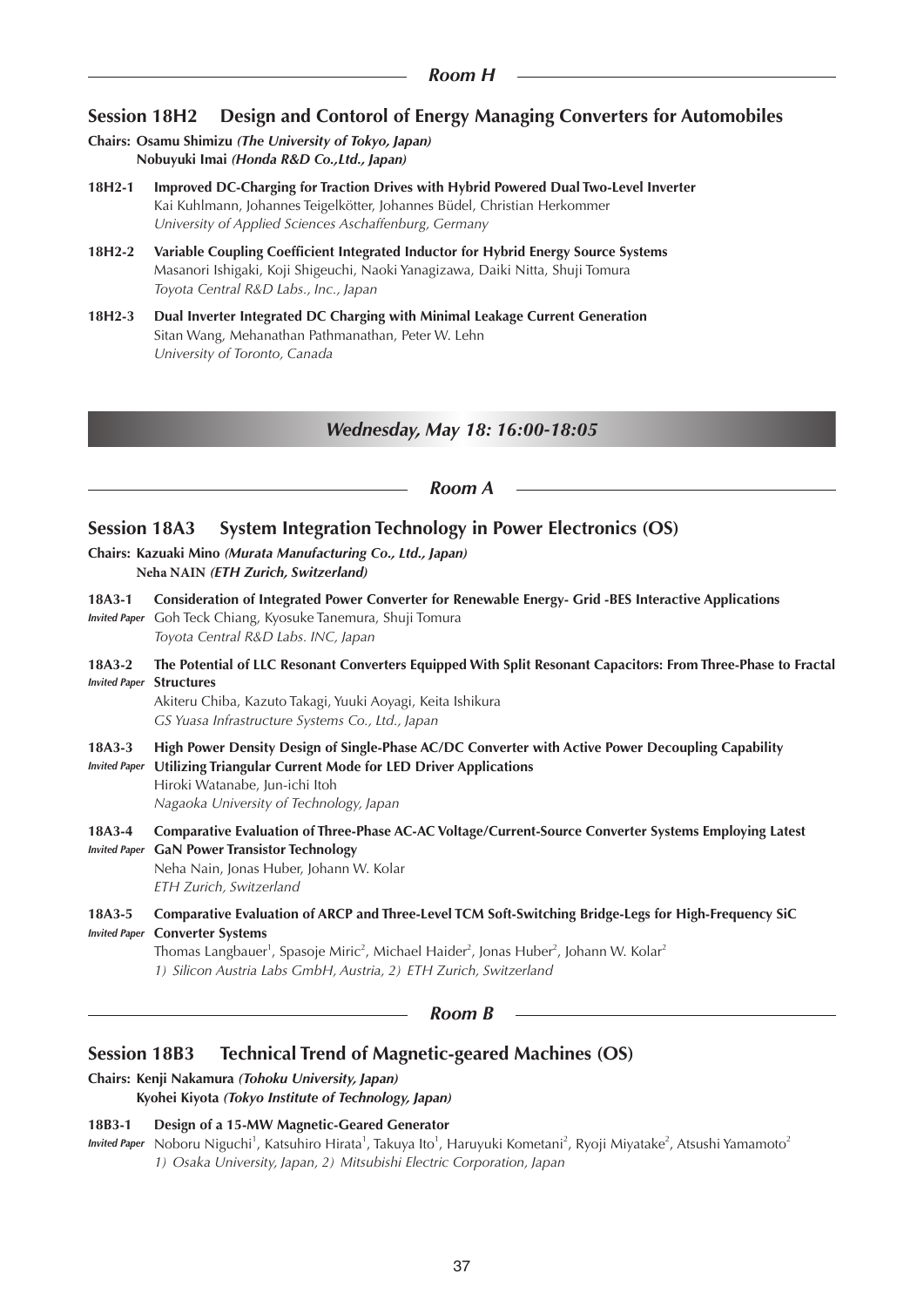# **18B3-2 A Novel In-Wheel Motor Drive System of Multiple High-Speed Motors Integrated with Magnetic Gear for**  *Invited Paper* **Electric Vehicle** Kohei Aiso<sup>1</sup>, Kan Akatsu<sup>2</sup>, Yasuaki Aoyama<sup>3</sup> *1) Shibaura Institute of Technology, Japan, 2) Yokohama National University, Japan, 3) Hitachi, Ltd., Japan* **18B3-3 Design of a Magnetic Geared Bearingless Slice Motor with Combined Windings** Invited Paper Wolfgang Gruber<sup>1</sup>, Tobias Konig<sup>2</sup>, Eva-Maria Miliker<sup>1</sup> *1) Johannes Kepler University, Austria, 2) Linz Center of Mechatronics GmbH, Austria* **18B3-4 Novel Reluctance-type Magnetic Geared Motor with Integrated with High-speed Bearingless Motor** Invited Paper Akira Kumashiro<sup>1</sup>, Akira Chiba<sup>1</sup>, Wolfgang Gruber<sup>2</sup>, Wolfgang Amrhein<sup>2</sup>, Gerald Jungmayr<sup>3</sup> *1) Tokyo Institute of Technology, Japan, 2) Johannes Kepler University Linz, Austria, 3) Linz Center of Mechatronics GmbH, Austria Room C* **Session 18C3 New Generation Transformers Chairs: Takaaki Ibuchi** *(Osaka University, Japan)* **Jing Lyu** *(Shanghai Jiao Tong University, China)* **18C3-1 Feasibility Study of High-Frequency Transformer with High-Voltage Insulation Structure for SST Based Medium-Voltage Multi-Level Converter** Yuki Kawaguchi, Kimihisa Furukawa, Takae Shimada, Junpei Kusukawa *Hitachi, Ltd., Japan* **18C3-2 Analytical Capacitance Calculation for Transformers with Grounded Core** Bastian Korthauer, Jürgen Biela *Laboratory for High Power Electronic Systems (HPE) ETH Zurich, Switzerland* **18C3-3 Study the Thermal Performance of the CLLC Transformer in the OBC Designed Using SiC MOSFETs** Haoqi Zhu<sup>1</sup>, Naoto Fujishima<sup>2</sup>, Yuichi Onozawa<sup>2</sup>, Sideng Hu<sup>1</sup> *1) Zhejiang University, China, 2) Fuji Electric Co., Ltd, Japan* **18C3-4 An Integrated Transformer for LLC Resonant Converter Applications of Low Output Voltages and High Currents** Philipp Rehlaender, Shobhit Sharma, Frank Schafmeister, Joachim Böcker *Paderborn University, Germany*

**18C3-5 Electromagnetic Field and Energy Flux in Wireless Power Transfer System** Itsuki Masuda, Manabu Ishitobi *National Institute of Technology, Nara College, Japan*

*Room D*

# **Session 18D3 HILS**

**Chairs: Noriyasu Matsuno** *(Myway Plus Corporation, Japan)* **Ke Ma** *(Shanghai Jiao Tong University, China)*

- **18D3-1 Virtual Capacitor Concept for Partitioning of Large Converter Systems for RT-HIL Simulations** Philippe Bontemps, Stefan Milovanovic, Drazen Dujic *École Polytechnique Fédérale de Lausanne (EPFL), Switzerland*
- **18D3-2 Real-Time Simulation Method Using LPV Model of LLC Current Resonant Converter** Hideaki Funaki<sup>1</sup>, Yuichi Noge<sup>1</sup>, Masahito Shoyama<sup>1</sup>, Yu Yonezawa<sup>2</sup> *1) Kyushu University, Japan, 2) Nagoya University, Japan*
- **18D3-3 A modular signal processing platform for grid and motor control, HIL and PHIL applications** Benedikt Schmitz-Rode, Lukas Stefanski, Rüdiger Schwendemann, Simon Decker, Stefan Mersche, Philip Kiehnle, Patrick Himmelmann, Andreas Liske, Marc Hiller *Karlsruhe Institute of Technology (KIT), Germany*
- **18D3-4 Mission Profile Emulator for Sub-Modules of Modular Multilevel Converter with Resonant Filter Impedance** Enyi Li, Ke Ma *Shanghai Jiao Tong University, China*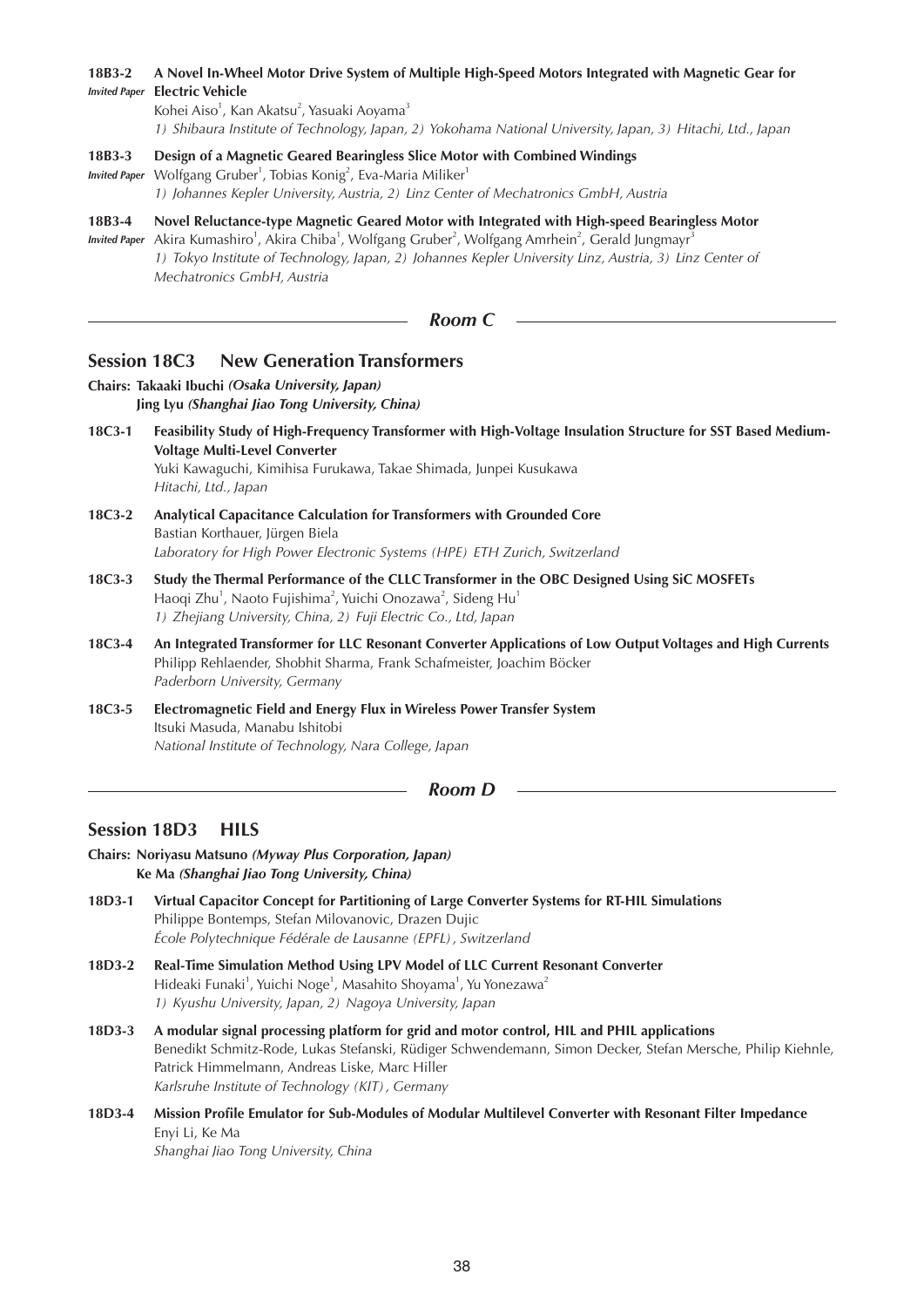## **18D3-5 Disturbance Suppression for Mission Profile Emulator for Sub-Modules of Modular Multilevel Converter Under Nearest Level Modulation with Feedforward Control** Enyi Li, Ke Ma

*Shanghai Jiao Tong University, China*

*Room E*

## **Session 18E3 Control and Analysis of Dual Active Bridge Converters**

**Chairs: Koji Orikawa** *(Hokkaido University, Japan)* **Jian Yin** *(Shenzhen University, China)*

**18E3-1 Improved Phase-Shift Scheme for Fast Power Reversal in a Bidirectional Dual Active Bridge DC/DC Converter Considering the AC-Link Equivalent Resistance** Xiaochao He, Jian Yin

*Shenzhen University, China*

- **18E3-2 Flux Control Modulation for Three-Phase Dual-Active Bridge DC-DC Converters** Niklas Fritz, David Heidenberger, David Bundgen, Rik W. De Doncker *RWTH Aachen University, Germany*
- **18E3-3 A Fast Direct Power Digital Control Strategy for Dual Active Bridge DC-DC Converters** L. James<sup>1</sup>, C.A. Teixeira<sup>1</sup>, R.W. Wilkinson<sup>1</sup>, B.P. McGrath<sup>1</sup>, S.A. Gonzalez<sup>2</sup>, M. Judewicz<sup>2</sup>, P. Sokolowski<sup>1</sup> *1) RMIT University, Australia, 2) Universidad Nacional de Mar del Plata (UNMdP), Argentina*
- **18E3-4 A Transient Characteristics Improvement Method in Dual Active Bridge Converter with Multilevel Inverter Topology**  Yasunobu Ueuchi, Nobukazu Hoshi, Takanobu Ohno *Tokyo University of Science, Japan*
- **18E3-5 Real-time Power Flow Decoupling of Triple-Active-Bridge Converter for DC Microgrid System Applications** Kwabena Opoku Bempah, Kyung-Wook Heo, Jee-Hoon Jung *Ulsan National Institute of Science and Technology, Korea*

*Room F*

## **Session 18F3 Railway Vehicles**

- **Chairs: Shingo Makishima** *(Toyo Denki Seizo K. K., Japan)* **Yoshiyasu Hagiwara** *(Mitsubishi Electric Corporation, Japan)*
- **18F3-1 A Novel Maximum Adhesive Force Control without Vehicle Speed Sensor** Kanta Horikoshi, Kantaro Yoshimoto, Tomoki Yokoyama *Tokyo Denki University, Japan*
- **18F3-2 Power Generation Control Method of Parallel Resonant PMSG System for Series Hybrid Vehicle** Shunsuke Jindo<sup>1</sup>, Keiichiro Kondo<sup>1</sup>, Minoru Kondo<sup>2</sup>, Toshihide Yokouchi<sup>2</sup> *1) Waseda University, Japan, 2) Railway Technical Research Institute, Japan*
- **18F3-3 A Method to Design Capacity of Onboard Energy Storage Device for Emergency Operation Based on Effective Balance of Power and Energy** Hiroyasu Kobayashi<sup>1</sup>, Keiichiro Kondo<sup>2</sup>, Masafumi Miyatake<sup>3</sup>, Takafumi Koseki<sup>4</sup> *1) Chiba University, Japan, 2) Waseda University, Japan, 3) Sophia University, Japan, 4) The University of Tokyo, Japan*
- **18F3-4 Study on the feeder voltage control with adjusting power factor of train's power converters under multiple trains running in the same feeder section** Hiroshi Moriyama, Ken Kunomura, Kenji Sato, Toshiaki Takami, Toyokazu Hamajima, Toshimasa Shimizu, Takuya Yamagiwa *Central Japan Railway Company, Japan*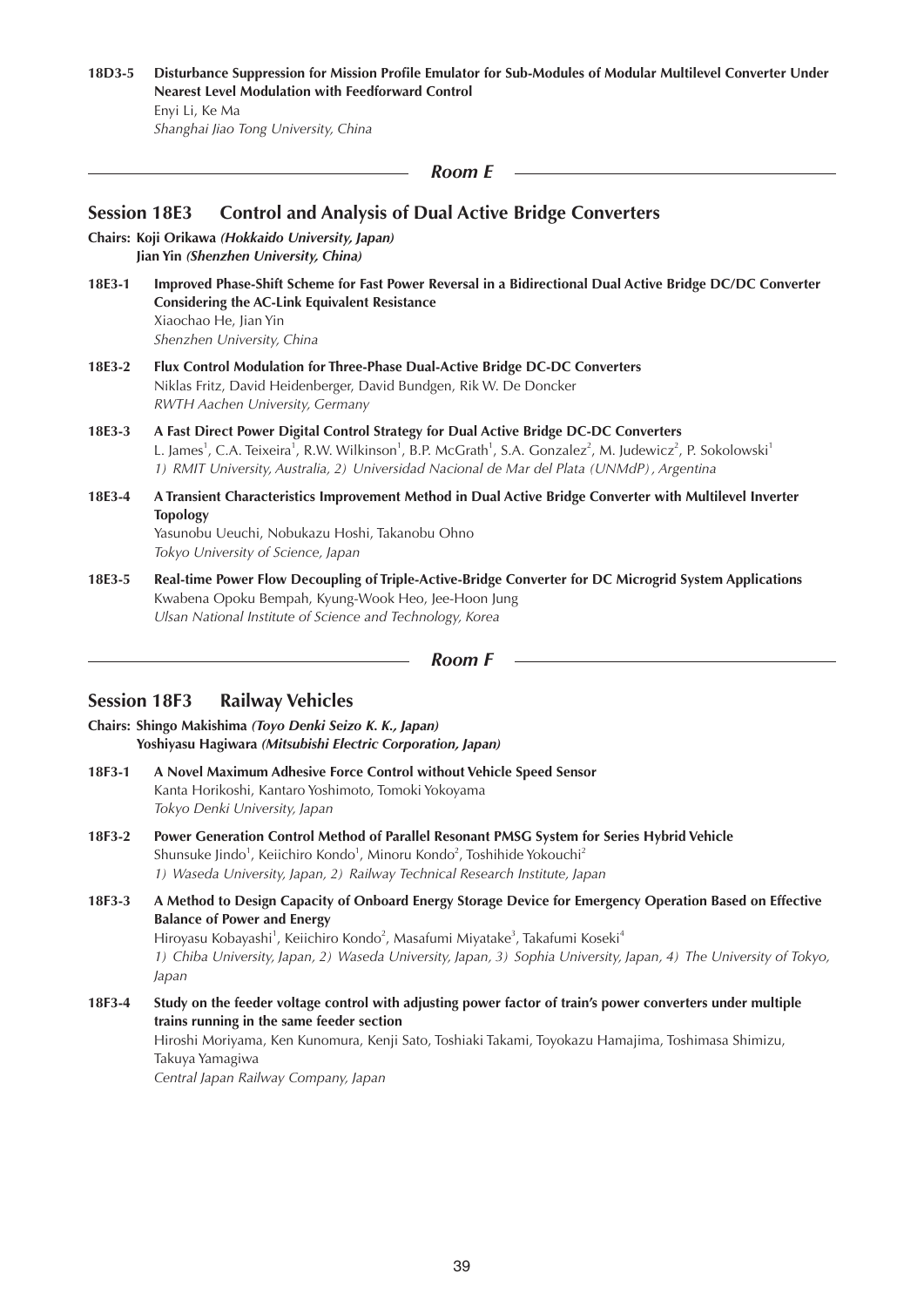# **Session 18G3 Grid Connected Systems related to Home Appliances**

#### **Chairs: Kaoru Inoue** *(Doshisha University, Japan)* **Yun Yang** *(The University of Hong Kong, China)*

- **18G3-1 Efficiency Optimization Method for Parallel Converters in Fault-tolerant Microgrids** Pengwei Li, Ali M. Bazzi *University of Connecticut Storrs, USA*
- **18G3-2 A Power Oscillation Damping Method for Virtual Synchronous Generators Based on Frequency Feedforward in Voltage Reference** Jiazhi Wang, Zeng Liu, Yidong Shi, Jinjun Liu

*Xi'an Jiaotong University, China*

**18G3-3 Dynamic and Steady-State Behavior of Distributed Power Supply in DC Architecture with Minimized DC Bus Capacitor**

Pakawadee Wutthiwai<sup>1</sup>, Uthen Kamnarn<sup>1</sup>, Jedsada Yodwong<sup>2</sup>, Anon Namin<sup>1</sup>, Phatiphat Thounthong<sup>3</sup>, Noureddine Takorabet<sup>4</sup>

*1) Rajamangala University of Technology Lanna, Thailand, 2) mu Space and Advanced Technology Company Limited, Thailand, 3) King Mongkut's University of Technology North Bangkok, Thailand, 4) Université de Lorraine, France*

## **18G3-4 ADALINE Current Control for Single-Phase Active Power Filter**

Sarawut Janpong<sup>1</sup>, Nanthi Suthikarnnarunai<sup>2</sup>, Somboon Sooksatra<sup>1</sup>, Keratiya Janpong<sup>3</sup> *1) Rangsit University, Thailand, 2) University of the Thai Chamber of Commerce, Thailand, 3) Maejo University, Thailand*

*Room H*

# **Session 18H3 Battery related technologies for Automobile**

#### **Chairs: Hiroaki Matumori** *(Nagoya Institute of Technology)* **Nobuyuki Imai***(Honda R&D Co.,Ltd., Japan)*

**18H3-1 Research on High-Power Rapid Charge Approach for EV Based on Clustered Multi-node Learning Gaussian Process**

Liguo Wang<sup>1</sup>, Zhenteng Tian<sup>1</sup>, Yuanting Hu<sup>2</sup>, Chunlai Yu<sup>2</sup>, Zongjie Wang<sup>3</sup>, Feng Gao<sup>4</sup> *1) Harbin Institute of Technology, China, 2) State Grid Heilongjiang Electric Power Co., Ltd, China, 3) University of Connecticut, USA, 4) North Minzu University, China*

**18H3-2 Remaining Useful Life Prediction Considering Operating Condition Change Based on Regression and Empirical Mode Decomposition**

Hyeon Ho Lee, Dong Hwan Kim, Tae-Won Noh, Byoung Kuk Lee *Sungkyunkwan University, Korea*

**18H3-3 Study on Power Source Properties Suitable for Volume Minimization in Electric Vehicle Hybrid Power-Source System**

Shunya Sakamoto<sup>1</sup>, Atsushi Okada<sup>1</sup>, Kensuke Sasaki<sup>1</sup>, Takashi Kato<sup>1</sup>, Keiichiro Kondo<sup>2</sup>, Ryo Kimura<sup>2</sup> *1) Nissan Motor Co., Ltd, Japan, 2) Waseda University, Japan*

**18H3-4 An RLS Based Battery Modeling Method to Compensate for Recovery Effect in Battery Balancing** Yiqing Lu, Haoyu Wang, Hengzhao Yang, Shaojie Chen, Wei Liu *ShanghaiTech University, China*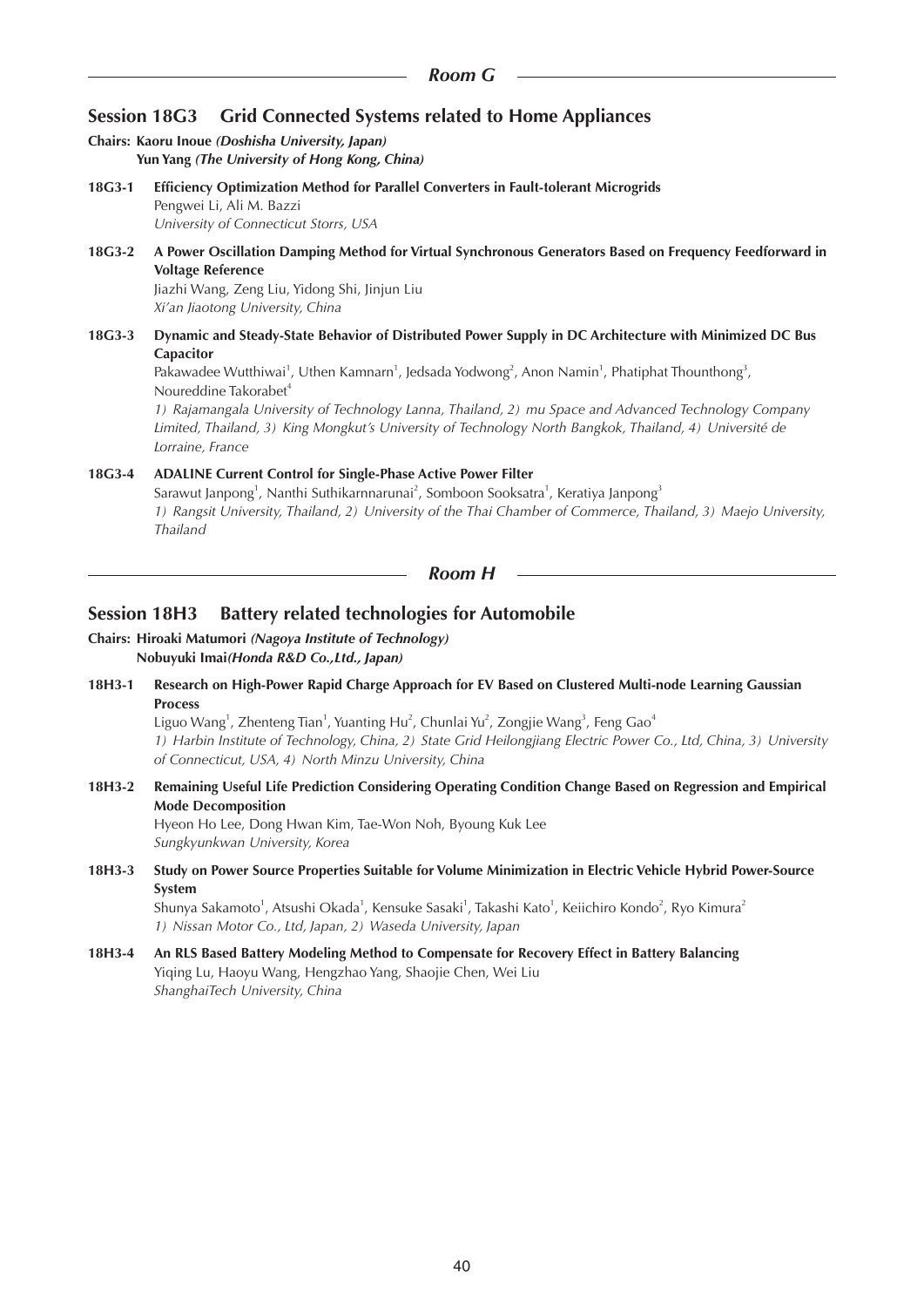| Thursday, May 19: 9:00-11:05            |                                                                                                                                                                                                                                                                                                                          |  |
|-----------------------------------------|--------------------------------------------------------------------------------------------------------------------------------------------------------------------------------------------------------------------------------------------------------------------------------------------------------------------------|--|
|                                         | Room A                                                                                                                                                                                                                                                                                                                   |  |
| <b>Session 19A1</b>                     | <b>Modeling and Simulation Techniques for Power Electronics (OS)</b><br>Chairs: Koichi Shigematsu (Nagoya University, Japan)<br>Jongwon Shin (Chung-Ang University, Korea)                                                                                                                                               |  |
| 19A1-1<br><b>Invited Paper</b>          | <b>Practical Modeling and Simulation Techniques for Power Electronics</b><br>Hiroki Ishikawa<br>Gifu University, Japan                                                                                                                                                                                                   |  |
| 19A1-2<br><b>Invited Paper</b>          | <b>Simulating Wide Bandgap FET Models in LTspice</b><br>Jong-Won Shin, Joonho Shin<br>Chung-Ang University, Korea                                                                                                                                                                                                        |  |
| $19A1-3$<br><b>Invited Paper device</b> | Difficulty and solution in transient thermal resistance measurement for wide band gap power semiconductor<br>Tsuyoshi Funaki <sup>1</sup> , Shuhei Fukunaga <sup>1</sup> , Tomoaki Hara <sup>2</sup> , Takaaki Ibuchi <sup>1</sup><br>1) Osaka University, Japan, 2) Siemens AG, Japan                                   |  |
| 19A1-4<br><b>Invited Paper</b>          | An Investigation and Proposal for Accurate Leakage Inductance Modeling Based on Dowell Model<br>Yu-Hsin Wu <sup>1</sup> , Koichi Shigematsu <sup>1</sup> , Yasumichi Omoto <sup>2</sup> , Jun Imaoka <sup>1</sup> , Masayoshi Yamamoto <sup>1</sup><br>1) Nagoya University, Japan, 2) NIDEC MOBILITY CORPORATION, Japan |  |
| 19A1-5<br><b>Invited Paper</b>          | Numerical Methods for the Periodic AC Analysis of DC Power Converters<br>Noel Delgado <sup>1</sup> , Alan Courtay <sup>2</sup> , Datsen Davies Tharakan <sup>3</sup><br>1) Raytheon Missiles & Defense, USA, 2) Synopsys, USA, 3) Synopsys, India                                                                        |  |
|                                         | Room B                                                                                                                                                                                                                                                                                                                   |  |

# **Session 19B1 Technical Trend of Next-generation Application Specific Electric Motors (OS)**

**Chairs: Yoshinari Asano** *(Daikin Industries Ltd., Japan)* **Yuting Gao** *(Nagoya Institute of Technology, Japan)*

#### **19B1-1 Technical Trend of Next-generation Application Specific Electric Motors**

Invited Paper Osamu Shimizu<sup>1</sup>, Yosuke Kawazoe<sup>2</sup>, Sho Uchiyama<sup>3</sup>, Yoshihiro Miyama<sup>4</sup>, Hideo Dohmeki<sup>5</sup>, Takashi Nakagami<sup>6</sup>, Tsuyoshi Miyaji<sup>7</sup>, Kyohei Kiyota<sup>8</sup>

*1) The University of Tokyo, Japan, 2) Yasukawa Electric Corporation, Japan, 3) Meidensha Corporation, Japan, 4) Mitsubishi Electric Corporation, Japan, 5) Tokyo City University, Japan, 6) Mitsubishi Heavy Industry, Japan, 7) Aisin Corporation, Japan, 8) Tokyo Institute of Technology, Japan*

#### **19B1-2 Latest Technical Trend of Miniaturization, Weight Reduction, and High Efficiency of Electric Motors by**  *Invited Paper* **Increasing the Rotational Speed**

Akio Toba<sup>1</sup>, Masanori Arata<sup>2</sup>, Masayuki Sanada<sup>3</sup>, Yoshiaki Kano<sup>4</sup>, Tatsuya Tonari<sup>5</sup> *1) Fuji Electric Co., Ltd., Japan, 2) Chu-o University, Japan, 3) Osaka Prefecture University, Japan, 4) Daido University, Japan, 5) Daikin Industries, Ltd., Japan*

## **19B1-3 Latest Technical Trend of Miniaturization, Weight Reduction and High Efficiency of Electric Motors by Applying**  *Invited Paper* **New Topology**

Takashi Kosaka<sup>1</sup>, Yoshihiro Miyama<sup>2</sup>, Hajime Ukaji<sup>3</sup>, Kensuke Sasaki<sup>4</sup>, Yuji Yamamoto<sup>5</sup>, Yuichi Yokoi<sup>6</sup> *1) Nagoya Institute of Technology, Japan, 2) Mitsubishi Electric Corporation, Japan, 3) Panasonic Corporation, Japan, 4) Nissan Motor Co., Ltd., Japan, 5) Toshiba Industrial Products and Systems Corporation, Japan, 6) Nagasaki University, Japan*

#### **19B1-4 Latest Technical Trend for Miniaturization, Weight Reduction, and High Efficiency by Applying New Materials**

*Invited Paper* Shoji Shimomura<sup>1</sup>, Yuji Enomoto<sup>2</sup>, Masayuki Morimoto<sup>3</sup>, Yasuhiro Marukawa<sup>4</sup>, Kiyoshi Wajima<sup>5</sup>, Takao Yabumi<sup>6</sup>, Tomoyuki Okubo<sup>7</sup>, Tatsuya Saito<sup>8</sup>

*1) Shibaura Institute of Technology, Japan, 2) Hitachi, Ltd., Japan, 3) Tokai University, Japan, 4) Hitachi Metals, Ltd, Japan, 5) Nippon Steel Corporation, Japan, 6) Daido Steel, Japan, 7) JFT Steel Corporation, Japan, 8) Sumitomo Electric Industries, Ltd, Japan*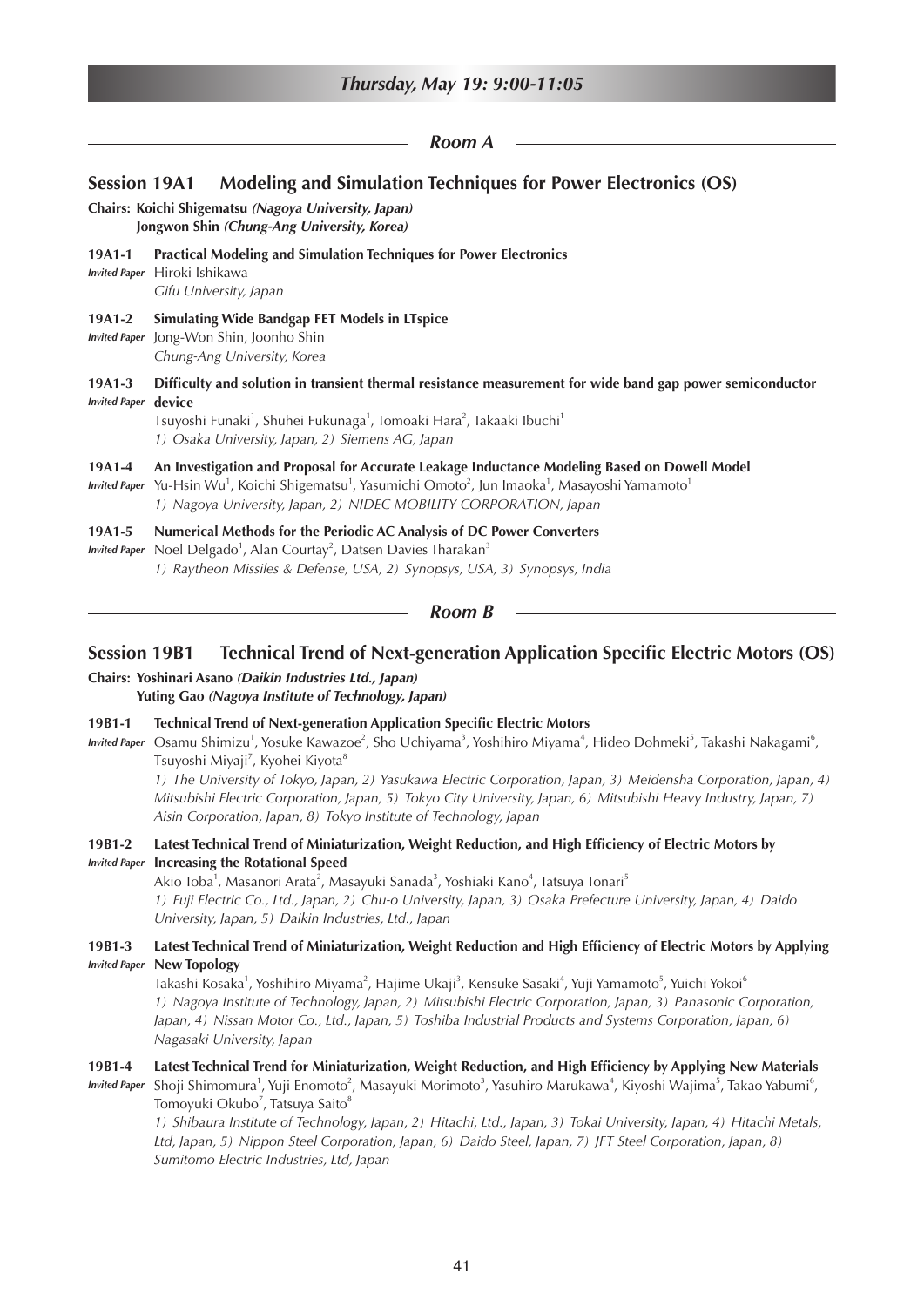# **Session 19C1 Applications of Solid-State Device for Power System**

**Chairs: Takanori Isobe** *(University of Tsukuba, Japan)*  **Krishna Raj Potti** *(Indian Institute of Technology Delhi, India)* 

**19C1-1 Resistive Superconducting Fault Current Limiter - Integrated Bidirectional Hybrid DC Circuit Breaker for HVDC Systems** 

Siddavatam Ravi Prakash Reddy, Kaushik Rajashekara, Harish Sarma Krishnamoorthy *University of Houston, USA*

- **19C1-2 Generalized Circuit Topology and Classification of Multiline Hybrid HVDC Circuit Breakers** Yushi Koyama<sup>1</sup>, Shinnosuke Hamajima<sup>1</sup>, Takahiro Ishiguro<sup>2</sup> *1) Toshiba Infrastructure Systems & Solutions Corporation, Japan, 2) Toshiba Energy Systems & Solutions Corporation, Japan*
- **19C1-3 DQ Impedance Modeling and Stability Analysis of SVG with Constant Reactive Power Control** Yiming Tu, Tong Wu, Zeng Liu, Jinjun Liu *Xi'an Jiaotong University, China*
- **19C1-4 Consideration of STATCOM for Power Transmission with Dual-Redundant Controllers** Kohei Kobori, Takashi Sugiyama, Ryota Okuyama *Toshiba Mitsubishi-Electric Industrial Systems Corporation, Japan*
- **19C1-5 Comparative Evaluation of MVAC-LVDC SST and Hybrid Transformer Concepts for Future Datacenters** Jonas Huber<sup>1</sup>, Peter Wallmeier<sup>2</sup>, Ralf Pieper<sup>2</sup>, Frank Schafmeister<sup>3</sup>, Johann W. Kolar<sup>1</sup> *1) ETH Zurich, Switzerland, 2) Delta Energy Systems GmbH, Germany, 3) University of Paderborn, Germany*

*Room D*

# **Session 19D1 Multi-level Converters II**

**Chairs: Junnosuke Haruna** *(Utsunomiya University, Japan)*  **Jianwen Zhang** *(Shanghai Jiao Tong University, China)*

- **19D1-1 Modulation and Analysis of Current-Fed High Gain Multilevel DC-DC Converter in BESS Charging Mode** Vinay Rathore, Siddavatam Ravi Prakash Reddy, Kaushik Rajashekara *1) University of Houston, USA*
- **19D1-2 An Improved Valve-Side Fault-Riding-Through Control Strategy For Hybrid MMC** Jiawei Zhang, Li Peng, Yuntao Xiao, Zhen Wang *Huazhong University of Science and Technology, China*
- **19D1-3 A DC Fault Ride-Through Control of Half-Bridge MMCs for the HVDC Grid with DC Circuit Breakers** Atsushi Chiba<sup>1</sup>, Kenichiro Sano<sup>1</sup>, Yushi Koyama<sup>2</sup>, Kei Sekiguchi<sup>2</sup>, Takahiro Ishiguro<sup>3</sup>, Daichi Suzuki<sup>3</sup> *1) Tokyo Institute of Technology, Japan, 2) Toshiba Infrastructure Systems & Solutions Corporation, Japan, 3) Toshiba Energy Systems & Solutions Corporation, Japan*
- **19D1-4 Commissioning test and Operation results of New Hokkaido-Honshu HVDC Link** Daichi Suzuki<sup>1</sup>, Noriko Kawakami<sup>2</sup>, Masanori Mori<sup>3</sup>, Takanori Uchiumi<sup>3</sup> *1) Toshiba Energy Systems & Solutions Corporation, Japan, 2) Toshiba Mitsubishi-Electric Industrial Systems Corporation, Tokyo, Japan, 3) Hokkaido Electric Power Network inc., Hokkaido, Japan*

*Room E*

# **Session 19E1 Wireless Power Transfer III**

**Chairs: Katsuhiro Hata** *(The University of Tokyo, Japan)* **Ming Liu** *(Shanghai Jiao Tong University, China)*

- **19E1-1 A Consideration on Efficiency Maximization for Inductive Power Transfer System with Dual Converters** Ryohei Okada, Ryosuke Ota, Nobukazu Hoshi *Tokyo University of Science, Japan*
- **19E1-2 An IPT topology with High Misalignment Tolerance and Input Impendence Angle control** Yijie Wang, Xilai Sun, Jianwei Mai, Liang Cai, Dianguo Xu *Harbin Institute of Technology, China*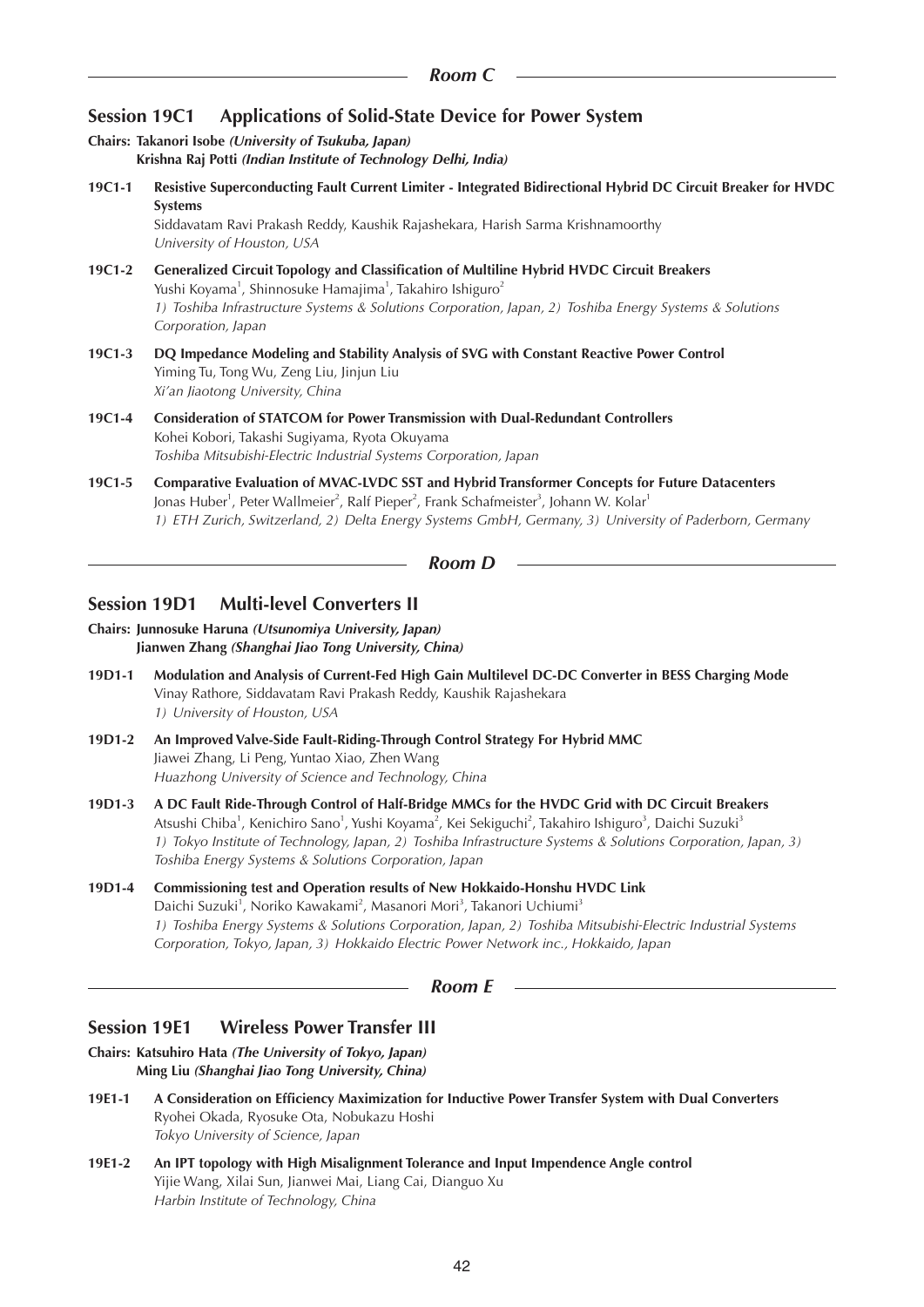- **19E1-3 Activation Function Model for Wireless Power Transfer System With an LCC-S Compensated Network** Shuangqing Lv, Wenjie Chen, Xiufang Hu *Xi'an Jiaotong University, China*
- **19E1-4 One Pulse Control of Novel Variable Active Capacitor System for Wireless Power Transfer** Shin-ichi Hamasaki, Keisuke Takashima, Shogo Yamashita, Tetsuji Daido *Nagasaki University, Japan*

```
Room F
```
## **Session 19F1 Gate Drive Technology**

**Chairs: Daiki Yamaguchi** *(National Institute of Advanced Industrial Science and Technology, Japan)* **Ravi Nath Tripathi** *(Kyoto University of Advanced Science, Japan)*

- **19F1-1 Gate Drive Method Using Wireless Multiplex Transmission of Power and Signal** Kyungmin Sung, Yosuke Ouchi, Sogo Amagai, Kaito Sagara, Yuma Kawasaki, Hiyang Sung *National Institute of Technology, Japan*
- **19F1-2 An Investigation of a Power Module for Multiple Series-Connected Si-MOSFETs Realizing Voltage Balance by a Fully Digital Active Gate Control** Hidemine Obara<sup>1</sup>, Seiya Abe<sup>2</sup>, Keiji Wada<sup>3</sup> *1) Yokohama National University, Japan, 2) Kyushu Institute of Technology, Japan, 3) Tokyo Metropolitan University, Japan*
- **19F1-3 A Study on Digital Active Gate Driving of DC-DC Converter for Suppressing Switching Surge Voltage** Shuhei Fukunaga $^1$ , Hajime Takayama $^2$ , Takashi Hikihara $^2$ *1) Osaka University, Japan, 2) Kyoto University, Japan*
- **19F1-4 High Bandwidth Active Gate Driver for Simultaneous Reduction of Switching Surge and Switching Loss of SiC-MOSFET**

Yuichi Noge, Masahito Shoyama *Kyushu University, Japan*

*Room H*

# **Session 19H1 Control method for Automobile**

**Chairs: Shigeyuki Takagi** *(Tokyo University of Technology, Japan)* **Nobuhisa Yamaguchi** *(DENSO CORPORATION, Japan)*

- **19H1-1 Design and Control of the Adjustable Turn-ratio LLC Converter for High-Efficiency Operation of Wired/Wireless Integrated EV Charging System** Hyeon-Woo Jo, Dong Hyeon Sim, Ju-A Lee, Won-Jin Son, Byoung Kuk Lee *Sungkyunkwan University, Korea*
- **19H1-2 MPPT operation performance of automotive photovoltaic system during driving** Yosuke Tomita<sup>1</sup>, Masanori Saito<sup>1</sup>, Yoshiyuki Nagai<sup>1</sup>, Tsutomu Tanimoto<sup>1</sup>, Takumi Arai<sup>1</sup>, Kimihiro Nishijima<sup>2</sup> *1) Nissan Motor Co., Ltd. Japan, 2) Sojo University, Japan*
- **19H1-3 A Novel Charging Control for D-EPC with DC Power Sources Connected in Series** Hiromu Akiyama, Hiroki Matsuno, Kantaro Yoshimoto, Tomoki Yokoyama *Tokyo Denki University, Japan*
- **19H1-4 Decentralized Control Using Wireless Signal Communication for Multi-Port EV Charger with Multiple Cells** Keita Ohata, Hiroki Watanabe, Jun-ichi Itoh, Keisuke Kusaka *Nagaoka University of Technology, Japan*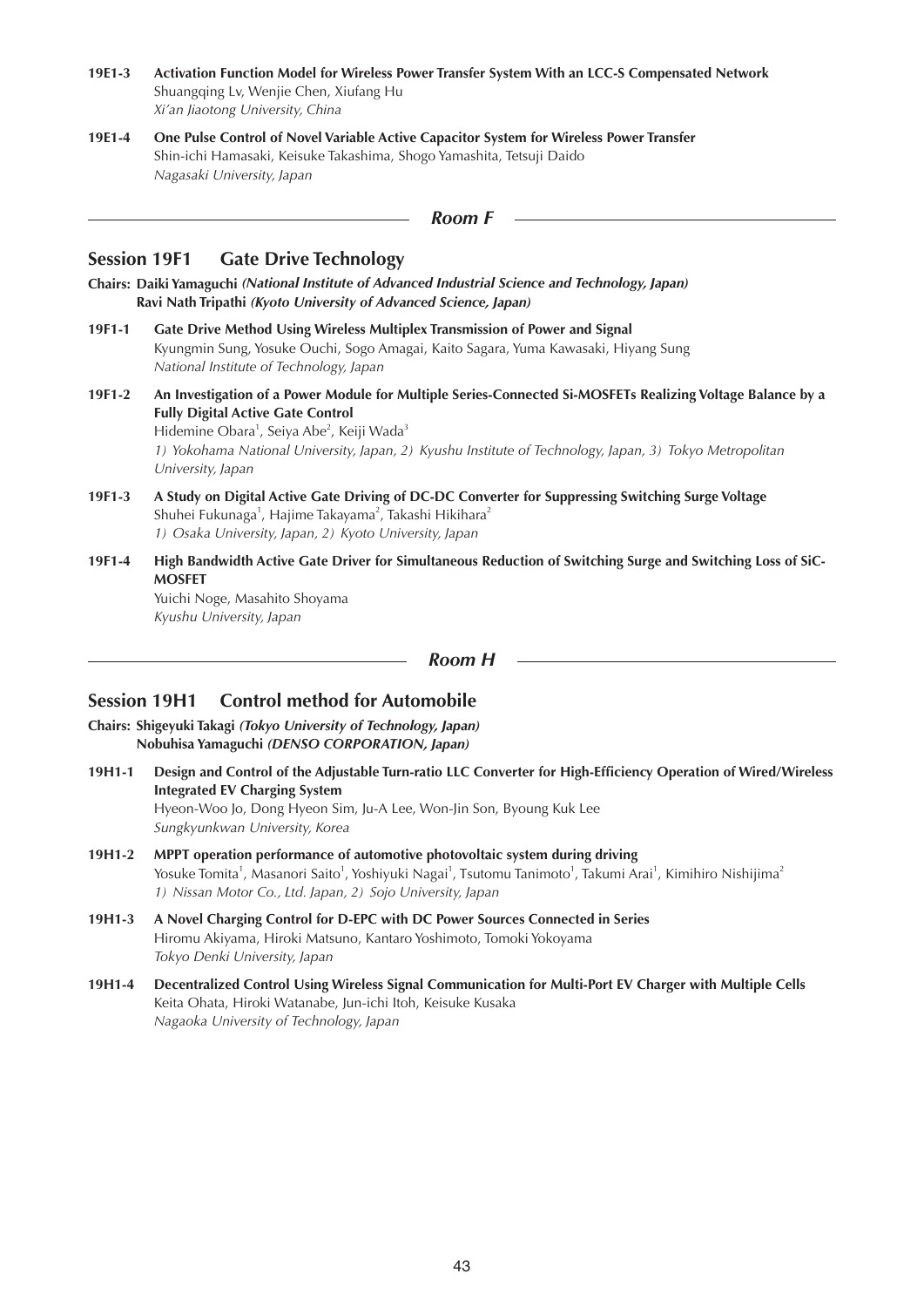|                                  | Thursday, May 19: 11:25-13:05                                                                                                                                                                                                                                                                                                                                        |  |  |  |
|----------------------------------|----------------------------------------------------------------------------------------------------------------------------------------------------------------------------------------------------------------------------------------------------------------------------------------------------------------------------------------------------------------------|--|--|--|
| Room A                           |                                                                                                                                                                                                                                                                                                                                                                      |  |  |  |
|                                  | <b>Power Electronics for Future Aircraft (OS)</b><br><b>Session 19A2</b>                                                                                                                                                                                                                                                                                             |  |  |  |
|                                  | Chairs: Koji Yamaguchi (IHI Corporation, Japan)<br>Tseng King Jet (Singapore Institute of Technology, Singapore)                                                                                                                                                                                                                                                     |  |  |  |
| $19A2-1$<br><b>Invited Paper</b> | High-Density Motor Drive Development for Electric Aircraft Propulsion: Cryogenic and non-Cryo Solutions<br>Fang Luo, Mustafeez-ul-Hassan, Zhao Yuan, Kushan Choksi<br>Stony Brook University, USA                                                                                                                                                                    |  |  |  |
| $19A2-2$<br><b>Invited Paper</b> | Electromagnetic Design of Dual Winding Permanent Magnet Synchronous Motor for Electromechanical<br><b>Actuators of Flight Control Systems</b><br>Yutaka Terao <sup>1</sup> , Hiroshi Hirayama <sup>2</sup> , Hirotaka Sugawara <sup>3</sup> , Hitoshi Oyori <sup>3</sup><br>1) The University of Tokyo, Japan, 2) Akita University, Japan, 3) IHI Corporation, Japan |  |  |  |
| 19A2-3<br><b>Invited Paper</b>   | Construction of an Electric Aircraft System Model with Power Device Losses<br>Takamitsu Yamahigashi, Kensuke Shibuya, Koichi Shigematsu, Jun Imaoka, Masayoshi Yamamoto<br>Nagoya University, Japan                                                                                                                                                                  |  |  |  |
| 19A2-4<br><b>Invited Paper</b>   | Wireless Charging Technologies and Standardization for Electric Unmanned Crafts<br>S. Cao <sup>1</sup> , A. Nawawi <sup>2</sup> , Z. Lim <sup>2</sup> , J. Ang <sup>2</sup> , X. Hu <sup>2</sup> , C.F. Tong <sup>2</sup> , K.J. Tseng <sup>1</sup><br>1) Singapore Institute of Technology, Singapore, 2) Xnergy Autonomous Power Technologies Pte. Ltd., Singapore |  |  |  |
|                                  | <b>Room B</b>                                                                                                                                                                                                                                                                                                                                                        |  |  |  |
| <b>Session 19B2</b>              | Design and Control of Flux Modulation Permanent Magnet Machines (OS)                                                                                                                                                                                                                                                                                                 |  |  |  |
|                                  | Chairs: Dawei Li (Huazhong University of Science and Technology, China)<br>Yuting Gao (Nagoya Institute of Technology, Japan)                                                                                                                                                                                                                                        |  |  |  |
| 19B2-1                           | Analysis of Double Flux Modulation Flux Reversal Machines with Different Consequent-Pole PM Topologies<br>Invited Paper Yuting Zheng, Lijian Wu, Youtong Fang<br>Zhejiang University of Science and Technology, China                                                                                                                                                |  |  |  |
| 19B2-2                           | Pole-Slot Combination Design and Investigation of Spoke-Type In-Wheel Motor Considering Flux Modulation                                                                                                                                                                                                                                                              |  |  |  |

*Invited Paper* Zirun Lu, Zixuan Xiang, Xiaoyong Zhu, Min Jiang *Jiangsu University, China*

**19B2-3 A General Design Approach of Surface-Mounted Permanent Magnet Vernier Machine**

- *Invited Paper* Yu Zhao, Dawei Li, Xiang Ren, Ronghai Qu *Huazhong University of Science and Technology, China*
- **19B2-4 Investigation of Variable Field Harmonic Principle in Hybrid-Excited Switched-Flux Machine**
- Invited Paper Hui Yang<sup>1</sup>, Yanding Bi<sup>2,1</sup>, Cheng Qian<sup>1</sup>, Dawe Li<sup>3</sup>, Heyun Lin<sup>1</sup>, Z. Q. Zhu<sup>4</sup>, Shuangxia Niu<sup>2</sup> *1) Southeast University, China, 2) The Hong Kong Polytechnic University, China, 3) Huazhong University of Science and Technology, China, 4) The University of Sheffield, UK*

## *Room C*

# **Session 19C2 Multi-level converters III**

- **Chairs: Hiroyuki Asahara** *(Okayama University of Science, Japan)* **Kyo-Beum Lee** *(Ajou University, Korea)*
- **19C2-1 An Isolated Modular Multi-level DC Transformer with Embedded Multi-port Current Flow Controller for Meshed DC Distribution Grids**

Yuwen Liu<sup>1</sup>, Xinming Fan<sup>2</sup>, Jianqiao Zhou<sup>1</sup>, Gang Shi<sup>1</sup>, Jiacheng Wang<sup>3</sup>, Jiajie Zang<sup>3</sup>, Xu Cai<sup>1</sup>, Jianwen Zhang<sup>1</sup> *1) Shanghai Jiao Tong University, China, 2) Foshan Power Supply Bureau of Guangdong Power Grid Co.,Ltd., China, 3) Simon Fraser University, Canada*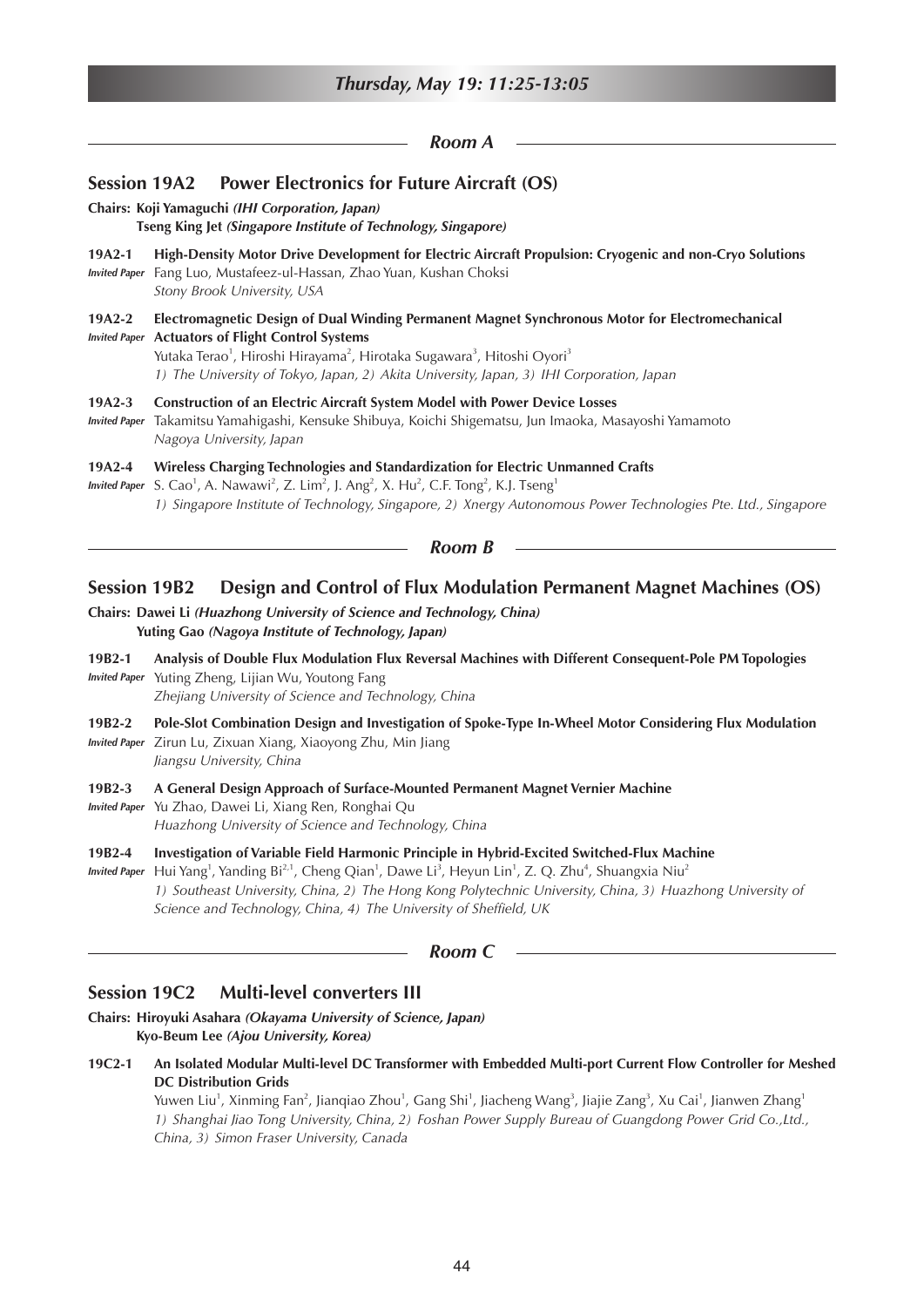- **19C2-2 A Novel Multiport Modular Multilevel Converter for AC-DC Hybrid Distribution Power System** Yong Sun<sup>1</sup>, Yongshan Xiao<sup>2</sup>, Xinming Fan<sup>3</sup>, Jianwen Zhang<sup>1</sup>, Jianqiao Zhou<sup>1</sup>, Gang Shi<sup>1</sup>, Xu Cai<sup>1</sup> *1) Shanghai Jiaotong University, China, 2) Ocean University of China, China, 3) Guangdong Power Grid Co.,Ltd., China*
- **19C2-3 Operation of Single-Delta Bridge-Cell Converter With Single-Phase Medium-Frequency Transformer Under Low Magnetizing Inductance**

Kento Okumura, Makoto Hagiwara *Tokyo Institute of Technology, Japan*

**19C2-4 Cost-effective Valve Test Circuit for MMC Based HVDC Power Station** Chi-Hwan Bae<sup>1</sup>, Hak-Soo Kim<sup>1</sup>, Kwang-Rae Jo<sup>2</sup>, Eui-Cheol Nho<sup>1</sup> *1) Pukyong National University, Korea, 2) Technology & Research Institute, Korea*

#### *Room D*

## **Session 19D2 PFC Converters**

**Chairs: Kenichi Nagayoshi** *(Toyota Industries Corporation, Japan)* **Ryosuke Ota** *(Tokyo University of Science, Japan)*

- **19D2-1 Individual-Phase Displacement Power Factor Control Strategy of an Active Power-Line Conditioner in Three-Phase Four-Wire Distribution Feeders** Yuka Sabi<sup>1</sup>, Yuya Kihara<sup>1</sup>, Hiroaki Yamada<sup>1</sup>, Toshihiko Tanaka<sup>1</sup>, Fuka Ikeda<sup>2</sup>, Masayuki Okamoto<sup>2</sup>, Seong Ryong Lee<sup>3</sup> *1) Yamaguchi University, Japan, 2) National Institute ofv Technology, Japan, 3) Kunsan National University, Korea*
- **19D2-2 Improvement of Characteristics in CRM-PFC Using a Control Method based on Switching Frequency Limitation** Ryunosuke Araumi<sup>1</sup>, Ryuji Yamada<sup>1</sup>, Keiji Wada<sup>2</sup> *1) Fuji Electric Co., Ltd., Japan, 2) Tokyo Metropolitan University, Japan*
- **19D2-3 Aggregated Modeling for Paralleled PFC Converters in Three-Phase Data Center Power Systems** Tianhua Zhu $^1$ , Xiongfei Wang $^1$ , Fangzhou Zhao $^1$ , Guoqing Gao $^1$ , Grover Torrico $^2$ *1) Aalborg University, Aalborg, Denmark, 2) Huawei technologies Sweden AB, Sweden*

#### *Room E*

## **Session 19E2 Softswitching Converters**

**Chairs: Tomokazu Mishima** *(Kobe University, Japan)* **Feng Wang** *(Xi'an Jiaotong University, China)*

**19E2-1 An Accurate Backflow Power Calculation Method for the CLLC Resonant Converter Based on FHA and Time-Domain model**

Yichen Wang, Feng Wang, Fang Zhuo, Xiaoqing Yin, Jiachen Tian, Haoyu Wang *Xi'an Jiaotong University, China*

- **19E2-2 Light Load Efficiency Boost Technique for Switched Tank Converters Based on Hybrid ZVS-ZCS Control** Jiawei Liang, Haoyu Wang *ShanghaiTech University, China*
- **19E2-3 Derivation of Resonant Period for Soft Switching by Linearizing Output Capacitance of Switching Device** Sihoon Choi, Ayato Suzuki, Jun Imaoka, Masayoshi Yamamoto *Nagoya University, Japan*
- **19E2-4 Single-Phase PWM Control of qZSIs for Switching-Loss and Capacitor Reduction Utilizing Accurate DC-Side Current Reference**

Tomoyuki Mannen *University of Tsukuba, Japan*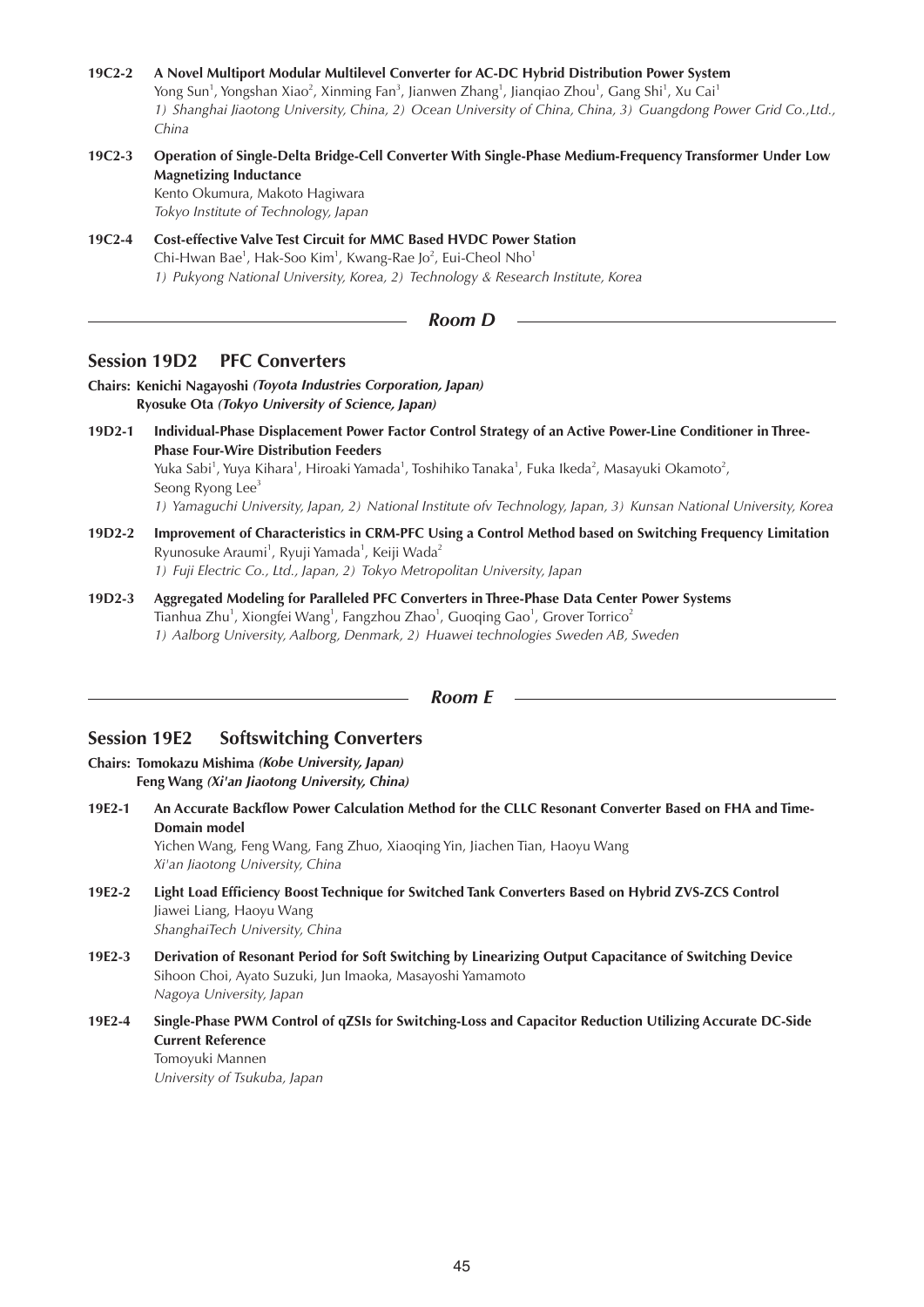## **Session 19F2 DC-AC Converters**

**Chairs: Kansuke Fujii** *(Fuji Electric Co., Ltd., Japan)* **Cheng Huang** *(University of Tsukuba, Japan)*

- **19F2-1 Experimental Verification of Interleaved Grid-Tied Inverter Using Discontinuous Current Mode with Magnetically Coupled Inductor** Shuntaro Uesugi, Cheng Huang, Tomoyuki Mannen, Takanori Isobe *University of Tsukuba, Japan*
- **19F2-2 Current Ripple Reduction with Enhanced ZVS Operation Based on Off-time Discrete Control for DCM Inverters to Achieve High Efficiency** Cheng Huang, Tomoyuki Mannen, Takanori Isobe *University of Tsukuba, Japan*
- **19F2-3 A More Accurate ZVS Criterion for Resonant Converters** Chanh-Tin Truong, Sung-Jin Choi *University of Ulsan, Korea*
- **19F2-4 Characterization and Switching Strategy Development for SMP SiC Power Modules** Yu Shiogai<sup>1</sup>, Alberto Castellazzi<sup>2</sup>, Takashi Hikihara<sup>1</sup> *1) Kyoto University, Japan, 2) Kyoto University of Advanced Science, Japan*

## *Room G*

## **Session 19G2 Motor Drive System and Control I**

- **Chairs: Yukinori Inoue** *(Osaka Metropolitan University, Japan)* **Shizunori Hamada** *(Meidensha Corporation, Japan)*
- **19G2-1 High-Speed and Low-Latency Transmission by Millimeter-Wave Digital Wireless System for Si-IGBT/SiC-MOSFET Driver Control**

Yukako Tsutsumi<sup>1</sup>, Koji Akita<sup>1</sup>, Hiroyuki Kitagawa<sup>1</sup>, Kentaro Suzuki<sup>2</sup>, Ryosuke Saito<sup>2</sup>, Yoshihiro Tawada<sup>3</sup> *1) Toshiba Corporation, Japan, 2) Toshiba Infrastructure Systems & Solutions Corporation, Japan, 3) Toshiba Mitsubishi-Electric Industrial Systems Corporation, Japan*

- **19G2-2 Motor Current Reconstruction Method Using Single Shunt Resistance by High-Frequency Voltage Injection** Takuji Mitsui, Yoshitaka Iwaji *Ibaraki University, Japan*
- **19G2-3 Hexagonal Voltage Modification Scheme to Improve Torque Capability of Low-Cost Drives** Hyung-June Cho<sup>1</sup>, Yong-Cheol Kwon<sup>2</sup>, Seung-Ki Sul<sup>1</sup> *1) Seoul National University, Korea, 2) PLECKO Co., Ltd., Korea*
- **19G2-4 Design of Predictive Controllers and Input Filters for Matrix Converter PMSM Drive Systems** Tian-Hua Liu, Jia-Han Li *National Taiwan University of Science and Technology, Taiwan*

*Room H*

## **Session 19H2 Converter topologies for Automobiles**

**Chairs: Sakahisa Nagai** *(The University of Tokyo, Japan)* **Nobuhisa Yamaguchi** *(DENSO CORPORATION, Japan)*

- **19H2-1 Static and Dynamic Cryogenic Characterizations of Commercial High Performance GaN HEMTs for More Electric Aircraft** Yuqi Wei, Md Maksudul Hossain, H. Alan Mantooth *University of Arkansas, USA*
- **19H2-2 A New Family of Non-Isolated Single-Inductor Three-Port Converter Based on A Storage Port Switch-Commutated Unit**

Chengdong Yin, Hong Li, Yamin Li, Wenzhe Su, Trillion Q. Zheng *Beijing Jiaotong University, China*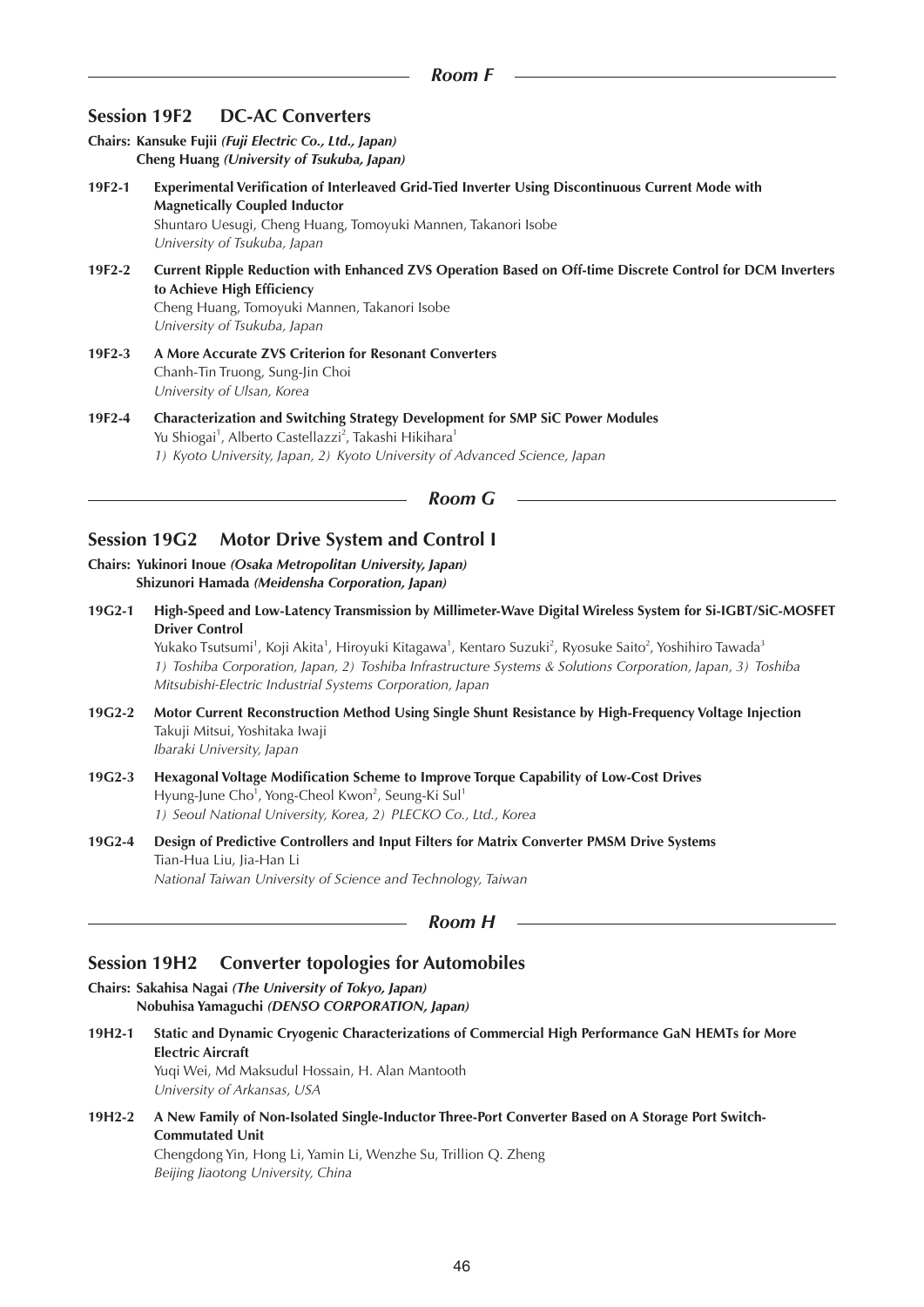**19H2-3 Analysis and Theoretical Comparison of 1-to-1.5 Resonant Switched Capacitor Converters for High-Voltage EV Batteries** Masatoshi Uno, Toko Sanada, Yuto Fujii

*Ibaraki University, Japan*

## **19H2-4 Analysis and Conceptualization of a 800V 100 kVA Full-GaN Three-Level Flying Capacitor Inverter for Next-Generation Electric Vehicle Drives**

Davide Cittanti, Enrico Vico, Eric Armando, Radu Bojoi *Politecnico di Torino, Italy*

# *Thursday, May 19: 14:05-15:45*

*Room A*

## **Session 19A3 Power Electronics for Renewable Energy Interconnected Grid (OS)**

- **Chairs: Naomitsu Urasaki** *(University of the Ryukyus, Japan)* **Sjur Føyen** *(Norwegian University of Science and Technology, Norway)*
- **19A3-1 Analysis of Power Electronics-Dominated Hybrid AC/DC Grid for Data-Driven Oscillation Diagnosis**
- Invited Paper Haoxiang Zong<sup>1</sup>, Chen Zhang<sup>1</sup>, Xu Cai<sup>1</sup>, Marta Molinas<sup>2</sup> *1) Shanghai Jiao Tong University, China, 2) Norwegian University of Science and Technology, Norway*
- **19A3-2 Modeling and Calculation of Grid Frequency Support Effect and Transient Energy Demand of a Virtual**  *Invited Paper* **Synchronous Generator**
- Jia Liu, Jinjun Liu  *Xi'an Jiaotong University, China*
- **19A3-3 A High Side Voltage Fluctuation Suppression Control of Bidirectional Chopper to Reduce Capacitance of DC**  *Invited Paper* **Bus**

Hiroaki Kakigano *Ritsumeikan University, Japan*

**19A3-4 Application of Reinforcement Learning Algorithm to Parameter Identification for MPPT Control of PMSG Wind**  *Invited Paper* **Energy Conversion Systems**

Ryo Miyara<sup>1</sup>, Jargalsaikhan Nyam<sup>1</sup>, Takeyoshi Kato<sup>2</sup>, Natarajan Prabaharan<sup>3</sup>, Hitoshi Takahashi<sup>4</sup>, Tomonobu Senjyu<sup>1</sup> *1) University of the Ryukyus, Japan, 2) Nagoya University, Japan, 3) SASTRA Deemed University, India, 4) Fuji Electric Co., Ltd., Japan*

*Room B*

# **Session 19B3 Energy Storage Systems**

- **Chairs: Yushi Miura** *(Nagaoka University of Technology, Japan)* **Giuseppe Guidi** *(Sintef Energy Research, Norway)*
- **19B3-1 Autonomous Control for Cooperative Operation between Energy Storage Systems** Tomohiro Yamaguchi, Takayuki Matsumoto *GS Yuasa Infrastructure Systems Co., Ltd., Japan*
- **19B3-2 Design of Integral Droop Control for Hybrid Energy Storage System Considering Ramp Rate Characteristic** Seung-Hyun Choi<sup>1</sup>, Jae-Sang Kim<sup>1</sup>, Jeong-Eon Park<sup>1,2</sup>, Donghyeon Yu<sup>1</sup>, Gun-Woo Moon<sup>1</sup> *1) Korea Advanced Institute of Science and Technology (KAIST), Korea, 2) Korea Aerospace Research Institute (KARI), Korea*
- **19B3-3 New Circuit Structure Applying MMC and Its Control for Quick Charger System** Shin-ichi Hamasaki, Konosuke Takahashi, Yuga Fujita, Tetsuji Daido *Nagasaki University, Japan*
- **19B3-4 Efficiency Characteristic of a High-Power Reconfigurable Battery with Series-Connected Topology** Jan Engelhardt, Jan Martin Zepter, Tatiana Gabderakhmanova, Mattia Marinelli *Technical University of Denmark, Denmark*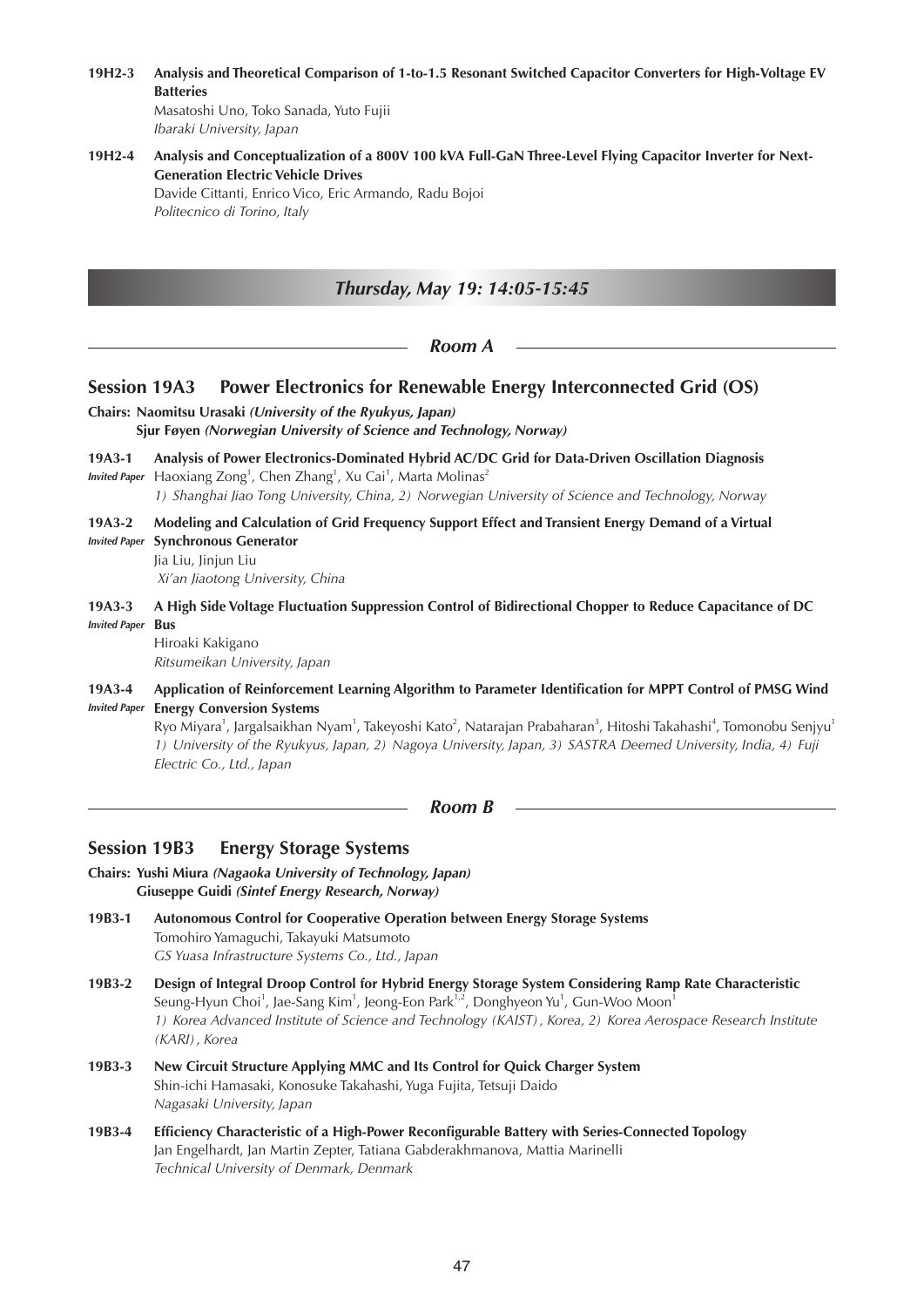| <b>Session 19C3</b>                                                                                                              | <b>Multi-level Converters IV</b>                                                                                                                                                                                                                                                                                                                                                                                                   |  |
|----------------------------------------------------------------------------------------------------------------------------------|------------------------------------------------------------------------------------------------------------------------------------------------------------------------------------------------------------------------------------------------------------------------------------------------------------------------------------------------------------------------------------------------------------------------------------|--|
| Chairs: Kazuto Takagi (GS Yuasa Infrastructure Systems Co., Ltd., Japan)<br>Jianqiao Zhou (Shanghai Jiao Tong University, China) |                                                                                                                                                                                                                                                                                                                                                                                                                                    |  |
| 19C3-1                                                                                                                           | Design Considerations for the Intermediate Circuit of a Multimegawatt Medium-Voltage Neutral-Point-Clamped<br><b>Inverter</b><br>Aleksi Mattsson <sup>1</sup> , Juhamatti Korhonen <sup>1</sup> , Pasi Nuutinen <sup>1</sup> , Pasi Peltoniemi <sup>1</sup> , Olli Pyrhönen <sup>1</sup> , Pertti Silventoinen <sup>1</sup> ,<br>Riku Pöllänen <sup>2</sup><br>1) LUT University, Finland, 2) The Switch Drive Systems Oy, Finland |  |
| 19C3-2                                                                                                                           | A Fast Neutral-Point Potential Balance Modulation Method for T-type Three-Level Inverter<br>Sizheng Wang, Hui Wang<br>Central South University, China                                                                                                                                                                                                                                                                              |  |
| 19C3-3                                                                                                                           | Simplified Finite Set Model Predictive Control for T-type Three-Level Battery Energy Storage Power Conversion<br>System<br>Huaiyu Fan, Ning Gao, Weimin Wu<br>Shanghai Maritime University, China                                                                                                                                                                                                                                  |  |
| 19C3-4                                                                                                                           | Passivity-Based Design for High-Order Harmonic Voltage Emulation of Grid Emulators<br>Zejie Li, Fangzhou Zhao, Xiongfei Wang<br>Aalborg University, Denmark                                                                                                                                                                                                                                                                        |  |
|                                                                                                                                  | <b>Room D</b>                                                                                                                                                                                                                                                                                                                                                                                                                      |  |
| <b>Session 19D3</b>                                                                                                              | <b>Control and Analysis of Converters III</b>                                                                                                                                                                                                                                                                                                                                                                                      |  |
| Chairs: Hiroki Ishikawa (Gifu University, Japan)<br>Younghoon Cho (Konkuk University, Korea)                                     |                                                                                                                                                                                                                                                                                                                                                                                                                                    |  |
| 19D3-1                                                                                                                           | Current Balancing of Interleaved Boost PFC Converter with Auxiliary Winding Coupled Inductor<br>Dongkwan Yoon, Sungmin Lee, Jaehyeon Bang, Younghoon Cho<br>Konkuk University, Korea                                                                                                                                                                                                                                               |  |
| 19D3-2                                                                                                                           | Online Optimization of Zero-Sequence Voltage Injection of PWM Strategy for 3L-NPC converters<br>Mateja Novak, Ariya Sangwongwanich, Frede Blaabjerg<br>Aalborg University, Denmark                                                                                                                                                                                                                                                 |  |
| 19D3-3                                                                                                                           | Submodule Capacitor Sizing for Cascaded H-Bridge STATCOM with Sum of Squares Formulation<br>Hengyi Wang <sup>1</sup> , Fei Wang <sup>1</sup> , Fei Gao <sup>2</sup> , Jianqiang Cheng <sup>3</sup><br>1) University of Shanghai, China, 2) Ministry of Education, China, 3) The University of Arizona, USA                                                                                                                         |  |
| 19D3-4                                                                                                                           | Voltage Balancing Control for Y-Connected Modular Converter in MV Drive Application<br>DongUk Kim <sup>1</sup> , Sungmin Kim <sup>1</sup><br>Hanyang University, Korea                                                                                                                                                                                                                                                             |  |
| Room E                                                                                                                           |                                                                                                                                                                                                                                                                                                                                                                                                                                    |  |

# **Session 19E3 Simulation of Power Electronics Systems**

**Chairs: Kazuhiro Umetani** *(Okayama University, Japan)* **Jinjun Liu** *(Xi'an Jiaotong University, China)*

- **19E3-1 Frequency-dependent Equivalent Circuit Parameter Calculation of Gapped Multiwinding Inductors** Thomas Ewald, Richard Schlesinger, Jan P. Agner, Jürgen Biela *ETH Zurich, Switzerland*
- **19E3-2 Model Extraction for Power Electronics Systems Using Vector Fitting Based on Sampling Optimized Method** Zipeng Liu, Jinjun Liu, Zeng Liu *Xi'an Jiaotong University, China*
- **19E3-3 Unification of SISO Open-loop Gain Based Stability Analysis Methods for Three-phase Cascaded System** Tong Wu $^1$ , Jinjun Liu $^1$ , Yiming Tu $^1$ , Zeng Liu $^1$ , Teng Liu $^2$ *1) Xi'an Jiaotong University, China, 2) Aalborg University, Denmark*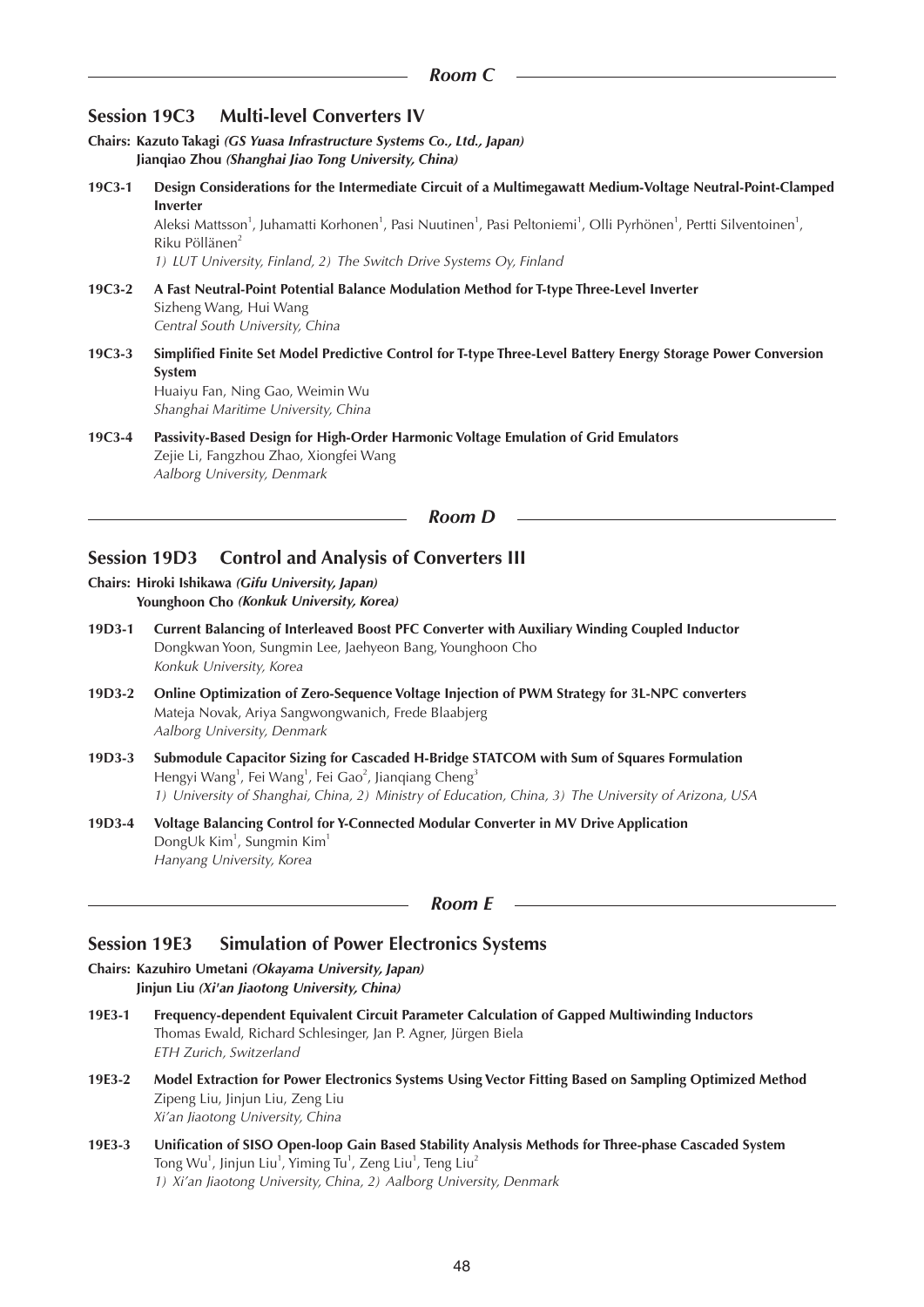# **19E3-4 Multi-objective Optimization for Dual Active Bridge Converter Based on Genetic Algorithm** Lingfeng Jiang, Linxiao Gong, Xinyu Jin, Zhichong Shao, Wang Yong

*Shanghai Jiao Tong University, China*

*Room F*

| <b>Control and Analysis of DC-DC Converters</b><br><b>Session 19F3</b><br>Chairs: Kazunori Hasegawa (Kyushu Institute of Technology, Japan)<br>Jaydeep Saha (National University of Singapore, Singapore) |                                                                                                                                                                                                                                                                                                                                                                                                                                                                                                           |  |
|-----------------------------------------------------------------------------------------------------------------------------------------------------------------------------------------------------------|-----------------------------------------------------------------------------------------------------------------------------------------------------------------------------------------------------------------------------------------------------------------------------------------------------------------------------------------------------------------------------------------------------------------------------------------------------------------------------------------------------------|--|
| 19F3-1                                                                                                                                                                                                    | Effect of Parasitic Components on Dynamic Response in Buck Converters<br>Hanhim Sung, Donghan Seo, Dongwook Kim, Jong-Won Shin<br>Chung-Ang University, Korea                                                                                                                                                                                                                                                                                                                                             |  |
| 19F3-2                                                                                                                                                                                                    | Transient Performance Improvement of Digital Average Current Controlled Multiphase Interleaved Buck<br>Converter<br>Guihua Mao <sup>1</sup> , Guohua Zhou <sup>1</sup> , Klaus Moth <sup>2</sup> , Yashank Bansal <sup>3</sup> , Yuan Gao <sup>3</sup> , Stig Munk-Nielsen <sup>3</sup><br>1) Southwest Jiaotong University, China, 2) LivingPower company, Denmark, 3) Aalborg University, Denmark                                                                                                       |  |
| 19F3-3                                                                                                                                                                                                    | Burst Control Incorporated in Switching Period for Bidirectional Series Resonant Converter Achieving Small<br><b>Voltage Ripple and Fully Soft Switching</b><br>Zhijian Fang <sup>1,2,3</sup> , Yuangeng Xia <sup>1,2,3</sup> , Fei Xie <sup>1,2,3</sup> , Hanlin Dong <sup>1,2,3</sup> , Zhiguo Wei <sup>1,2,3</sup><br>1) China University of Geosciences, China, 2) Hubei Key Laboratory of Advanced Control and Intelligent<br>Automation for Complex Systems, China, 3) Ministry of Education, China |  |
| 19F3-4                                                                                                                                                                                                    | Comparative Overview of Power Balance Control for Two-stage and Single-stage Isolated MVAC-LVDC Cascaded<br><b>Converters</b><br>Jaydeep Saha <sup>1</sup> , Naga Brahmendra Yadav Gorla <sup>2</sup> , Sanjib Kumar Panda <sup>2</sup><br>1) National University of Singapore, Singapore, 2) Nanyang Technological University, Singapore                                                                                                                                                                 |  |
|                                                                                                                                                                                                           | <b>Room G</b>                                                                                                                                                                                                                                                                                                                                                                                                                                                                                             |  |
|                                                                                                                                                                                                           | Session 19G3 Motor Drive System and Control II                                                                                                                                                                                                                                                                                                                                                                                                                                                            |  |
|                                                                                                                                                                                                           | Chairs: Masahiro Aoyama (Shizuoka Unversity, Japan)<br>Yuichi Yokoi (Nagasaki University, Japan)                                                                                                                                                                                                                                                                                                                                                                                                          |  |

**19G3-1 Decoupling Control Method in an M- and T-axis Current Vector Control System of a Permanent Magnet Synchronous Motor** Daiki Sekiguchi<sup>1</sup>, Yukinori Inoue<sup>2</sup>, Shigeo Morimoto<sup>2</sup>, Masayuki Sanada<sup>2</sup>

*1) Osaka Prefecture University, Japan, 2) Osaka Metropolitan University, Japan*

- **19G3-2 Online Deadbeat Predictive Direct Torque and Active Flux Control for IPMSM Drive** S M Showybul Islam Shakib, Dan Xiao, Rukmi Dutta, Muhammed Fazlur Rahman *University of New South Wales, Australia*
- **19G3-3 Voltage Compensation Performance of the Voltage Unbalance Compensator Using the Method of Symmetrical Components**

Tomoya Katsuki, Iori Yamakawa, Akihiro Imakiire, Satoshi Matsumoto *Kyushu Institute of Technology, Japan*

**19G3-4 Voltage-Integral-based Reference Tracking Modulation Method for High-Efficiency Motor Drive** Yuto Kobayashi<sup>1</sup>, Kiyoshi Ohishi<sup>1</sup>, Yuki Yokokura<sup>1</sup>, Tenjiro Hiwatari<sup>2</sup>, Akira Satake<sup>2</sup> *1) Nagaoka University of Technology, Japan, 2) Mitsubishi Electric Corporation, Japan*

*Room H*

# **Session 19H3 Detection, estimation, and diagnosis in rotating machines**

**Chairs: Kenji Nakamura** *(Tohoku University, Japan)*

**Lew Andrew R. Tria** *(University of the Philippines Diliman, Philippines)*

**19H3-1 Torque Estimation of a Variable Speed Induction Motor without Torque and Rotational Speed Meters** Shu Yamamoto<sup>1</sup>, Hideaki Hirahara<sup>1</sup>, Masayuki Motosugi<sup>1,2</sup> *1) Polytechnic University, Tokyo, Japan, 2) Polytechnic Center Kochi, Japan*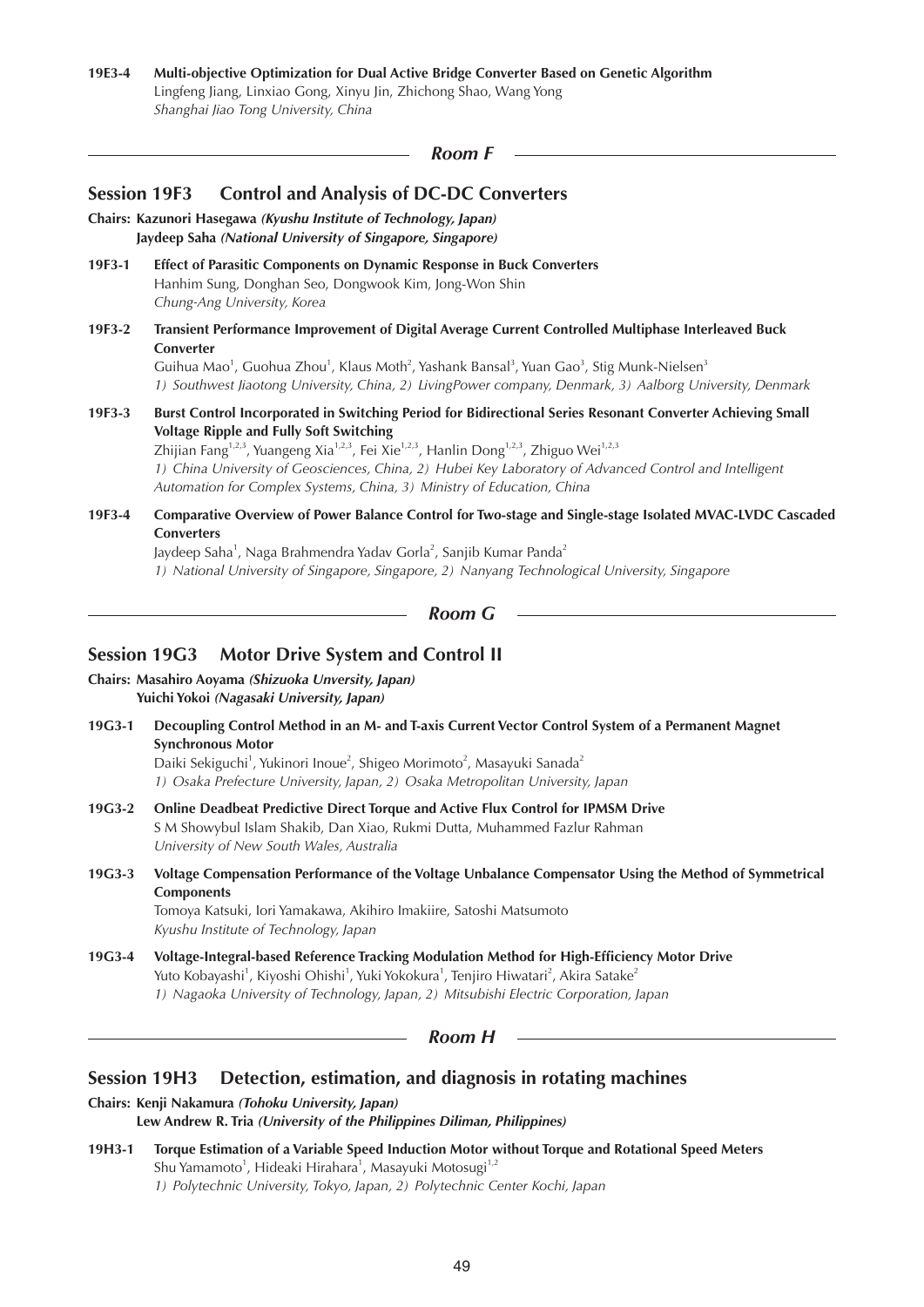**19H3-2 Real-time Dynamic Eccentricity Detection by Analyzing Harmonic Components of No-load Line-line Voltages on Multi-three-phase PMSMs** Kodai Okazaki<sup>1</sup>, Kan Yang<sup>2</sup>, Kan Akatsu<sup>2</sup>

*1) Mitsubishi Electric Corporation, Japan, 2) Yokohama National University, Japan*

- **19H3-3 TFFC-RNN:A New RNN Based Approach for Bearing and Misalignment Compound Fault** Ziran Guo, Ming Yang *Harbin Institute of Technology, China*
- **19H3-4 Light-Weight and Compact Magnetic Rotation Angle Sensor with Partial Arc Stator Using Three Hall-Effect Sensors**

Tatsuo Nishimura, Koji Nishizawa, Yoshihiro Miyama, Hideaki Arita *Mitsubishi Electric Corporation, Japan*

## *Thursday, May 19: 16:05-18:10*

#### *Room A*

## **Session 19A4 Electromagnetic Compatibility (OS)**

- **Chairs: Hideki Ayano** *(National institute of Technology, Japan)* **Wilmar Martinez** *(KU Leuven, Belgium)*
- **19A4-1 EMC implications of implementing WBG devices in battery charger modules for electric vehicles**
- *Invited Paper* Wilmar Martinez, WeiRen Lin, Camilo Suarez *KU Leuven-EnergyVille, Belgium*
- **19A4-2 Impedance Analysis of Single-Phase PFC Converter in the Frequency Range of 0-150 kHz**
- *Invited Paper* Pooya Davari, Frede Blaabjerg *Aalborg University, Denmark*
- **19A4-3 Reduction of Input- and Output-Side Common-Mode Currents Based on a Coupled Common-Mode Inductor in**  *Invited Paper* **DC-Fed Three-Phase Motor Drive Systems** Shotaro Takahashi, Sari Maekawa

*Seikei University, Japan*

#### **19A4-4 EMI model of Air-conditioning Outdoor Machines**

- *Invited Paper* Fan Peng, Changsheng Hu, Dehong Xu, Hui Wang, Wenxing Zhong *Zhejiang University, China*
- **19A4-5 Prediction of Disturbance Current from Railway Traction Inverters at Train's Maximum Design Speed** *Invited Paper* Satoru Hatukade

*Railway Technical Research Institute, Japan*

*Room B*

## **Session 19B4 Reliability and Diagnostics of Power Converters II**

**Chairs: Ryota Kondo** *(Mitsubishi Electric Corporation, Japan)* **Spasoje Miric** *(ETH Zurich, Switzerland)* 

- **19B4-1 Reliability Modeling and Assessment of De-rated Redundant Power Converters** Saeed Peyghami<sup>1</sup>, Mostafa Abarzadeh<sup>2</sup>, Frede Blaabjerg<sup>1</sup> *1) Aalborg University, Denmark, 2) SmartD Technologies Inc., Canada*
- **19B4-2 A Stress Emulation Method for Concurrent Testing of AC and DC Capacitors** Bo Yao, Xing Wei, Haoran Wang, Huai Wang *Aalborg University, Denmark*
- **19B4-3 Condition Monitoring of a DC-Link Capacitor Used in a PWM Inverter With a Six-Pulse Diode Rectifier Without Current Sensors**

Kazunori Hasegawa, Tsukasa Kubo, Yuto Hirose *Kyushu Institute of Technology, Japan*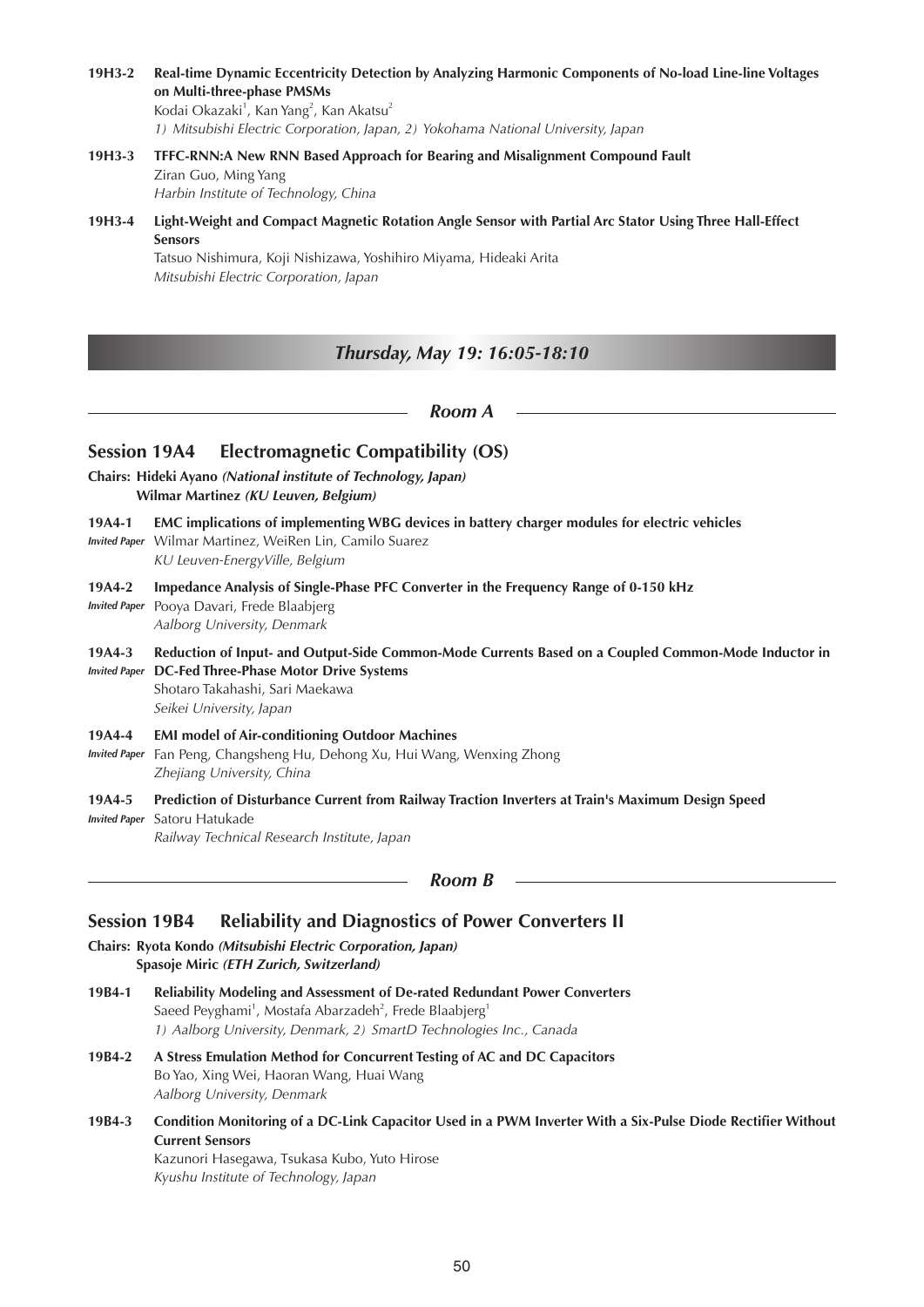**19B4-4 Local Heat Generation Analysis Method of Ferrite Cores for Wireless Power Transfer Coil Considering Compressive Stress** Norihito Kimura<sup>1</sup>, Hiroaki Yuasa<sup>2</sup> *1) SOKEN, INC., Japan, 2) TOYOTA MOTOR CORPORATION, Japan*

```
Room C
```
## **Session 19C4 Advanced magnetics**

- **Chairs: Tsuyoshi Funaki** *(Osaka University, Japan)* **Alberto Castellazzi** *(Kyoto University of Advanced Science, Japan)*
- **19C4-1 Basic Characteristics of Thin-Film Single-Layer Coreless Micro-Transformers for Digital Isolators** Motochika Inohara, Satoshi Sugahara *Fukuyama University, Japan*
- **19C4-2 An Adaptive Active Inductor for the AC Filter of Grid-connected Drive** Feng Liu<sup>1</sup>, Guorong Zhu<sup>1</sup>, Zhe Kong<sup>1</sup>, Haoran Wang<sup>3</sup>, Huai Wang<sup>3</sup> *1) Wuhan University of Technology, China, 2) Three Gorges Intelligent Industrial Control Technology Co.Ltd, China, 3) Aalborg University, Denmark*
- **19C4-3 Iron Loss Properties of Amorphous Ring under High-Frequency SiC Inverter Excitation with Different Deadtimes Using High Sampling Rate**

Nguyen Gia Minh Thao<sup>1</sup>, Keisuke Fujisaki<sup>1</sup>, Duc-Kien Ngo<sup>2</sup>, Kenya Naruse<sup>1</sup> *1) Toyota Technological Institute, Japan, 2) The University of Danang–University of Technology and Education, Vietnam*

- **19C4-4 An Integrated Matrix Magneticsfor Isolated Single-stage DC/DC Converter** Fei Li, Laili Wang, Longyang Yu *Xi'an Jiaotong University, China*
- **19C4-5 A Load Test Method Using Two Power Supplies for High-Frequency Transformers** Koji Orikawa, Shogo Nishikawa, Satoshi Ogasawara *Hokkaido University, Japan*

*Room D*

## **Session 19D4 SiC Device Applications**

**Chairs: Takeshi Horiguchi** *(Mitsubishi Electric Corporation, Japan)* **Yanbo Wang** *(Aalborg University, Denmark)*

- **19D4-1 Verification and Application of an Analytical Switching Loss Model for a SiC MOSFET and Schottky Diode Half-Bridge** Anliang Hu, Jürgen Biela *ETH Zurich, Switzerland*
- **19D4-2 Experimental Verification of a Gate-Drive Circuit Using Distributed Signal Processing for Fast-Switching Operation of SiC MOSFETs** Daiki Yamaguchi, Shinji Sato, Atsushi Yao, Hiroshi Sato *National Institute of Advanced Industrial Science and Technology (AIST), Tsukuba, Japan*
- **19D4-3 Real-time FPGA Simulation of Dual Active Bridge Converter with SiC MOSFET Device Model** Gard Lyng Rodal, Dimosthenis Peftitsis *Norwegian University of Science and Technology, Norway*
- **19D4-4 Low Inductive Platform for Long- and Short-term Dynamic Charaterization of SiC MOSFETs** Daniel A. Philipps, Tobias N. Ubostad, Dimosthenis Peftitsis *Norwegian University of Science and Technology, Norway*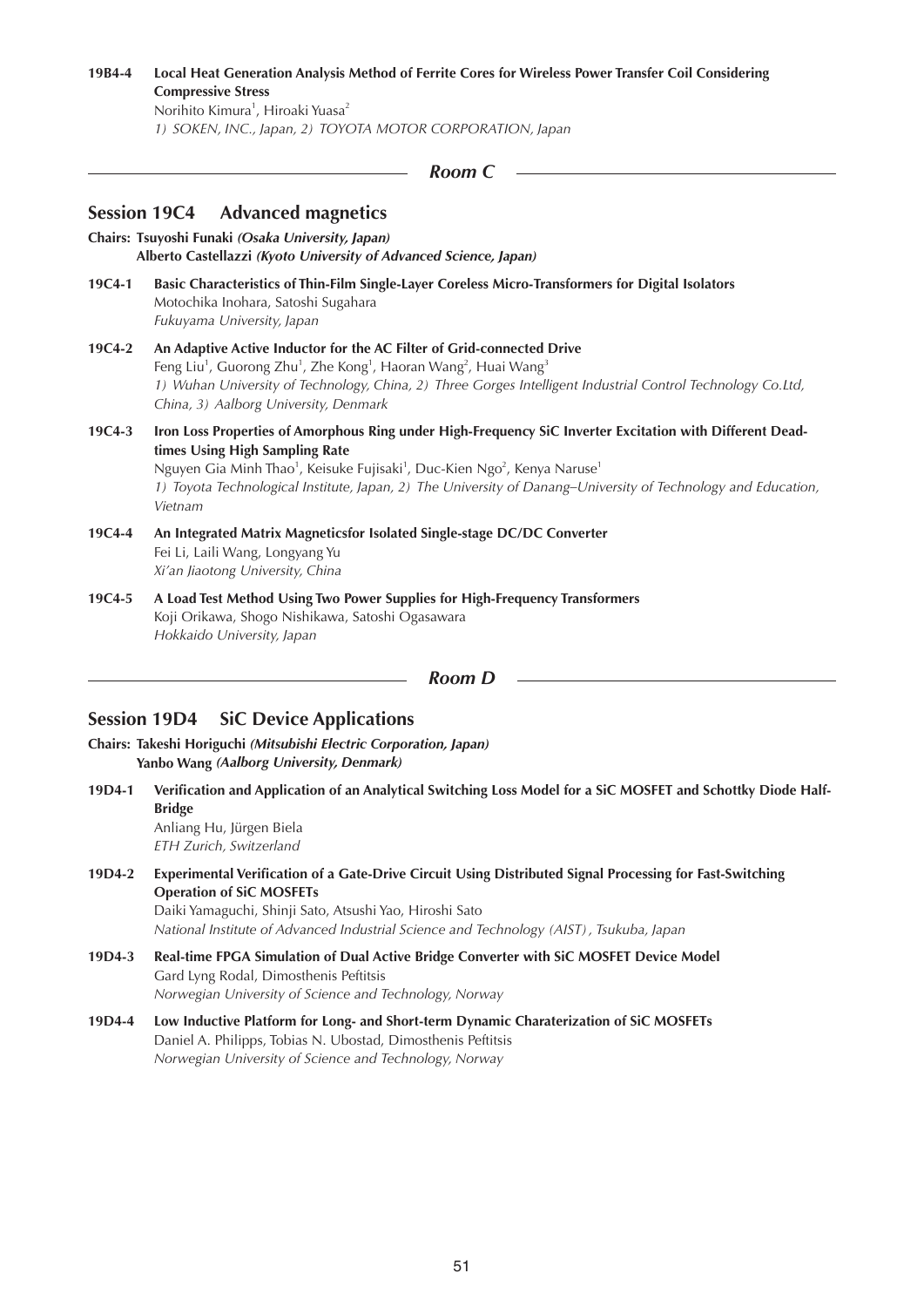## **Session 19E4 DC-DC Converters IV**

- **Chairs: Yoshiya Ohnuma** *(Nagaoka Power Electronics co., Ltd., Japan)* **Qinglei Bu** *(Xi'an Jiaotong-Liverpool University, China)*
- **19E4-1 99%, 15 W/cm<sup>3</sup> capacitively coupled modular DCPET for low–voltage dc power supply system** Keigo Arita, Yusuke Hayashi, Kazuto Takao *Toshiba Corporation, Japan*
- **19E4-2 A Hybrid Step-up DC-DC Converter based on Ladder Switched-capacitor and High-frequency Transformer** Qinqin Dong<sup>1</sup>, Yu Fu<sup>1</sup>, Shanwei Liu<sup>1</sup>, Shouxiang Li<sup>1</sup>, Guoju zhang<sup>2</sup> *1) Beijing Institute of Technology, China, 2) Chinese Academy of Sciences, China*
- **19E4-3 A Family of High Step-up Isolated DC-DC Converters based on Fibonacci Switched-capacitor Cell** Shanwei Liu<sup>1</sup>, Qinqin Dong<sup>1</sup>, Yu Fu<sup>1</sup>, Shouxiang Li<sup>1</sup>, Guoju Zhang<sup>2</sup> *1) Beijing Institute of Technology, China, 2) Chinese Academy of Sciences, China*
- **19E4-4 Transient Bias Suppression Optimization for Bidirectional 2/3-Level DC-DC Converters** Qinglei Bu<sup>1,2</sup>, Huiqing Wen<sup>1</sup>, Yinxiao Zhu<sup>1,2</sup>, Haochen Shi<sup>3</sup>, Guanying Chu<sup>1</sup> *1) Xi'an Jiaotong-Liverpool University, China, 2) University of Liverpool, UK, 3) Huazhong University of Science and Technology, China*
- **19E4-5 Analysis and Improvement of Harmonic Content in Multi-level Three-phase DAB Converters with Different Transformer Windings Connections** Babak Khanzadeh, Torbjörn Thiringer, Yuriy Serdyuk *Chalmers University of Technology, Sweden*

*Room F*

## **Session 19F4 Multi-level Converters V**

**Chairs: Hiroaki Yamada** *(Yamaguchi University, Japan)* **Kenichiro Sano** *(Tokyo Institute of Technology, Japan)*

- **19F4-1 A Multiple-AC-Ports Power Electronic Transformer** Xinyi Kong<sup>1</sup>, Xinming Fan<sup>2</sup>, Jianqiao Zhou<sup>1</sup>, Gang Shi<sup>1</sup>, Jiajie Zang<sup>1</sup>, Jiacheng Wang<sup>1</sup>, Xu Cai<sup>1</sup>, Jianwen Zhang<sup>1</sup> *1) Shanghai Jiaotong University, China, 2) Foshan Power Supply Bureau of Guangdong Power Grid Co., Ltd., China*
- **19F4-2 A 1200V DC-link Hybrid Si/SiC Four-level ANPC Inverter with Balanced Loss Distribution, dv/dt and Cost** Jun Wang, Lihong Xie, Xibo Yuan, Wenzhi Zhou, Ian Laird *University of Bristol, UK*
- **19F4-3 Efficiency Improvement of Flying-Capacitor Linear Amplifier by Unequal Capacitor Voltage Ratio** Hidemine Obara, Keiichi Matsushima *Yokohama National University, Japan*
- **19F4-4 DC Power Filter Design for a Neutral-Point Clamped Hybrid Multilevel Converter** Caspar T. Collins, Tim C. Green *Imperial College London, UK*

*Room G*

#### **Session 19G4 Reluctance Motor Drives**

- **Chairs: Kohei Aiso** *(Shibaura Institute of Technology, Japan)* **Tetsuya Kojima** *(Mitsubishi Electric, Japan)*
- **19G4-1 Effect of Inductance Model on Sensorless Control Performance of SynRM with Magnetic Saturation** Yuma Tsujii<sup>1</sup>, Shigeo Morimoto<sup>2</sup>, Yukinori Inoue<sup>2</sup>, Masayuki Sanada<sup>2</sup> *1) Osaka Prefecture University, Japan, 2) Osaka Metropolitan University, Japan*
- **19G4-2 Standstill Sensorless Self-Commissioning Strategy of Synchronous Machine Considering Rotor Rotation Reduction Technique** Hyun-Jun Lee, Je-Eok Joo, Young-Doo Yoon *Hanyang University, Korea*